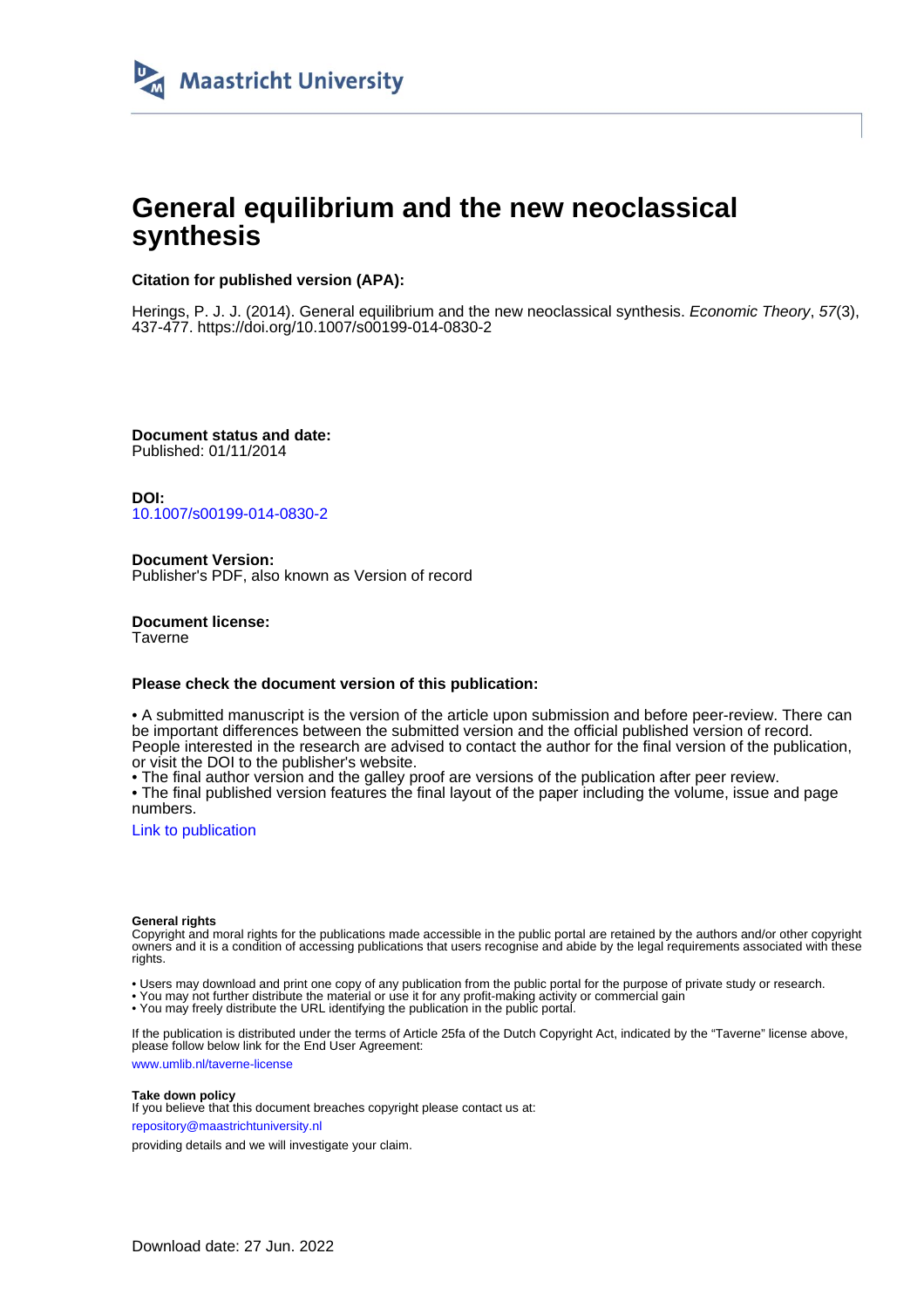#### RESEARCH ARTICLE

# **General equilibrium and the new neoclassical synthesis**

# **P. Jean-Jacques Herings**

Received: 2 October 2013 / Accepted: 10 July 2014 / Published online: 20 August 2014 © Springer-Verlag Berlin Heidelberg 2014

**Abstract** We present a general equilibrium model of the new neoclassical synthesis that has the same level of generality as the Arrow–Debreu model. This involves a stochastic multi-period economy with a monetary sector and sticky commodity prices. We formulate the notion of a sticky price equilibrium where all agents form rational expectations on prices for commodities and assets, interest rates, and rationing. We present a general result showing that monetary policy imposes no restrictions whatsoever on nominal equilibrium price levels and that the set of sticky price equilibria has a dimension equal to the number of terminal date-events. Stickiness of prices implies that this indeterminacy is real.

**Keywords** General equilibrium · Monetary policy · Sticky prices · New neoclassical synthesis · Indeterminacy

**JEL Classification** D50 · D90 · E40 · E50

# **1 Introduction**

The new neoclassical synthesis is a term used by [Goodfriend and King](#page-41-0) [\(1997\)](#page-41-0) to refer to a class of models that incorporate elements of apparently irreconcilable traditions of macroeconomic thought. On the one hand, there are the flexible price models of the

P. J.-J. Herings  $(\boxtimes)$ 

Department of Economics, Maastricht University, P.O. Box 616, Maastricht, MD 6200, The Netherlands

The author would like to thank Jacques Drèze for many helpful discussions on this subject. He would also like to thank the Netherlands Organization for Scientific Research (NWO) for financial support.

e-mail: P.Herings@maastrichtuniversity.nl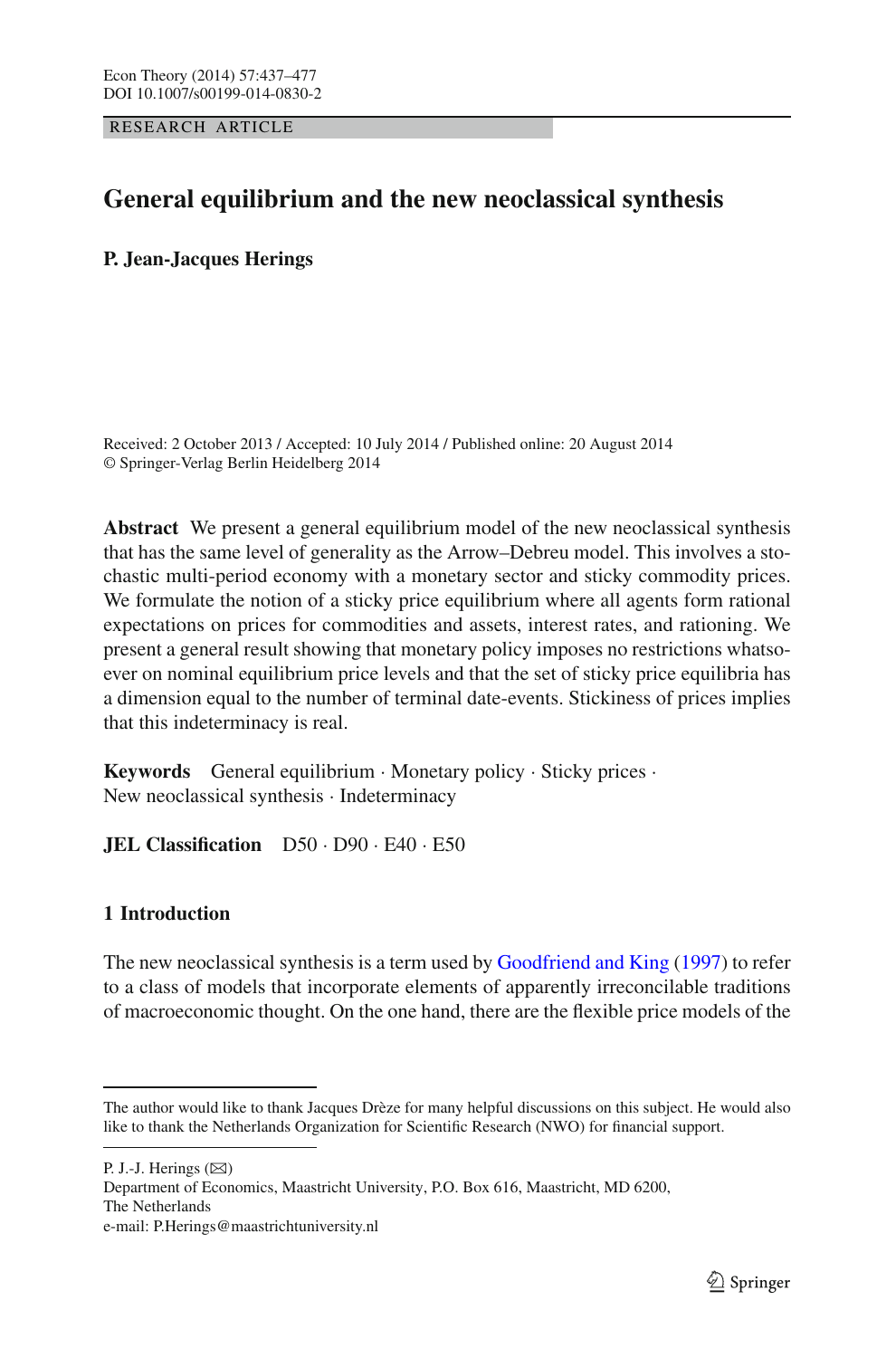new classical macroeconomists and real-business-cycle analysis, in which monetary policy is unimportant for real economic activity, and on the other hand, there are the sticky price models of the New Keynesian economics, in which monetary policy is central to understanding real economic activity. The integration of these two streams in the literature leads to a class of models with four central elements: intertemporal optimization, rational expectations, optimal price-setting, and costly price adjustment.

The workhorse of the new neoclassical synthesis is a simple general equilibrium model involving inflation, output, and nominal interest rates at various date-events as its main variables. Crucial in these models is the existence of imperfections in setting commodity prices, which causes them to respond with some lag to changes in market conditions. Price stickiness is then the main channel through which monetary policy affects real variables. The main objective is to study how aggregate variables like inflation and output are affected by the adoption of various alternative policies.

The aim of the current paper is to provide a formulation of the new neoclassical synthesis that has the same level of generality as the Arrow–Debreu general equilibrium model. This involves an extension of the new neoclassical workhorse to a setting with multiple commodities, multiple heterogeneous agents having general preferences, general monetary transaction technologies, and a general approach toward price stickiness. In such an extension, households optimize intertemporally given rationally anticipated prices of commodities and assets, interest rates, and the monetary transactions technology, and whenever prices are not sticky, they do not adjust mechanically to some measure of disequilibrium, but are derived endogenously.

To achieve these objectives, we extend the Arrow–Debreu model in three ways. First, we follow Arrow [\(1953\)](#page-40-0) and specify a setting with sequentially opening markets for commodities as opposed to the Arrow–Debreu framework with a complete set of markets for contingent commodities. Second, we follow [Clower](#page-40-1) [\(1967\)](#page-40-1) and require that all purchases and sales of commodities in spot markets are made against money. We specif[y](#page-41-1) [a](#page-41-1) [general](#page-41-1) [monetary](#page-41-1) [transaction](#page-41-1) [technology](#page-41-1) [in](#page-41-1) [the](#page-41-1) [spirit](#page-41-1) [of](#page-41-1) Drèze and Polemarchakis [\(2001\)](#page-41-1). Third, we introduce a general model of price stickiness where at each date-event, the price of a commodity is either sticky or is flexible and can be adjusted. If the price of a commodity is flexible, its value will be determined by the forces of supply and demand to achieve market clearing. If the price of a commodity is sticky, it is equal to the price in the previous date-event. Thereby, its value is endogenously determined by the first predecessor date-event where the price of this commodity is flexible. Our modeling of price stickiness incorporates frequently used specifications by [Taylor](#page-41-2) [\(1980](#page-41-2)) and [Calvo](#page-40-2) [\(1983](#page-40-2)) as special cases.

A particular period in the model starts with transactions on the asset markets with households trading Arrow securities and collecting dividends on their previous period's asset portfolios. Next, during the period, transactions on spot markets for commodities take place against money, and transactions with the bank occur exchanging bank loans against money. The bank loan corresponds to an obligation of the household to the bank, and money to an obligation of the bank toward the household. Contrary to the bank loan, money balances do not earn interest.

Monetary needs are determined by the monetary transactions technology and depend on commodity prices and the consumption bundles that are chosen. The bank charges interest on nominal debts, which households pay at the end of the period.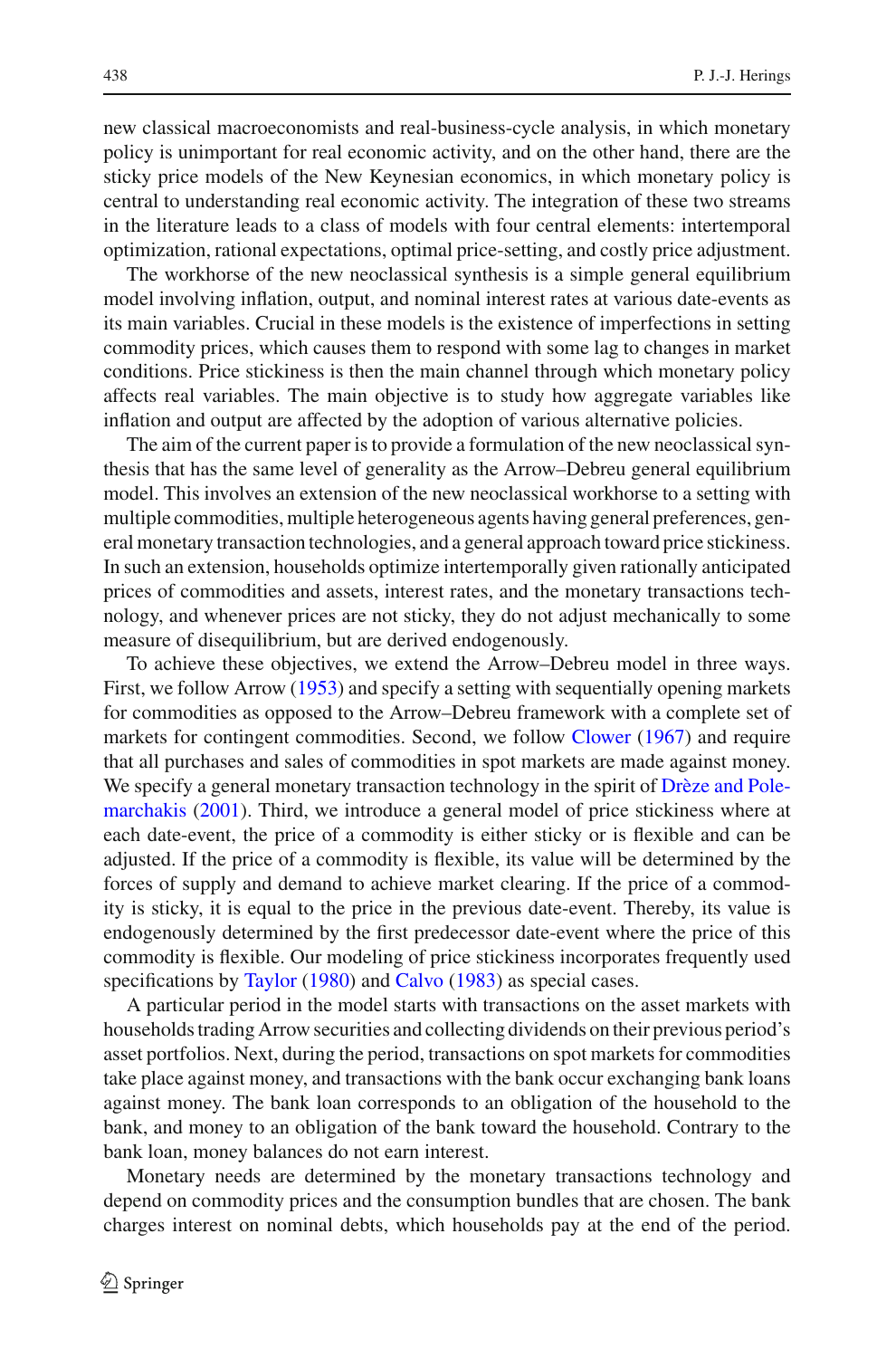Since households hold nominal debts in the aggregate, the bank creates seignorage, which is returned to the bank's shareholders at the end of the period in the form of dividends. This modeling choice implies that we implicitly assume a Ricardian fiscal policy.

The policy of the bank involves the specification of interest rates that are set conditional on the date-event. This is in accordance with the observation in [Woodford](#page-41-3) [\(2003\)](#page-41-3) that monetary policy decision making by central banks almost everywhere means a decision about the operating target for an overnight interest rate. The reason for making the interest rate the operating target is that the alternative where the bank tries to directly control monetary aggregates has become less effective as a consequence of increases in the sophistication of the financial system.

A central feature of the new neoclassical synthesis is that monetary policy has nontrivial consequences. The key reason is the assumption that commodity prices are not continually adjusted, but remain fixed for at least short periods. Indeed, price stickiness is a well-documented empirical phenomenon. [Nakamura and Steinsson](#page-41-4) [\(2010](#page-41-4)), for instance, report that the median duration of a price across sectors is around one year. Price stickiness can be caused by a variety of reasons, but the typical explanation follows Sheshinksi and Weiss [\(1977](#page-41-5)) and is based on the existence of menu costs, caused both by the real costs associated with the transmission of prices to the consumers as well as with the decision process itself.

The standard approach in the macroeconomic literature is to specify constant elasticity of substitution in utility and production functions à la [Dixit and Stiglitz](#page-41-6) [\(1977](#page-41-6)). This makes it possible to derive closed-form expressions for prices that are set by producers in an environment of imperfect competition. Such an approach does not generalize to [a](#page-41-7) [setting](#page-41-7) [with](#page-41-7) [general](#page-41-7) [preferences](#page-41-7) [as](#page-41-7) [has](#page-41-7) [been](#page-41-7) [argued](#page-41-7) [by](#page-41-7) Roberts and Sonnenschein [\(1977\)](#page-41-7), who show that equilibrium price and quantity choices may fail to exist even in extremely simple cases. To keep the feature that prices are determined endogenously in equilibrium, we stick to the standard general equilibrium paradigm of competitive markets. At all date-events where the price of a commodity can be adjusted, its level is determined by the forces of supply and demand, where supply and demand are derived from fully rational intertemporally optimizing agents.

If a commodity price is sticky, its value is inherited from the predecessor date-event and is ultimately determined by the most recent predecessor date-event where its price is flexible. If a commodity price is sticky, it is typically not market clearing, resulting in excess supply or excess demand. If the price of a commodity is sticky, its market is equilibrated by quantity adjustments, where the long side of the market is rationed by the amount of trade desired by the short side. Here, we follow the modeling approach developed by [Drèze](#page-41-8) [\(1975\)](#page-41-8) in the context of a general equilibrium model with upper and lower bounds on prices.

We formulate the concept of a sticky price equilibrium. At a sticky price equilibrium, all households optimize given rational expectations. More precisely, at a sticky price equilibrium, all households hold common and correct point expectations of all prices, rationing, interest rates, and dividends conditional on all possible date-events. Prices and rationing schemes are determined endogenously by the requirement of market clearing on commodity markets and asset markets, where sticky prices are set equal to the previous period's value. Allocations of commodities, assets, and money follow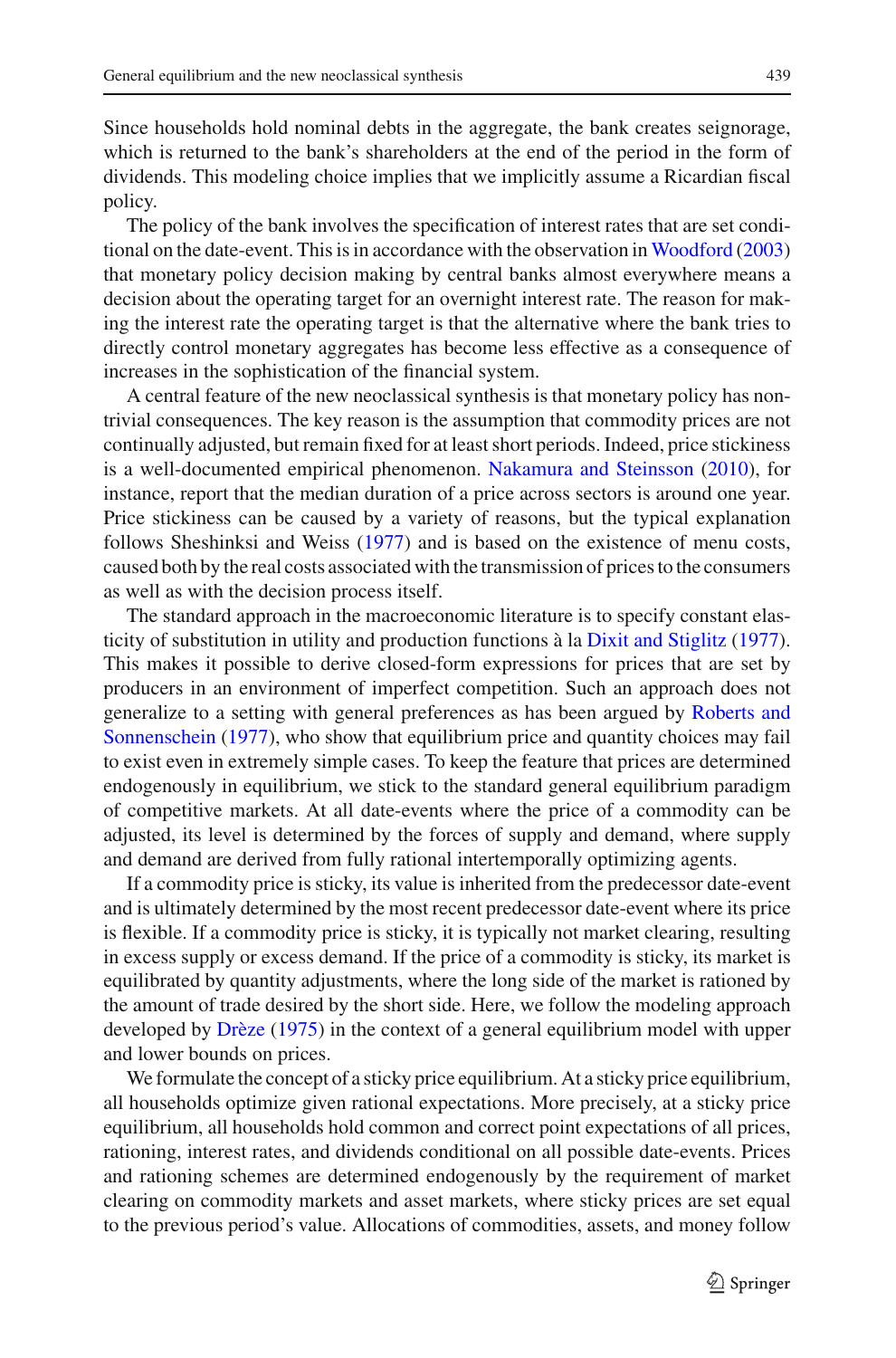from optimizing behavior by the households, subject to the constraints imposed by the monetary transaction technology.

Our goal is to demonstrate the existence of a sticky price equilibrium under general assumptions on initial endowments, preferences, transaction technologies, and price stickiness. In an ad hoc macroeconomic model, [Sargent and Wallace](#page-41-9) [\(1975](#page-41-9)) developed the insight that the price level is indeterminate under an interest rate rule. In a fully articulated macroeconomic model, similar indeterminacy results have been derived by [Woodford](#page-41-10) [\(1994\)](#page-41-10). These insights have spurred an extensive literature debating the indeterminacy of equilibrium in macroeconomic models with Ricardian fiscal policy, see [Woodford](#page-41-3) [\(2003\)](#page-41-3) for a detailed treatment of this literature and [Cochrane](#page-41-11) [\(2011\)](#page-41-11) for a recent discussion. Beyond equilibrium existence, we are therefore interested in obtaining an indeterminacy of equilibrium result in our general setting.

For each terminal date-event, we select one commodity with a flexible price and set this price equal to an arbitrary value. Next, we prove that each such specification of prices is consistent with some sticky price equilibrium, which demonstrates that sticky price equilibria exist and that the set of sticky price equilibria has dimension at least equal to the number of terminal date-events. The equilibrium nominal price level at terminal date-events is arbitrary, irrespective of the interest rate policy by the bank, and it is not even possible to control expected inflation by nominal interest rate policy. We argue that price stickiness implies that this indeterminacy is real.

Our model contains several widely studied general equilibrium models as special cases. This brings up the issue as to how the indeterminacy result is related to equilibrium existence results that have appeared previously in the literature. The standard Arrow–Debreu model corresponds to the case with one time period, one terminal date-event, no price stickiness, and zero interest rates charged by the bank on nominal debt. Such a model has a one-dimensional multiplicity of equilibrium indeed, which is usually suppressed by making use of zero-homogeneity of demand functions to normalize prices. Indeterminacy of equilibrium is entirely nominal.

The standard model of price rigidities as presented in [Drèze](#page-41-8) [\(1975](#page-41-8)) corresponds to the case with one time period, one terminal date-event, and zero interest rates charged by the bank on nominal debt. For this model, one-dimensional multiplicity of equilibrium is shown in [Herings](#page-41-12) [\(1996a\)](#page-41-12), extending such a result for supply-constrained equilibria in [van der Laan](#page-41-13) [\(1982](#page-41-13)). For a one-period model where some prices are flexible and some are downward rigid, [Citanna et al.](#page-40-3) [\(2001](#page-40-3)) find a one-dimensional multiplicity of equilibria that is real.

In a multi-period model of a monetary economy without price stickiness, a model that contains [Arrow](#page-40-0) [\(1953](#page-40-0)) as a special case, [Drèze and Polemarchakis\(2001\)](#page-41-1) find that the dimension of the set of equilibria is equal to the number of terminal date-events, where the multiplicity is entirely nominal. Nakajima and Polemarchakis (2005) extend these ideas to a simple fully articulated two-period macroeconomic model, where the multiplicity is real when producers set prices one period in advance.

From a technical point of view, the main complication in our model is a result of the fact that nominal prices are sticky, which implies that nominal commodity prices have to enter the fixed point argument, and that it is not convenient to restrict attention to commodity prices in present-value terms. Since there are no a priori upper bounds on nominal price variables, we consider appropriate limits of economies with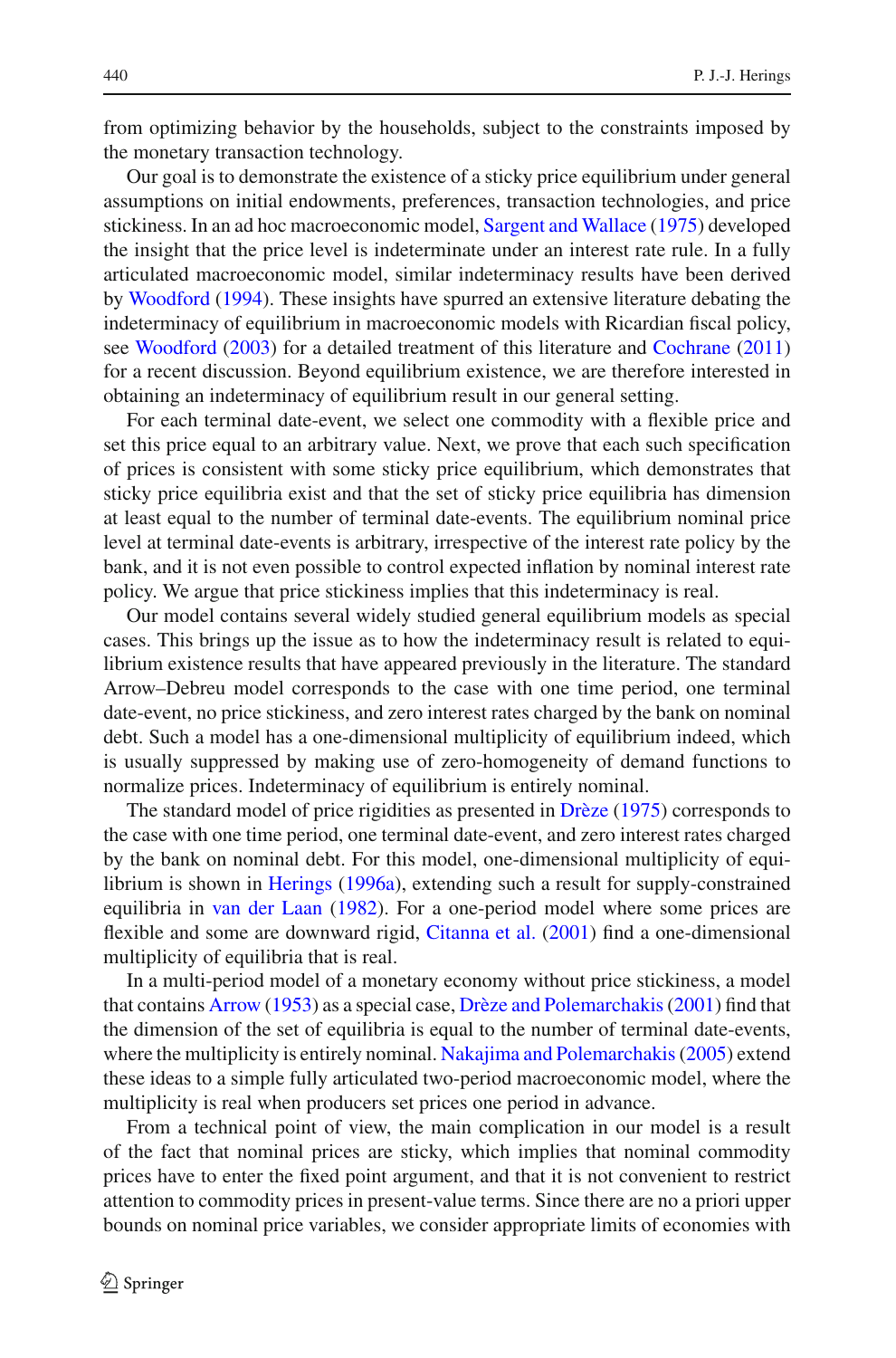compactified price variables. A particular difficulty that has to be addressed is to make sure that the well-known cheaper-point assumption is satisfied in terms of presentvalue prices, both for compactified as for limit economies. Cases where exploding nominal commodity prices are offset by Arrow security prices that converge to zero have to be dealt with carefully.

The indeterminacy result can be understood as a simple consequence of counting equations and unknowns. There are as many markets for commodities and assets as there are instruments to clear them, which would suggest that equilibria are determinate. However, there is a budget constraint at the beginning of each date-event, and there is a budget constraints at the end of each terminal date-event, where each constraint serves as a Walras' law and leads to one additional degree of freedom for equilibrium. Since the policy of the bank consists of setting as many interest rates as there are date-events, each interest rate reducing the degrees of freedom by one due to a no-arbitrage condition on asset prices, we are left with the number of terminal date-events as the dimension of the set of equilibria.

One channel by which indeterminacy of equilibrium could be reduced is suggested in [Magill and Quinzii](#page-41-15) [\(2014a,](#page-41-15) [b](#page-41-16)) and consists of introducing additional instruments for the central bank. Another channel would consist of specifying non-Ricardian fiscal policies, where solvency of the fiscal authority implicitly specifies additional equilbrium restrictions and thereby reduces the degrees of freedom. It has been shown in [Sims](#page-41-17) [\(1994\)](#page-41-17) how this can lead to uniquely determined price levels in a fully articulated macroeconomic model. The macroeconomic literature has emphasized the role of active monetary policy [\(Leeper 1991\)](#page-41-18) for instance in the form of Taylor rules to obtain determinacy of price levels. At the same time, [Benhabib et al.](#page-40-4) [\(2001\)](#page-40-4) show that indeterminacy can even result under active interest rate feedback rules. The analysis of equilibrium indeterminacy in a full-fledged general equilibrium model under various assumptions regarding the behavior of the monetary and the fiscal authority features therefore high on the research agenda. As we will argue later, to establish just equilibrium existence under such assumptions in a general setup is far from trivial.

The paper is organized as follows. Section [2](#page-6-0) describes the main ingredients of our model—an intertemporal stochastic economy with a general monetary transaction technology and sticky prices—and the concept of sticky price equilibrium. Section [3](#page-12-0) explains how the sequence of budget constraints can be replaced by a single budget constraint. Section [4](#page-13-0) specifies a fully articulated example and makes a case for the desirability of strictly positive interest rates in an economy with price stickiness and impatient households. It establishes a relation between the rate of impatience of house-holds and the level of welfare optimizing interest rates. Section [5](#page-17-0) explicitly lists all assumptions that are needed for a proof of the general indeterminacy result. To study sticky price equilibria, it is helpful to represent the price and rationing in the market of a single commodity by a single parameter, and to define the concept of a parametrized sticky price equilibrium, which is equivalent to but more tractable than the notion of a sticky price equilibrium. This is the topic of Sect. [6.](#page-18-0) In Sect. [7,](#page-21-0) we present the main result of the paper about indeterminacy of sticky price equilibria. Section [8](#page-22-0) discusses this result and presents the second main result, being that all indeterminacy is real. Section [9](#page-25-0) considers potential extensions. Section [10](#page-27-0) concludes. The appendix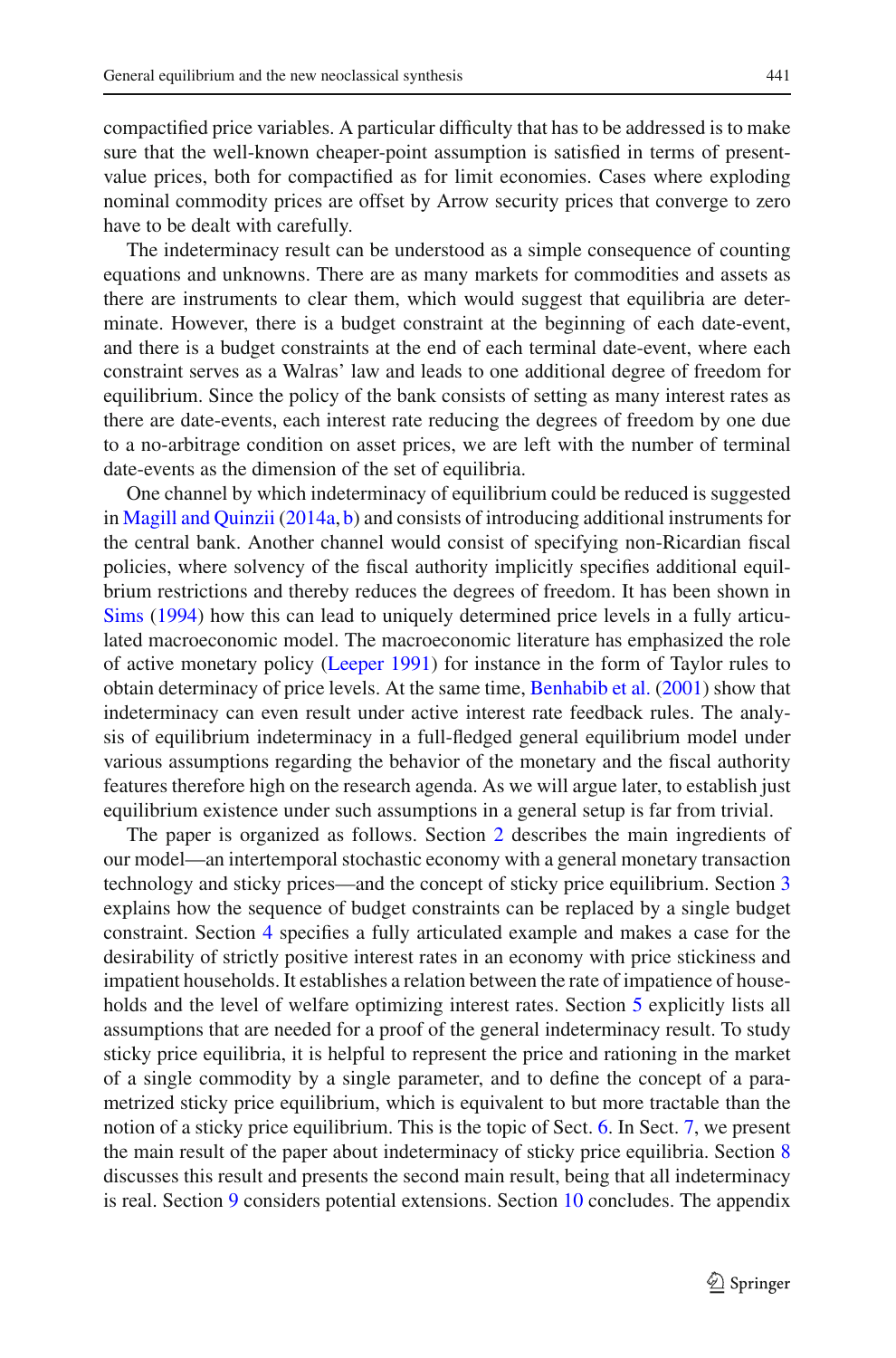is devoted to a study of the continuity properties of the budget correspondence and the proof of the main theorem in Sect. [7.](#page-21-0)

#### <span id="page-6-0"></span>**2 The model**

We provide a formulation of the new neoclassical synthesis that has the same level of generality as the Arrow–Debreu general equilibrium model. There is an event tree *T* with the set of date-events *S* as nodes. The set *S* is partitioned into subsets  $S_0, \ldots, S_T$ , where  $S_t$  consists of the date-events  $s_t$  in period  $t$ . We distinguish between dates and periods, where date *t* represents the starting point of period *t* and date  $t + 1$  its end point. We will also refer to date-events  $s_t$  and periods  $s_t$  to distinguish between points and intervals of time. There is a unique date-event  $s_0$  at  $t = 0$ , the current date-event.

The set of successors of date-event  $s_t$  is denoted by  $s_t^+$ , a subset of  $S_{t+1}$ . For notational convenience, we introduce a set of date-events  $S_{T+1}$  with the same cardinality as  $S_T$ . There is a one-one relationship between date-events in  $S_T$  and those in  $S_{T+1}$ . The related date-event in  $S_{T+1}$  corresponds to the end point of period  $S_T$  and is the unique element of  $s_T^+$ . We denote  $S^+ = \bigcup_{s_t \in S} s_t^+$ , so  $S^+ = (S \cup S_{T+1}) \setminus \{s_0\}$ . The unique predecessor of *s<sub>t</sub>* ∈ *S*<sup>+</sup> is denoted by  $s_t^-$ , an element of *S<sub>t−1</sub>*.

In each period  $s_t \in S$  there is trade in a finite set *L* of commodities by households in a finite set *H*. The price of commodity  $\ell$  at date-event  $s_t$  equals  $p_{\ell s_t}$ . Among other things, the event tree is used to describe when price adjustments take place. Based on a detailed a[nalysis](#page-41-19) [on](#page-41-19) [the](#page-41-19) [distribution](#page-41-19) [of](#page-41-19) [the](#page-41-19) [frequency](#page-41-19) [of](#page-41-19) [price](#page-41-19) [changes](#page-41-19) [in](#page-41-19) Nakamura and Steinsson [\(2008](#page-41-19)), [Nakamura and Steinsson](#page-41-4) [\(2010](#page-41-4)) report that the median frequency of monthly price change across sections in the US economy is  $8.7\%$ , implying that the median duration of a particular price across sectors is around one year. These authors also report considerable heterogeneity in this frequency across sectors. For most commodities, therefore, price adjustments do not take place across periods. As in [Debreu](#page-41-20) [\(1959\)](#page-41-20), the event tree is sufficiently refined for all prices to be constant within periods.

At each date-event  $s_t \in S$ , the price of commodity  $\ell \in L$  is either sticky or can be adjusted. For each  $\ell \in L$ , this leads to a partition of *S* consisting of the sets  $N_{\ell}^{s}$  and *N*<sub> $\ell$ </sub>. The price of commodity  $\ell$  can be adjusted at a date-event  $s_t \in N_{\ell}^{\text{a}}$ . If the price of a commodity is flexible, its value will be determined by the forces of supply and demand to achieve market clearing. The set  $N_{\ell}^{s}$  consists of those date-events, where the price of commodity  $\ell$  is sticky and therefore equals the price in the previous date-event,  $p_{\ell s_{\ell}}$ . Notice that, contrary to earlier work in the general equilibrium literature with price rigidities, the value of a commodity with a sticky price is endogenously determined by the first predecessor date-event where the price of this commodity is flexible. When the price of commodity  $\ell$  is sticky at date-event  $s_0$ , it is inherited from the price  $p_{\ell s_{-1}}$  set at date-event *s*−1, a price that is exogenously given at *s*0. We allow for the case where the price of commodity  $\ell$  is flexible at all date-events, in which case  $N_{\ell}^{\text{a}} = S$ , the case where the price of commodity  $\ell$  is fixed at all date-events,  $N_{\ell}^{\text{a}} = \emptyset$ , as well as all the intermediate cases. The specification in [Taylor](#page-41-2) [\(1980](#page-41-2)), where prices are sticky for a fixed number of periods, and the specification of [Calvo](#page-40-2) [\(1983](#page-40-2)), where it is determined by chance whether a price can be adjusted, are both obtained as special cases.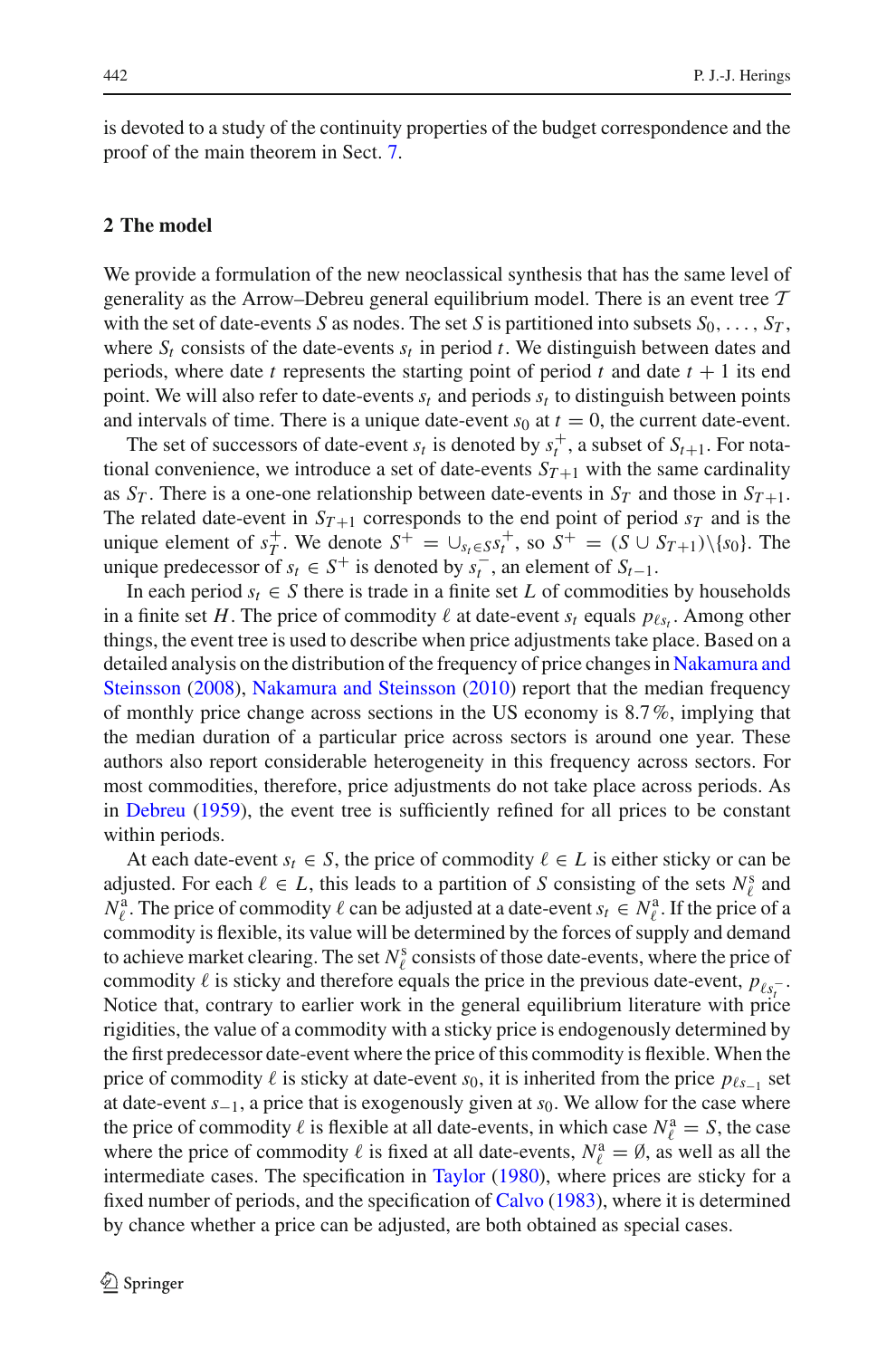Since the price of commodity  $\ell$  at date-events in  $N_{\ell}^{s}$  is sticky, the markets of these commodities are cleared by quantity adjustments. Violations of voluntary trading are not allowed for. This deviates from part of the macroeconomic literature where quantity adjustments are made by forcing the short side of the market to accommodate the trades desired by the long side. Such an approach is not feasible in our general setup.

In our model, trading on a particular commodity market is not only influenced by the price, but also by the maximal amount a household is able to supply of every commodity, called the *rationing scheme on supply*, and by the maximal amount a household is able to demand for every commodity, called the *rationing scheme on demand*. These constraints are imposed on the long side of the market and are determined by the short side. Rationing schemes serve as the matching technology between supply and demand. Since markets are assumed to be fully transparent, rationing affects the long side of the market only.

Rationing can take many forms. For the sake of simplicity, we consider uniform rationing, implying that the rationing scheme on supply is described by  $z \in -\mathbb{R}^{*LS}_{+}$ and the rationing scheme on demand by  $\bar{z} \in \mathbb{R}^{*LS}_+$ , where  $\mathbb{R}^* = \mathbb{R} \cup \{+\infty\}$  denotes the set of extended real numbers. We model the absence of constraints on a particular market  $\ell s_t$  by setting  $z_{\ell s_t} = -\infty$  and  $\bar{z}_{\ell s_t} = +\infty$ , for instance at date-events in  $N_\ell^a$ , where rationing does not take place at equilibrium. The way rationing is modeled is taken from the approach used by [Drèze](#page-41-8) [\(1975](#page-41-8)) to study general equilibrium models with real price rigidities, see [Herings 1996b](#page-41-21) for an overview of this literature. In the macroeconomic literature, such an approach is taken for instance in [Svensson](#page-41-22) [\(1986](#page-41-22)). The values of the variables  $z$  and  $\overline{z}$  are determined endogenously in an equilibrium.

Price stickiness involves *nominal prices.* For nominal prices to be meaningful, we need to extend the model by a monetary sector. To a large extent, we follow the monetary sector model of [Drèze and Polemarchakis\(2001](#page-41-1)), a model that is compatible with Chapter 2 of [Woodford](#page-41-3) [\(2003\)](#page-41-3), and that can be viewed as its general equilibrium extension. Households hold money for transaction purposes and have a bank loan that is adjusted whenever withdrawels or deposits of money are made.

On top of the real and the monetary part, we assume sequentially complete asset markets, where households trade Arrow securities. Contrary to what is common in the macroeconomic literature, we will not resort to specific functional forms or loglinearizations, but rather consider the actual supply and demand correspondences of commodities, money, and assets under assumptions similar as in the Arrow–Debreu model.

The timing of our model is as follows. A period  $s_t \in S$  starts at date *t* with transactions on the asset markets and with the bank. Asset market transactions involve buying and selling Arrow securities contingent on future date-events and collecting dividends from the asset portfolio held in the previous period. Households use the proceeds from asset market transactions to adjust holdings of the bank loan and money balances. At dates in the interval  $(t, t + 1)$ , transactions with other households on the spot markets for commodities take place against money, and transactions with the bank occur exchanging bank loans against money. At date  $t + 1$ , period  $s_t$  terminates with the payment of interest due to the bank and the collection of the bank seignorage by the bank's shareholders.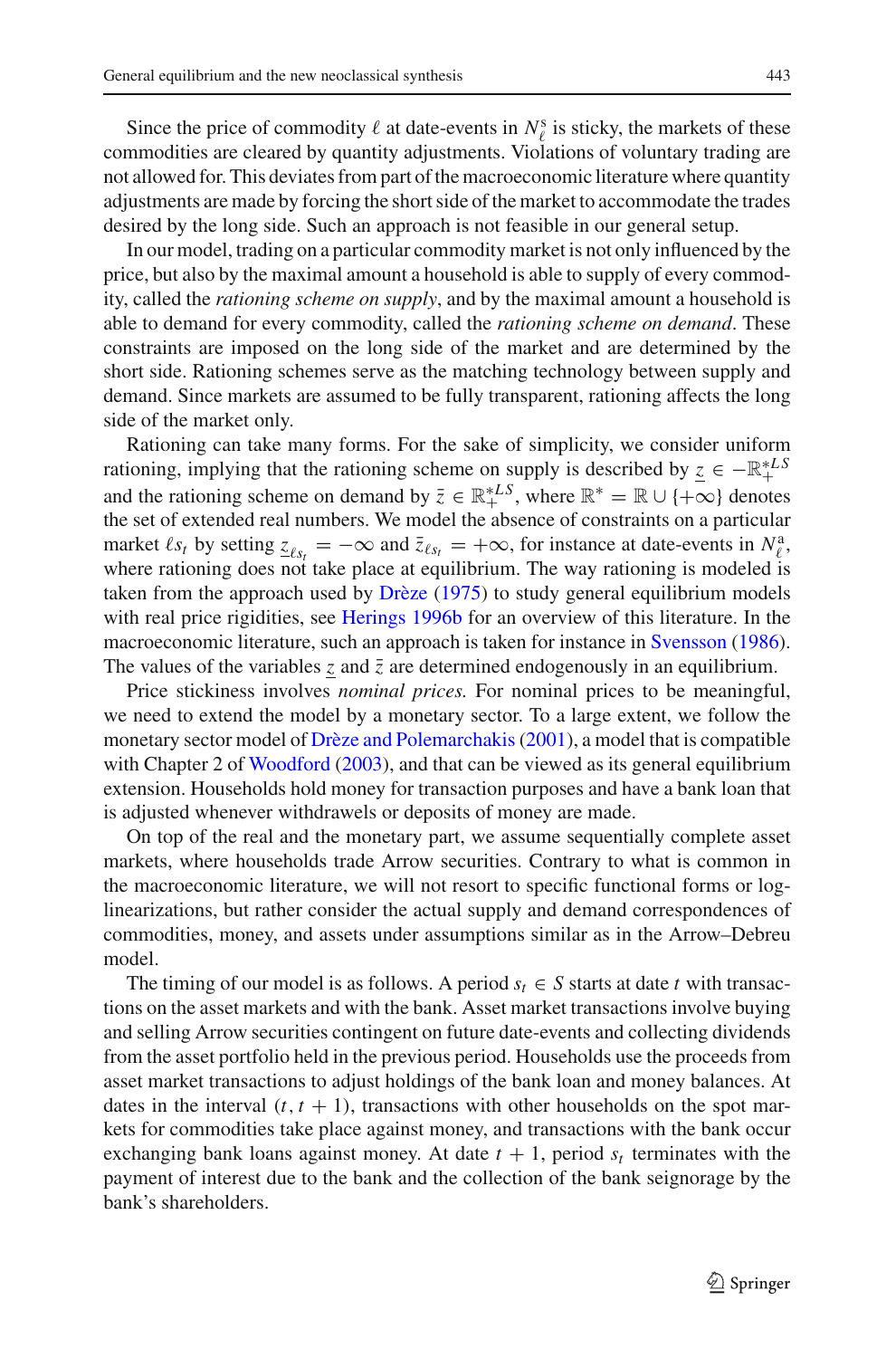

<span id="page-8-1"></span>**Fig. 1** The development of the bank loan and of money balances in Example [2.1](#page-8-0)

A more detailed account of the monetary part of the model is as follows. At each period  $s_t \in S$ , the bank offers loan facilities to households against a non-negative nominal interest rate  $r_s$ , which is allowed to be an arbitrary function of the state  $s_t$ . The bank supplies money balances as demanded by the households. Money balances do not earn any interest. At  $\tau \in [t, t+1]$ , household *h* therefore has a bank loan  $b_{s_t}^h(\tau)$ and holds money balances  $m_{s_t}^h(\tau)$ . A withdrawal of money balances from the bank by the household increases the bank loan by the same amount, whereas a deposit of money at the bank leads to a decrease in the bank loan by the same magnitude. Transactions with other households increase money balances by an amount equal to the value of net sales, but do not affect the bank loan. At the end of period  $s_t$ , the average bank loan of household *h* in period  $s_t$ ,  $b_{s_t}^h = \int_{\tau=t}^{t+1} b_{s_t}^h(\tau) d\tau$ , gives rise to interest payments by households to the bank equal to  $r_{s_t}b_{s_t}^h$ . We do allow for the special case where all interest rates are equal to zero. When interest rates are all zero and all prices can be adjusted at all date-events, the monetary part of our model is inessential and our model reduces to [Arrow](#page-40-0) [\(1953](#page-40-0)) if, moreover, all prices are flexible at all date-events.

<span id="page-8-0"></span>*Example 2.1* Consider a household who starts a period  $s_5$  with a bank loan  $b_{s_5}^h(5) = 0$ and money balances  $m_{s_5}^h(5) = 0$ . At date 5.2, the household withdraws 2 monetary units from the bank and uses the money to make a purchase with value 2 at date 5.4. The household makes a sale with value equal to 3 monetary units at date 5.6 and brings 1 monetary unit back to the bank at date 5.8. The household makes a purchase with value 2 at date 6. Figure [1](#page-8-1) illustrates the development of the bank loan and money balances for this example. The value of the bank loan changes at dates 5.2 and 5.8 when the household transacts with the bank. The amount of money balances held changes at dates 5.2, 5.4, 5.6, 5.8, and 6. The average bank loan of the household in period  $s_5$  is equal to 1.4 units, so gives rise to interest payments equal to  $1.4r_{ss}$ . To keep the example simple, it has been assumed that  $r_{ss} = 0$ . Otherwise, the value of the bank loan would have been increased by this amount at date 6. Moreover, if the household is a shareholder of the bank, the bank loan is decreased by the household's share in the bank seignorage.

A more detailed account of the asset market part of the model follows next. At each date-event  $s_t \in S$  there are  $|s_t^+|$  Arrow securities, one for each date-event in *s*<sup>+</sup>. An Arrow security for date-event *s*<sub>*t*+1</sub> is traded at date-event *s*<sub>*t*+1</sub> against a price  $q_{s_{t+1}}$  and pays one nominal unit if and only if date-event  $s_{t+1}$  occurs. Because of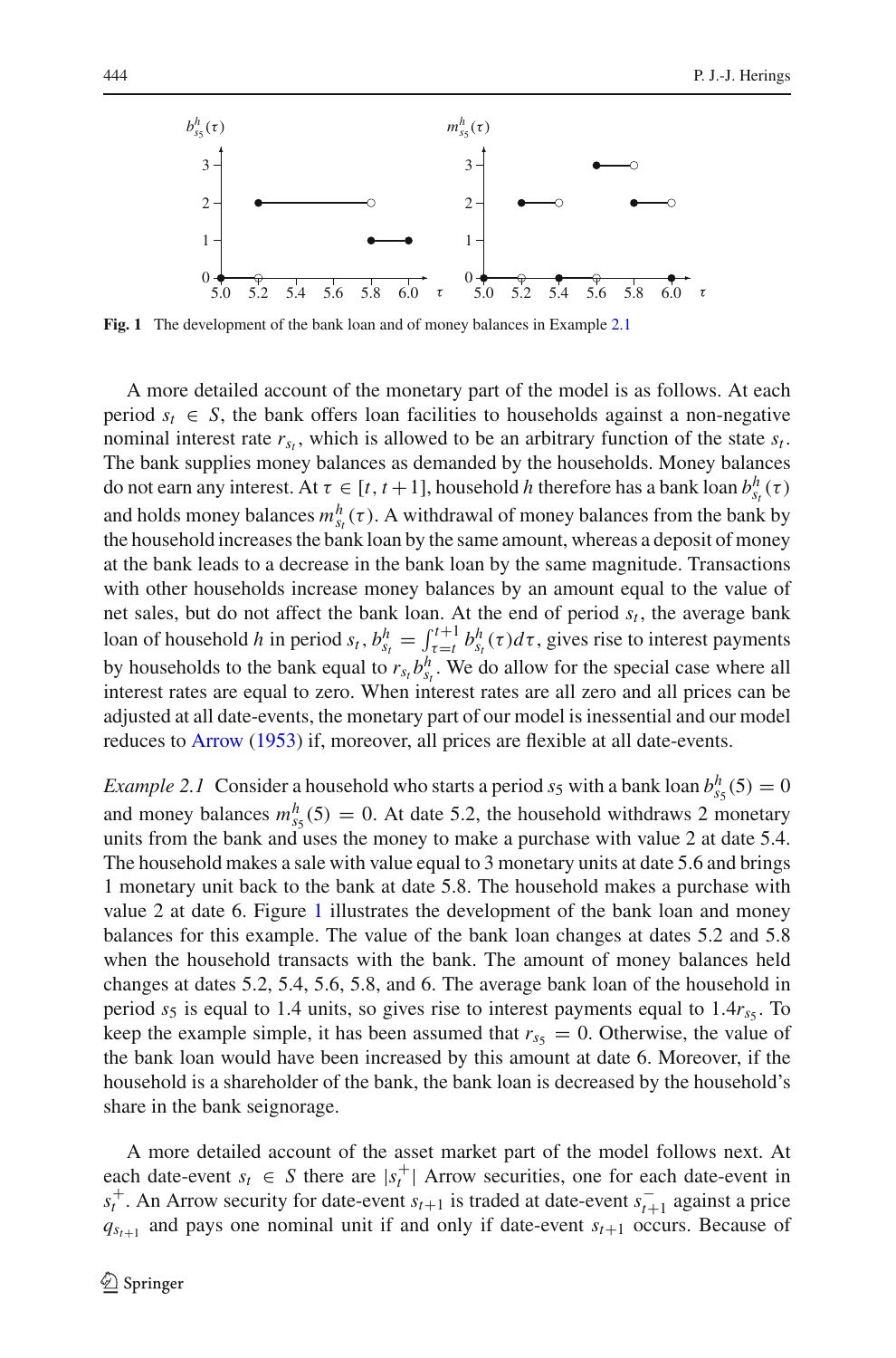the availability of Arrow securities, markets are sequentially complete. A standard no-arbitrage argument implies that at equilibrium the sum of the prices of the Arrow securities traded at date-event  $s_t$  must be equal to  $1/(1 + r_{s_t})$ . At no-arbitrage prices, asset demand is indeterminate as any household is indifferent between holding one unit less of the bank loan and one unit more of every Arrow security. To lift this indeterminacy, we set beginning-of-period bank loans equal to money balances for every household,  $b_{s_t}^h(t) = m_{s_t}^h(t)$ . Notice that we distinguish between end-of-period bank loans  $b_{s_t^-}^h(t)$  at  $s_t^-$ , where a discrepancy between  $b_{s_t^-}^h(t)$  and  $m_{s_t^-}^h(t)$  is possible, and beginning-of-period bank loans  $b_{s_t}^h(t)$  at  $s_t$ , which are equal to  $m_{s_t}^{h_t}(t)$  by definition.

Aggregate money balances issued by the bank at  $\tau$  are  $m_{s_t}^c(\tau) = \sum_{h \in H} m_{s_t}^h(\tau)$ , a non-negative quantity. Average aggregate money balances issued in period  $s_t$  equal  $m_{s_t}^c = \int_{\tau=t}^{t+1} m_{s_t}^c(\tau) d\tau$ . Since beginning-of-period bank loans are set equal to money balances for every household, it holds that  $b_{s_t}^c(\tau) = \sum_{h \in H} b_{s_t}^h(\tau) = \sum_{h \in H} m_{s_t}^h(\tau)$ and  $b_{s_t}^c = \sum_{h \in H} b_{s_t}^h = \sum_{h \in H} m_{s_t}^h$ . Notice that the equality between  $b_{s_t}^c$  and  $\sum_{h \in H} m_{s_t}^h$  only holds at the aggregate level. Example [2.1](#page-8-0) illustrates that at the household level discrepancies between  $b_{s_t}^h$  and  $m_{s_t}^h$  are likely to occur. At the end of period  $s_t$ , the bank collects an amount  $v_{s_t}^c = r_{s_t} b_{s_t}^c$  of interest payments as seignorage. The bank issues the entire seignorage as dividends to its shareholders at the end of the period. Household *h* receives  $v_{s_t}^h = \theta^h v_{s_t}^c$  at the end of period  $s_t$  with  $\theta^h$  the shareholdings of household *h*.

At date-event  $s_t \in S$ , i.e., at the beginning of period  $s_t$ , household *h* has wealth given by the returns from investments in Arrow securities in the previous period  $a_{s}^h$ , plus monetary holdings at the end of the previous period  $m_{s_t}^h(t)$ , minus the bank loan at the end of the previous period  $b_{s_t^-}^h(t)$ . Making use of the property that  $b_{s_t^-}^h(t-1)$  =  $m_{s_t}^h$  (*t* − 1), it follows that the monetary holdings minus the bank loan at the end of the previous period equal net sales of commodities in the previous period plus dividends received minus interest payments,  $m_{s_f}^h(t) - b_{s_f}^h(t) = p_{s_f} - (e_{s_f}^h - x_{s_f}^h) + v_{s_f}^h - r_{s_f} - b_{s_f}^h$ .

Household *h* invests his wealth at date-event  $s_t$  in Arrow securities  $a_{s_{t+1}}^h$ , where  $s_{t+1} \in s_t^+$ . It follows that household *h* faces the following sequence of budget constraints,

$$
\sum_{s_1 \in s_0^+} q_{s_1} a_{s_1}^h + m_{s_0}^h(0) - b_{s_0}^h(0) = 0,
$$
\n
$$
\sum_{s_{t+1} \in s_t^+} q_{s_{t+1}} a_{s_{t+1}}^h + m_{s_t}^h(t) - b_{s_t}^h(t) = a_{s_t}^h + m_{s_t}^h(t) - b_{s_t}^h(t), \quad s_t \in S \setminus \{s_0\},
$$
\n
$$
a_{s_{t+1}}^h + m_{s_{t+1}}^h(T+1) - b_{s_{t+1}}^h(T+1) = 0, \quad s_{t+1} \in S_{t+1},
$$

the lifting-of-indeterminacy identities

$$
b_{s_t}^h(t) = m_{s_t}^h(t), \quad s_t \in S,
$$

and the accounting identities

$$
m_{s_t}^h(t+1)-b_{s_t}^h(t+1)=p_{s_t}(e_{s_t}^h-x_{s_t}^h)+v_{s_t}^h-r_{s_t}b_{s_t}^h, \quad s_t \in S.
$$

 $\mathcal{L}$  Springer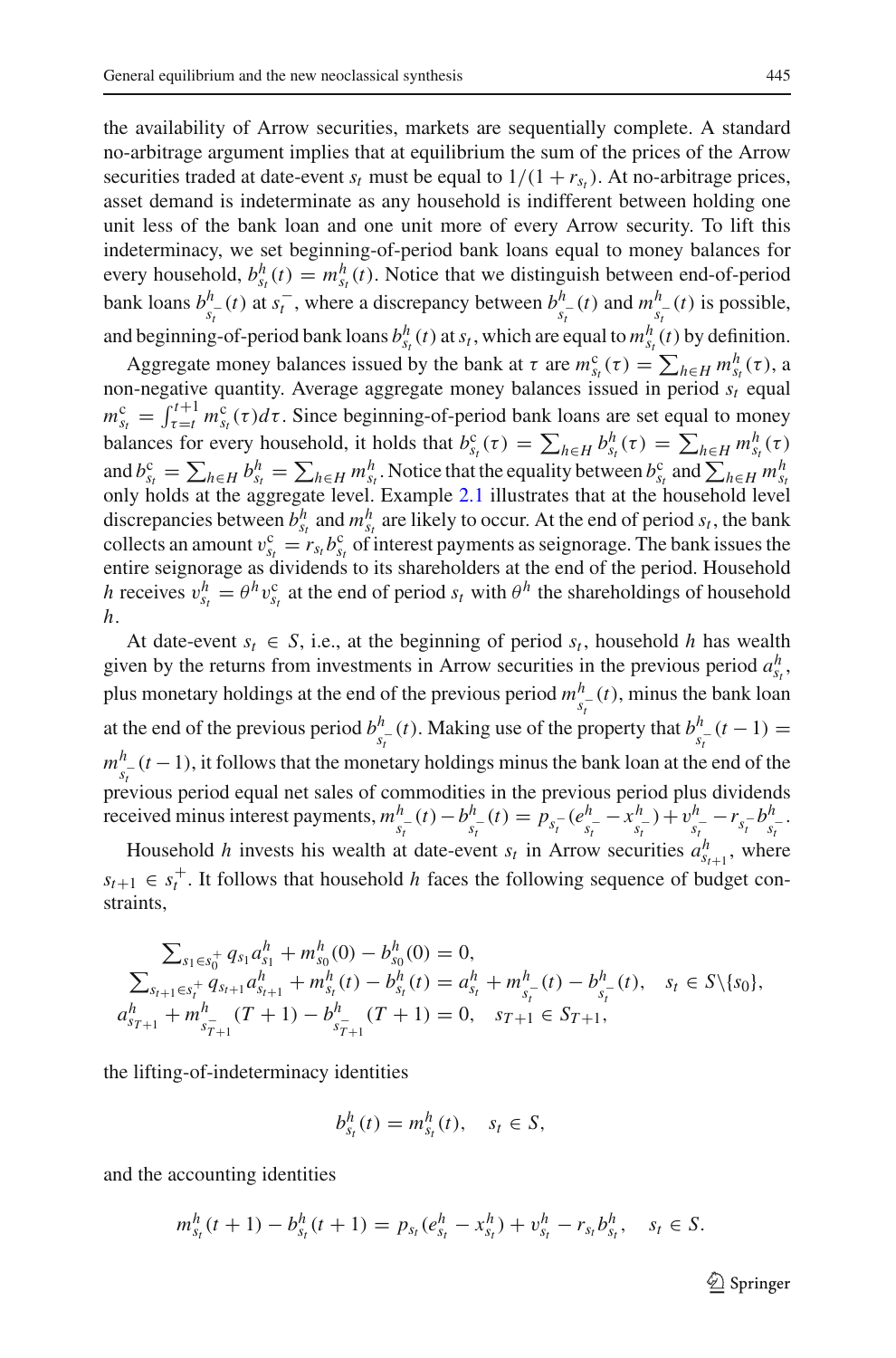Substitution of the accounting identities and the lifting-of-indeterminacy identities in the budget constraints eliminates the monetary balances  $m_{s_t}^h(t)$  and bank loan holdings  $b<sub>s<sub>t</sub></sub><sup>h</sup>(t)$  and leads to the following reduced form of the budget constraints for household *h*:

<span id="page-10-1"></span>
$$
\sum_{s_1 \in s_0^+} q_{s_1} a_{s_1}^h = 0,
$$
\n
$$
\sum_{s_{t+1} \in s_t^+} q_{s_{t+1}} a_{s_{t+1}}^h = a_{s_t}^h - p_{s_t^-} \left( x_{s_t^-}^h - e_{s_t^-}^h \right) - r_{s_t^-} b_{s_t^-}^h + v_{s_t^-}^h, \quad s_t \in S \setminus \{s_0\},
$$
\n
$$
0 = a_{s_{T+1}}^h - p_{s_{T+1}^-} \left( x_{s_{T+1}^-}^h - e_{s_{T+1}^-}^h \right) - r_{s_{T+1}^-} b_{s_{T+1}^+}^h + v_{s_{T+1}^-}^h, \quad s_{T+1} \in S_{T+1}.
$$
\n
$$
(2.1)
$$

It follows from the reduced form of the budget constraints that the only relevant aspects of the monetary transactions are the interest payments  $r_{s_t} b_{s_t}^h$  made by household *h* and the bank seignorage  $v_{s_t}^h$  received by *h* at the end of period  $s_t$ .

The value of *b<sup>h</sup>* is determined by the *transaction technology correspondence* β*<sup>h</sup>* :  $\mathbb{R}^{LS}_+ \times X^h \to \mathbb{R}^S$  of household *h*. It assigns to each  $p \in \mathbb{R}^{LS}_+$  and consumption bundle  $x^h \in X^h$  a subset  $\beta^h(p, x^h)$  of  $\mathbb{R}^S$ . An element  $b^h$  of  $\beta^h(p, x^h)$  specifies the bank loans that are sufficient to carry out purchases and sales involved in consumption of  $x^h$  when prices are p. A typical example concerns a [Clower](#page-40-1) [\(1967](#page-40-1)) type cashin-advance technology, where  $b^h \in \beta^h(p, x^h)$  if and only if  $b^h_{s_t} \ge p_{s_t} x^h_{s_t}, s_t \in S$ . Alternatively, when cash is only needed for net purchases,  $b^h \in \beta^h(p, x^h)$  if and only if  $b_{s_t}^h \ge p_{s_t}(x_{s_t}^h - e_{s_t}^h)^+$ ,  $s_t \in S$ , where for a real-valued vector *z* we use the notation  $z^+$  = max $\{0, z\}$ .<sup>[1](#page-10-0)</sup> Both specifications make the implicit assumption that cash needed for purchases is needed in advance, whereas cash resulting from sales is only available at the end of the period. If, instead, cash resulting from sales is immediately available for purchases, then the natural specification becomes  $b^h \in \beta^h(p, x^h)$  if and only if  $b_{s_t}^h \ge (p_{s_t}(x_{s_t}^h - e_{s_t}^h))^+, s_t \in S.$ 

As in [Lucas and Stokey](#page-41-23) [\(1987](#page-41-23)), we can incorporate the distinction between "cash goods," which are subject to a cash-in-advance constraint, and "credit goods," which do not need to be paid for in cash as would be the case for instance for leisure, and it is entirely possible to make the cash requirements good specific. The transaction technology can be made state-dependent, which enables us to model that the monetary transactions technology is subject to velocity shocks.

The modeling of the transaction technology incorporates a rich variety of other specifications and allows for cases where households have interest elastic money demand as in the Baumol–Tobin model developed independently in [Baumol](#page-40-5) [\(1952\)](#page-40-5) and [Tobin](#page-41-24) [\(1956\)](#page-41-24). All that is needed is to have one of the commodities  $\ell$  representing cashwithdrawal services, the consumption of which diminishes the need for cash balances.

The transaction technology correspondence approach avoids specifications where prices enter the utility function. Utility is derived from the consumption of goods, and the only way money holdings and prices affect utilities is via the commodities that can be purchased.

<span id="page-10-0"></span> $1$  The maximum of two vectors is defined by taking the componentwise maximum. Similarly, the minimum of two vectors is defined by taking the componentwise minimum.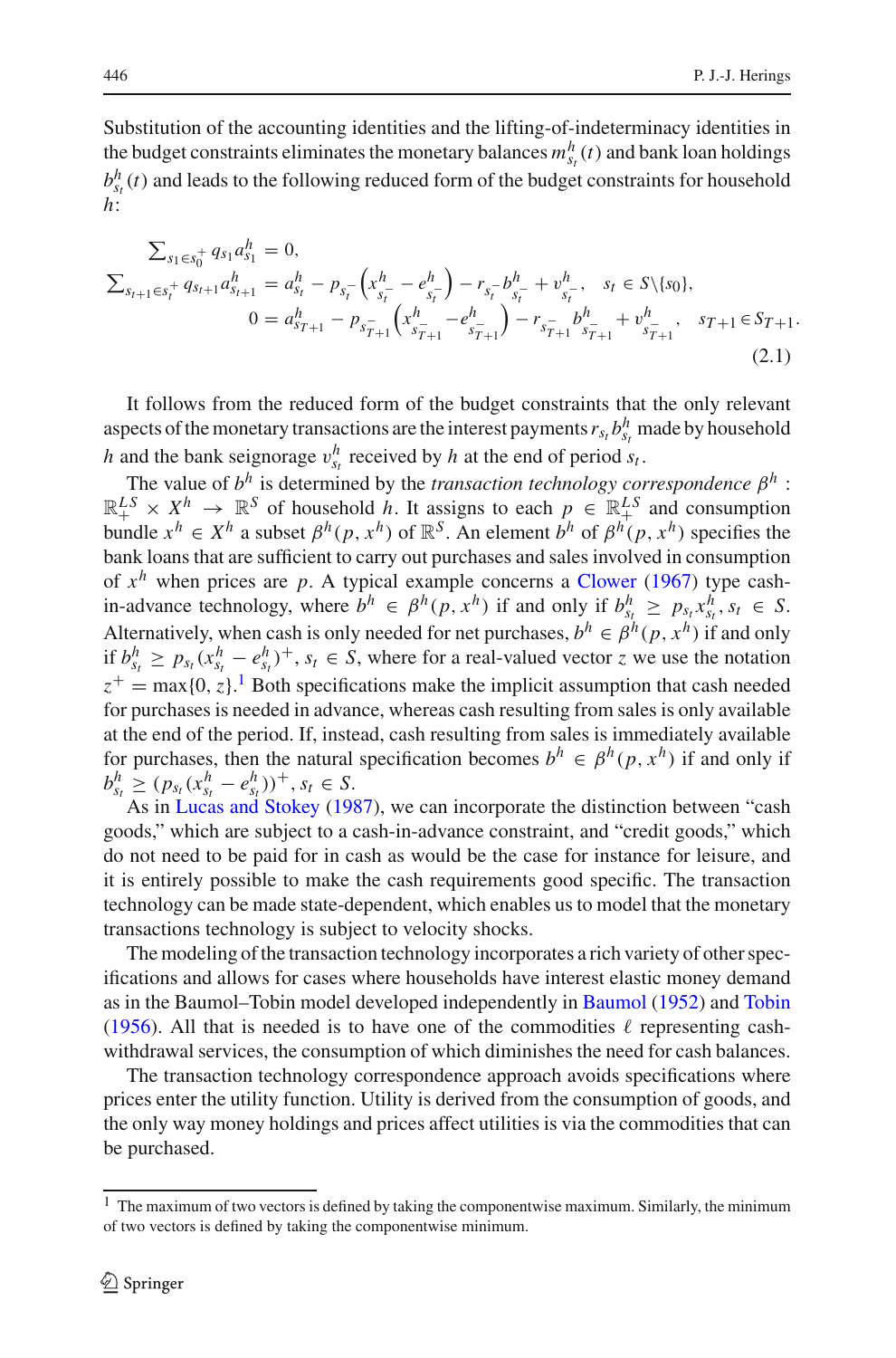The description of an economy  $\mathcal{E} = (\mathcal{T}, (X^h, \leq^h, e^h, \theta^h, \beta^h)_{h \in H}, (N^a_\ell, N^s_\ell)_{\ell \in L},$  $p_{s-1}$ , *r*) is completed by a specification of  $(\leq_h)_{h\in H}$ , with  $\leq^h$  the preference relation of household *h* defined on  $X^h$ , and a specification of prices  $p_{s-1}$  at date-event  $s_{-1}$ , where only the prices  $p_{\ell s-1}$  for  $\ell$  such that  $s_0 \in N_{\ell}^s$  matter.

Th[e](#page-41-1) [monetary](#page-41-1) [part](#page-41-1) [of](#page-41-1) [the](#page-41-1) [model](#page-41-1) [deviates](#page-41-1) [from](#page-41-1) [the](#page-41-1) [treatment](#page-41-1) [in](#page-41-1) Drèze and Polemarchakis [\(2001\)](#page-41-1) in two, relatively minor, aspects. The transaction technology there is a correspondence that assigns a set of feasible consumption bundles and bank loans  $(x<sup>h</sup>, b<sup>h</sup>)$  to each price system *p*. In this paper, we assign a set of feasible bank loans  $b^h$  to each price system and consumption bundle  $(p, x^h)$ . A second, more substantial, difference is that we allow bank loans to be negative, which would naturally occur when a household makes many sales in a particular period, resulting in a bank deposit rather than a bank loan.

A household takes prices  $(p, q)$ , interest rates *r*, rationing schemes  $(-z, \overline{z})$ , and dividends  $v^h$  as given, and chooses a maximal element  $(x^h, a^h, b^h)$  for  $\leq^{\overline{h}}$  subject to the constraints  $x^h \in X^h$ ,  $b^h \in \beta^h(p, x^h)$ ,  $z \leq x^h - e^h \leq \overline{z}$ , and the sequence of budget constraints [\(2.1\)](#page-10-1). The budget set  $\gamma^h(p, q, r, z, \overline{z}, v^h)$  consists of all tuples  $(x<sup>h</sup>, a<sup>h</sup>, b<sup>h</sup>)$  satisfying all these constraints.

We use the notational convention that *x* is indexed by  $h \in H$ ,  $\ell \in L$ , and  $s_t \in S$ , *b* and v are indexed by  $h \in H$  and  $s_t \in S$ , *a* is indexed by  $h \in H$  and  $s_t \in S^+$ , *p*, *z* and  $\overline{z}$  by  $\ell \in L$  and  $s_t \in S$ , and  $q$  by  $s_t \in S^+$ .

<span id="page-11-0"></span>**Definition 2.2** A *sticky price equilibrium* for the economy  $\mathcal{E}$  is ( $p^*, q^*, z^*, \bar{z}^*, v^*, x^*$ )  $a^*, b^*$ ) in  $\mathbb{R}^{LS} \times \mathbb{R}^{S^+} \times \mathbb{-R}^{*LS}_+ \times \mathbb{R}^{HS} \times \mathbb{R}^{HS} \times \mathbb{R}^{HLS} \times \mathbb{R}^{HS^+} \times \mathbb{R}^{HS}$  such that

- (a) for  $h \in H$ ,  $(x^{*h}, a^{*h}, b^{*h})$  is  $\leq^h$ -maximal on  $\gamma^h(p^*, q^*, r, \underline{z}^*, \overline{z}^*, v^{*h})$ ,
- (b) commodity markets clear,  $\sum_{h \in H} x^{*h} = \sum_{h \in H} e^h$ ,
- (c) Arrow security markets clear,  $\sum_{h \in H} a^{*h} = 0$ ,
- (d) the no-arbitrage conditions hold, for  $s_t \in S$ ,  $\sum_{s_{t+1} \in s_t^+} q_{s_{t+1}}^* = 1/(1 + r_{s_t})$ ,
- (e) for  $h \in H$ ,  $s_t \in S$ , dividends satisfy  $v_{s_t}^{*h} = \theta^h r_{s_t} \sum_{h \in H} b_{s_t}^{*h}$ ,
- (f) for  $s_t \in N_\ell^s$ , prices equal the previous period's value,  $p_{\ell s_t}^{*} = p_{\ell s_t}^{*}$ .
- (g) no rationing when the price is flexible, for  $\ell \in L$ ,  $s_t \in N_\ell^a$ ,  $z_{\ell s_t}^* = -\infty$  and  $\bar{z}_{\ell s_t}^* =$  $+\infty$ ,
- (h) rationing is one-sided, for  $\ell \in L$ ,  $s_t \in N_{\ell}^s$ ,

$$
\underline{z}_{\ell s_I}^* > -\infty \text{ implies } \overline{z}_{\ell s_I}^* = +\infty,
$$
  

$$
\overline{z}_{\ell s_I}^* < +\infty \text{ implies } \underline{z}_{\ell s_I}^* = -\infty.
$$

In Definition [2.2,](#page-11-0) there is no reference to the variables  $b_{s_t}^c$  and  $m_{s_t}^c$ . They follow from the accounting identities  $b_{s_t}^c = \sum_{h \in H} b_{s_t}^h$  and  $m_{s_t}^c = b_{s_t}^c$ .

A household is not necessarily influenced by the constraints on his choices caused by the rationing scheme  $(z, \bar{z})$ . A household *h* is *constrained* on its supply in the market for contingent commodity  $\ell s_t$  at  $(p, q, r, \underline{z}, \overline{z}, v^h)$  if there exists  $(\hat{x}^h, \hat{a}^h, \hat{b}^h) \in \gamma^h(p, q, r, \hat{z}, \bar{z}, v^h)$ , where  $\hat{z}$  equals  $z$ , except that  $\hat{z}_{ls} = -\infty$ , such that for all  $(x^h, a^h, b^h) \in \gamma^h(p, q, r, z, \overline{z}, v^h), \hat{x}^h$  is strictly preferred to  $x^h$ . The definition for a household to be constrained on its demand in the market for contingent commodity  $\ell s_t$  is analogous. There is supply (demand) rationing in the market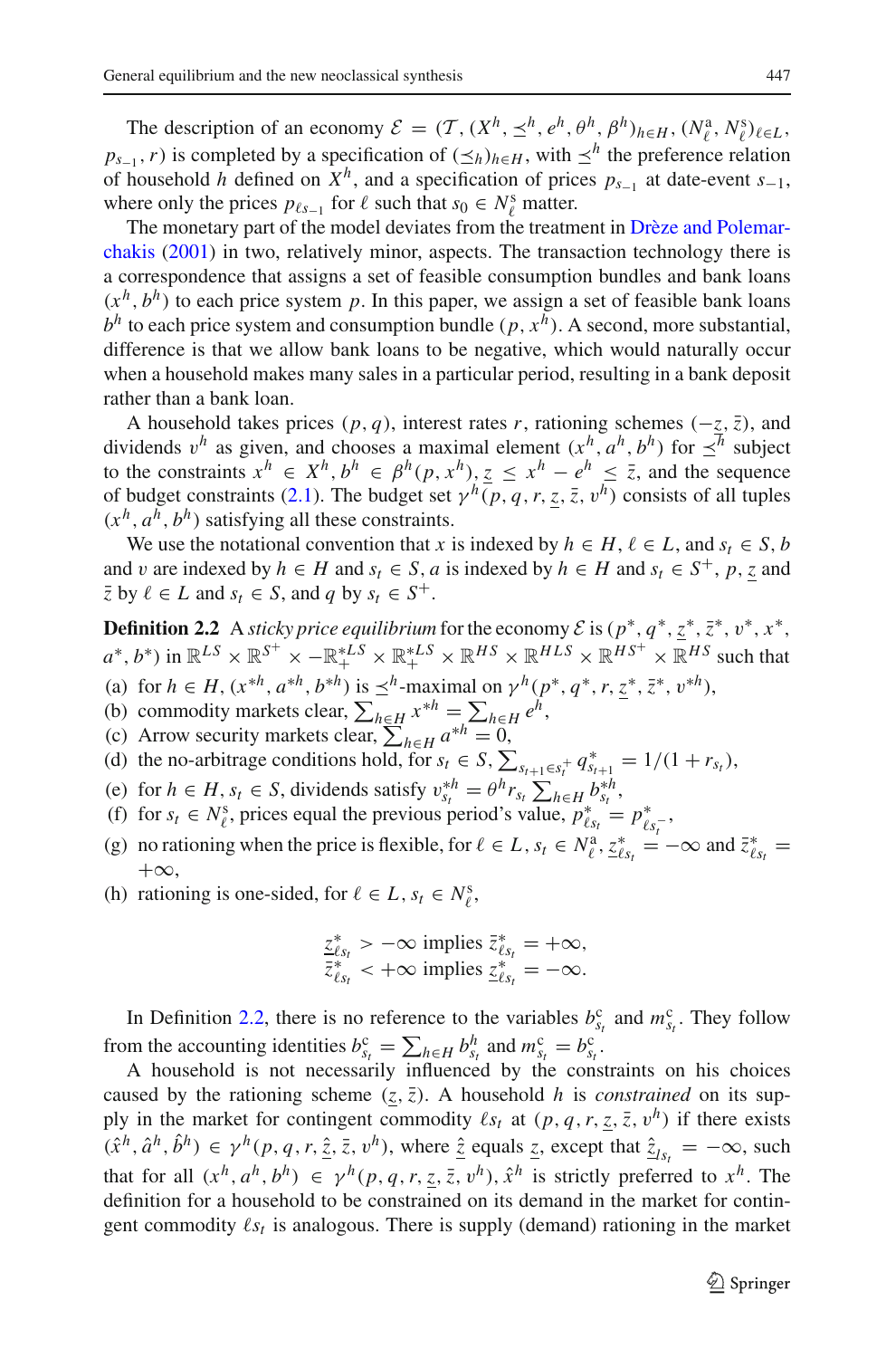for contingent commodity  $\ell s_t$  at  $(p, q, r, \underline{z}, \overline{z}, v^h)$  if at least one household is constrained on its supply (demand) in the market for commodity  $\ell s_t$  at  $(p, q, r, \underline{z}, \overline{z}, v^h)$ . There is rationing in the market for contingent commodity  $\ell s_t$  at  $(p, q, r, \underline{z}, \overline{z}, v^h)$ if there is supply rationing or demand rationing in the market for commodity  $\ell_{S_t}$  at  $(p, q, r, z, \bar{z}, v^h).$ 

For the sake of simplicity, we have presented a model of a pure exchange economy. It is a routine exercise to extend the model and the sticky price equilibrium concept to a production economy.

#### <span id="page-12-0"></span>**3 Present-value prices**

The sequence of budget constraints can be rewritten in a more convenient way. We denote the present-value price at *s*<sub>0</sub> of one unit of income at date-event  $s_t \in \{s_0\} \cup S^+$ by  $q_{s_t}^0$ . With  $s_t(s_{t'})$  denoting the predecessor of  $s_{t'}$  at date *t*, we have

$$
q_{s_0}^0 = 1,
$$
  
\n
$$
q_{s_t}^0 = q_{s_1(s_t)} q_{s_2(s_t)} \cdots q_{s_{t-1}(s_t)} q_{s_t}, \quad s_t \in S^+.
$$

When we multiply the budget constraint at date-event  $s_t$  by  $q_{s_t}^0$  and add up we get

$$
\sum_{s_t \in S} q_{s_t}^0 \sum_{s_{t+1} \in s_t^+} q_{s_{t+1}} a_{s_{t+1}}^h = \sum_{s_t \in S^+} q_{s_t}^0 \left( a_{s_t}^h - p_{s_t^-} \left( x_{s_t^-}^h - e_{s_t^-}^h \right) - r_{s_t^-} b_{s_t^-}^h + v_{s_t^-}^h \right).
$$

After canceling the  $a^h$ -terms which appear on both sides with identical multiplicands, and rearranging terms, we obtain

$$
\sum_{s_t \in S^+} q_{s_t}^0 \left( p_{s_t^-} x_{s_t^-}^h + r_{s_t^-} b_{s_t^-}^h \right) = \sum_{s_t \in S^+} q_{s_t}^0 \left( p_{s_t^-} e_{s_t^-}^h + v_{s_t^-}^h \right). \tag{3.1}
$$

<span id="page-12-2"></span>Since  $\sum_{s_{t+1} \in s_t^+} q_{s_{t+1}} = 1/(1 + r_{s_t})$ , we find

$$
\sum_{s_t \in S} \left( \frac{q_{s_t}^0}{1 + r_{s_t}} p_{s_t} x_{s_t}^h + \frac{q_{s_t}^0}{1 + r_{s_t}} r_{s_t} b_{s_t}^h \right) = \sum_{s_t \in S} \left( \frac{q_{s_t}^0}{1 + r_{s_t}} p_{s_t} e_{s_t}^h + \frac{q_{s_t}^0}{1 + r_{s_t}} v_{s_t}^h \right). \tag{3.2}
$$

<span id="page-12-1"></span>It is now straightforward to verify that the original sequence of budget constraints is equivalent to  $(3.2)$  plus the recursive system of equations

$$
a_{s_{T+1}}^h = p_{s_{T+1}^-} \left( x_{s_{T+1}^-}^h - e_{s_{T+1}^-}^h \right) + r_{s_{T+1}^-} b_{s_{T+1}^-}^h - v_{s_{T+1}^-}^h, \quad s_{T+1} \in S_{T+1},
$$
  
\n
$$
a_{s_t}^h = p_{s_t^-} \left( x_{s_t^-}^h - e_{s_t^-}^h \right) + r_{s_t^-} b_{s_t^-}^h - v_{s_t^-}^h + \sum_{s_{t+1} \in S_t^+} q_{s_{t+1}} a_{s_{t+1}^h}^h, \quad s_t \in S \setminus \{s_0\}.
$$
\n(3.3)

<span id="page-12-3"></span>Since the  $a<sup>h</sup>$ -terms are neither part of the preferences nor of any of the other constraints, the consumer choice problem has been reduced to the choice of  $(x^h, b^h)$  with  $x^h \in X^h$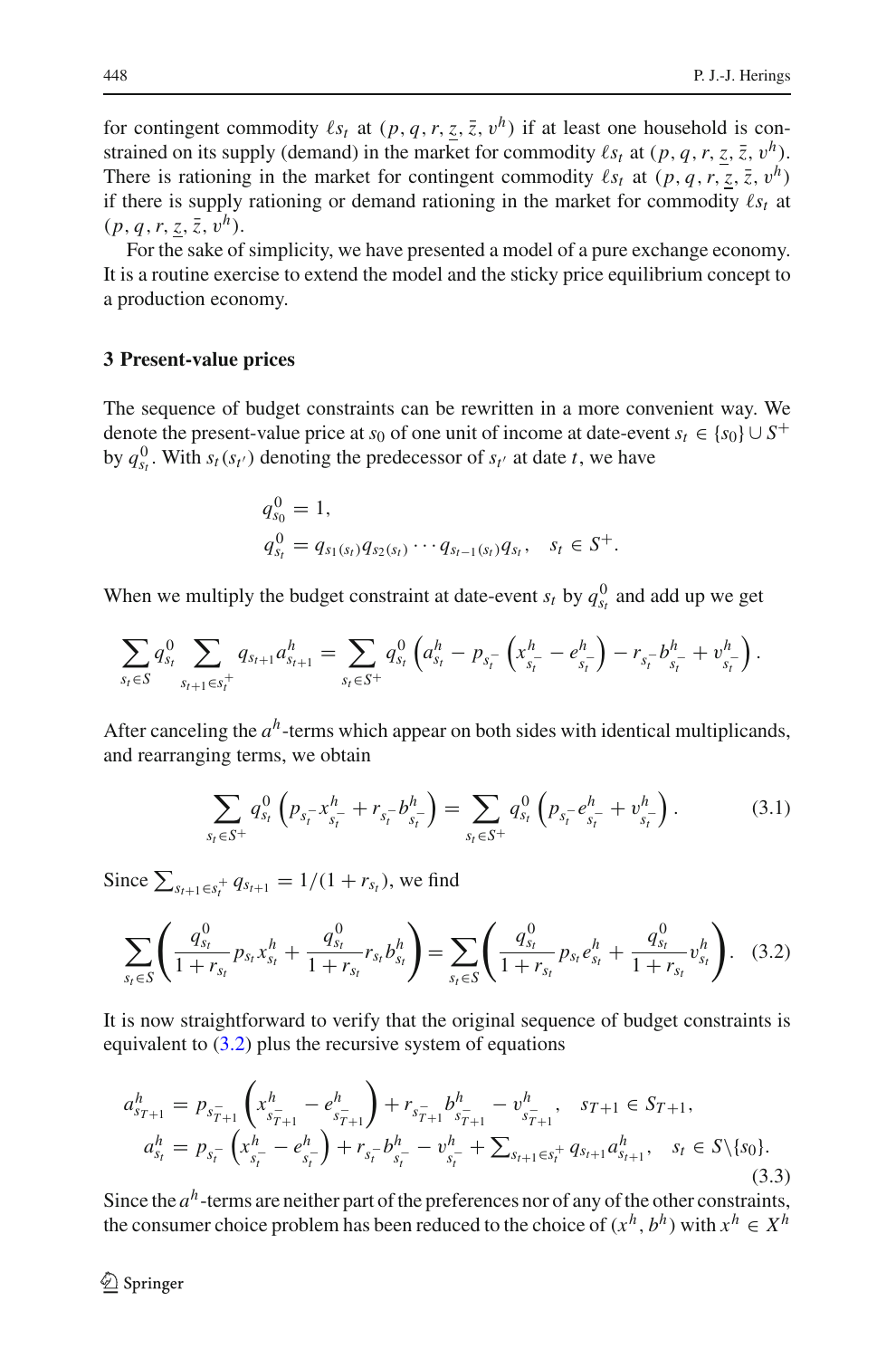and  $b^h \in \beta^h(p, x^h)$  subject to the single budget constraint [\(3.2\)](#page-12-1) and the quantity constraints  $\underline{z} \le x^h - e^h \le \overline{z}$ . Moreover, by substituting  $\tilde{q}_{s_t} = q_{s_t}^0/(1 + r_{s_t})$ ,  $\tilde{p}_{s_t} =$  $\tilde{q}_{s_t} p_{s_t}$ ,  $\tilde{b}_{s_t}^h = \tilde{q}_{s_t} b_{s_t}^h$ , and  $\tilde{v}_{s_t}^h = \tilde{q}_{s_t} v_{s_t}^h$ , the budget constraint [\(3.2\)](#page-12-1) can be rewritten as

$$
\sum_{s_t \in S} (\tilde{p}_{s_t} x_{s_t}^h + r_{s_t} \tilde{b}_{s_t}^h) = \sum_{s_t \in S} (\tilde{p}_{s_t} e_{s_t}^h + \tilde{v}_{s_t}^h)
$$

or, even shorter,

$$
\tilde{p}x^h + r\tilde{b}^h = \tilde{p}e^h + \tilde{w}^h,
$$

where  $\tilde{w}^h = \sum_{s_t \in S} \tilde{v}_{s_t}^h$ .

We refer to prices  $\tilde{p}$  as present-value prices and, more generally, refer to variables with a tilde as present-value variables. Although our definition for  $\tilde{p}$  is the most convenient one, it deviates from what is also referred to as a present-value price, the variable  $p^0$  defined by  $p_{s_t}^0 = q_{s_t}^0 p_{s_t}$  for  $s_t \in S$ . To see that  $p^0$  is also an appropriate present-value price in our model, consider the case of a cash-in-advance constraint with  $b_{s_t}^h = p_{s_t} x_{s_t}^h$ . We see that the budget constraint [\(3.2\)](#page-12-1) reduces to

$$
\sum_{s_t \in S} p_{s_t}^0 x_{s_t}^h = \sum_{s_t \in S} \left( \frac{1}{1 + r_{s_t}} p_{s_t}^0 e_{s_t}^h + \tilde{v}_{s_t}^h \right).
$$

The right-hand side of this constraint consists entirely of variables which are taken as given by the household. The prices relevant for the purchase of consumption goods are given by  $p^0$ .

When we consider the cash-in-advance constraint on net trades,  $b_{s_t}^h = p_{s_t}(x_{s_t}^h$  $e_{s_t}^{h}$ <sup>+</sup>, we can rewrite the budget constraint [\(3.2\)](#page-12-1) to

$$
\sum_{s_t \in S} p_{s_t}^0 (x_{s_t}^h - e_{s_t}^h)^+ = \sum_{s_t \in S} \left( \frac{1}{1 + r_{s_t}} p_{s_t}^0 (e_{s_t}^h - x_{s_t}^h)^+ + \tilde{v}_{s_t}^h \right).
$$

In this case, we obtain a wedge between buying prices  $p_{s_t}^0$  and selling prices  $(1/(1 + r_{s_t}))p_{s_t}^0$ . Positive nominal interest rates create distortions and cause equilibrium marginal rates of substitution of households to differ from one another, thereby leading to absence of Pareto optimality even in the absence of price stickiness.

## <span id="page-13-0"></span>**4 An example**

To get a feel for the model and the equilibrium concept, and to illustrate how the model can be used to analyze the effects of monetary policy on inflation and output, a simple, but fully articulated, example is presented next.

Consider an economy with two households,  $H = \{1, 2\}$ , two periods with no uncertainty,  $S = \{0, 1\}$ , and one commodity per period. The end of period 1 is denoted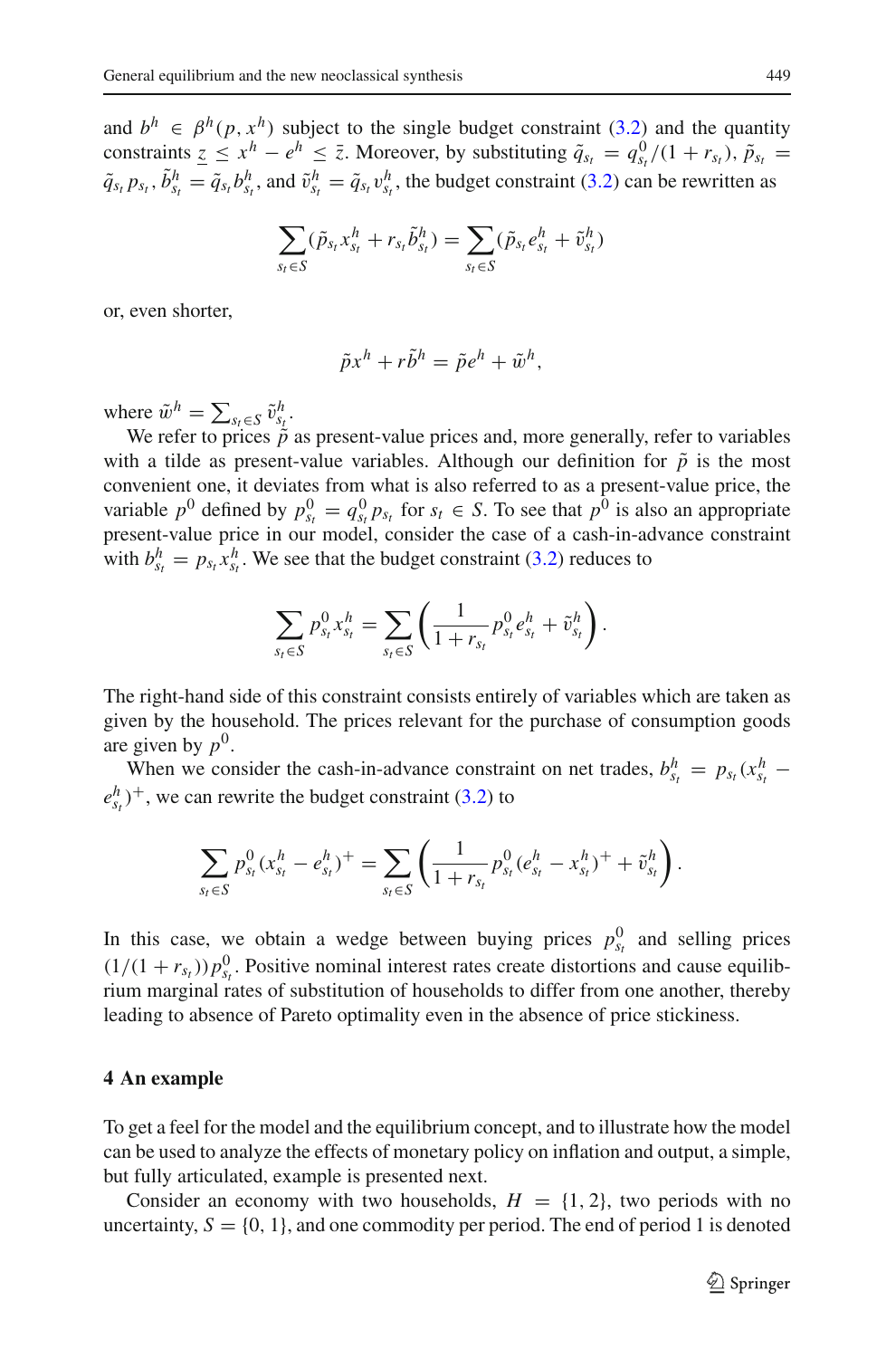by 2, so  $S^+ = \{1, 2\}$ . The price in period 0 is assumed to be flexible and the price in period 1 sticky,  $N^a = \{0\}$  and  $N^s = \{1\}$ , and consequently, it holds that  $p_1 = p_0$  with  $p_0$  flexible. Initial endowments are  $e^1 = (1, 0)$  and  $e^2 = (0, 1)$ , so household 1 can be thought of as an old household that produces today in exchange for consumption in the future and household 2 as a young household that produces in the future in exchange for consumption today.

The preferences of the households are represented by utility functions  $u^1$  and  $u^2$ defined by

$$
u^{1}(x^{1}) = \ln(x_{0}^{1}) + \delta \ln(x_{1}^{1}), \quad x^{1} \gg 0,
$$
  

$$
u^{2}(x^{2}) = \ln(x_{0}^{2}) + \delta \ln(x_{1}^{2}), \quad x^{2} \gg 0,
$$

where  $\delta \in (0, 1]$  denotes the common discount factor.

It is assumed that cash is needed for net purchases,

$$
\beta^{h}(p, x^{h}) = \left\{ b^{h} \in \mathbb{R}^{S} \mid \forall s \in S, \ b_{s}^{h} \ge p_{s}(x_{s}^{h} - e_{s}^{h})^{+} \right\}, \quad h = 1, 2.
$$

The initial endowments are chosen such that household 1 is supplying the good in period 0 and demanding it in period 1, and vice versa for household 2. We can therefore without loss of generality assume that  $b_0^1 = 0$ ,  $b_1^1 = p_1 x_1^1$ ,  $b_0^2 = p_0 x_0^2$ , and  $b_1^2 = 0$ .

The bank sets nominal interest rates  $r_0$  and  $r_1$  and issues its entire seignorage as dividends to household 2 at the end of each period, so  $\theta^1 = 0$  and  $\theta^2 = 1$ .

As we have derived in Eq.  $(3.1)$ , the sequence of budget constraints can be replaced by the single budget constraint

$$
q_1(p_0x_0^h + r_0b_0^h) + q_1q_2(p_1x_1^h + r_1b_1^h) = q_1(p_0e_0^h + v_0^h) + q_1q_2(p_1e_1^h + v_1^h).
$$
 (4.1)

<span id="page-14-0"></span>We argue that whenever  $(p^*, q^*, z^*, \bar{z}^*, v^*, x^*, a^*, b^*)$  is a sticky price equilibrium, it holds that  $(\lambda p^*, q^*, z^*, \overline{z^*}, v^*, x^*, a^*, b^*)$  is a sticky price equilibrium for every positive value of the scalar  $\lambda$ . Indeed, since  $b_0^h$  and  $b_1^h$  are linear in  $p_0$  and  $p_1$ , respectively, it follows that the budget constraints are homogeneous of degree 1 in prices  $(p_0, p_1)$ . The same holds for the transaction technology correspondences. In this example, price stickiness is equivalent to the requirement that  $p_0 = p_1$ , a condition that remains satisfied when all prices are multiplied with a positive scalar. Prices do not enter the utility function. In what follows, we can therefore without loss of generality restrict our attention to sticky price equilibria with  $(p_0^*, p_1^*) = (1, 1)$ .

Since there is no uncertainty, the Arrow securities traded on the asset markets reduce to nominal bonds with equilibrium prices pinned down by the no-arbitrage conditions,  $q_1 = 1/(1 + r_0)$  and  $q_2 = 1/(1 + r_1)$ . We substitute  $e^1 = (1, 0), e^2 = (0, 1), p =$  $(1, 1), q_1 = 1/(1 + r_0), q_2 = 1/(1 + r_1), b_0^1 = 0, b_1^1 = p_1 x_1^1, b_0^2 = p_0 x_0^2, b_1^2 = 0,$ and  $v_0^1 = v_1^1 = 0$  in [\(4.1\)](#page-14-0) and obtain the budgets constraints for households 1 and 2, respectively, given by

$$
\frac{1}{1+r_0}x_0^1 + \frac{1}{1+r_0}x_1^1 = \frac{1}{1+r_0}1,
$$
  

$$
x_0^2 + \frac{1}{(1+r_0)(1+r_1)}x_1^2 = \frac{1}{1+r_0}v_0^2 + \frac{1}{(1+r_0)(1+r_1)}(1+v_1^2),
$$

≰ Springer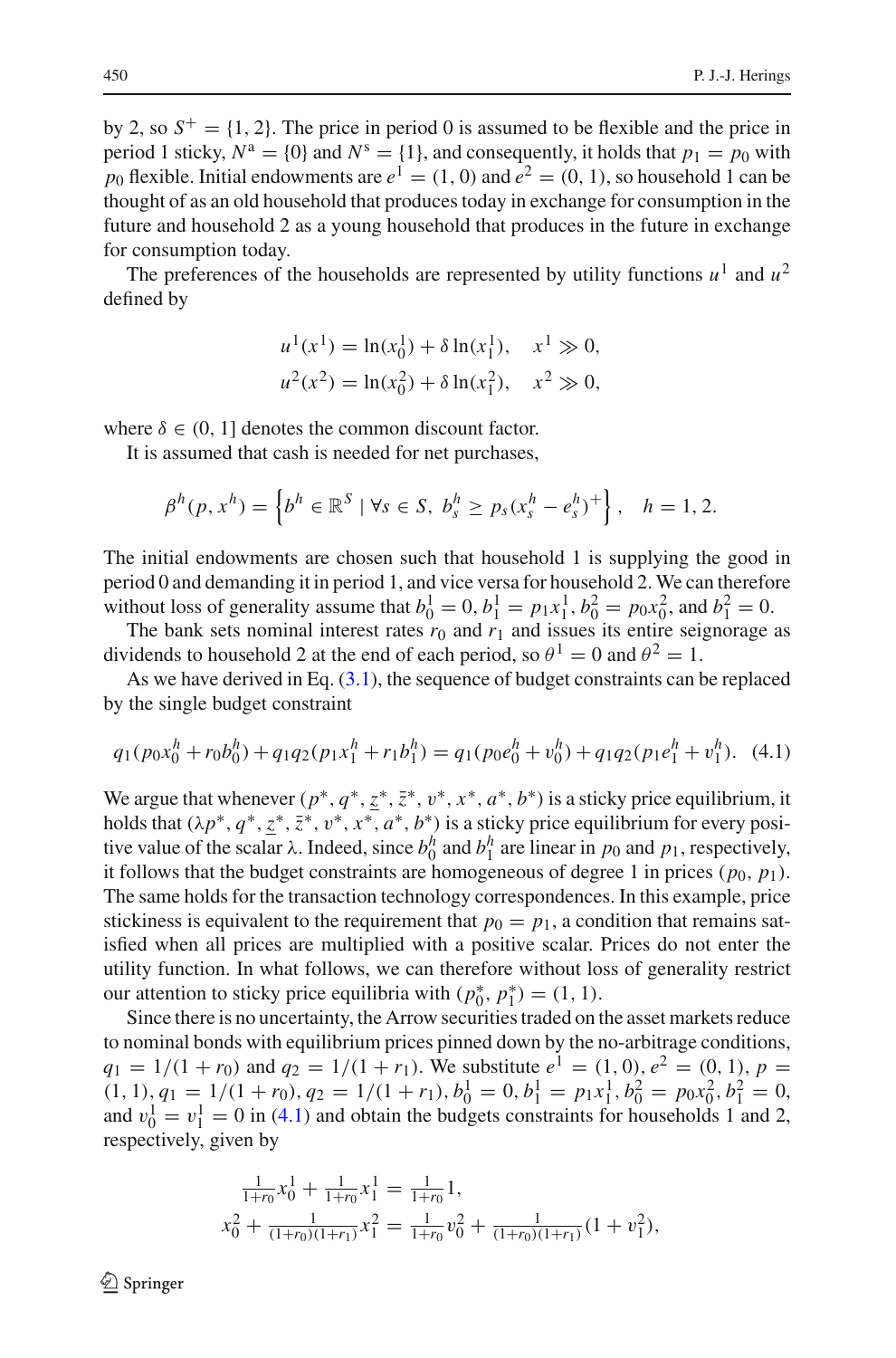or, equivalently,

$$
x_0^1 + x_1^1 = 1,
$$
  
(1 + r<sub>0</sub>) $x_0^2 + \frac{1}{1+r_1}x_1^2 = v_0^2 + \frac{1}{1+r_1}(1 + v_1^2).$ 

If interest rates are positive, the cash-in-advance transaction technology creates a wedge between the prices against which purchases and sales can be made. This becomes apparent from the budget constraints above, where the real relative price of commodity 0 over commodity 1 is equal to 1 for household 1 and equal to  $(1 + r_0)(1 + r_1)$  for household 2.

Let  $(p^*, q^*, z^*, \bar{z}^*, v^*, x^*, a^*, b^*)$  be a sticky price equilibrium. Since the price of commodity 1 is sticky, its market is in general cleared by quantity adjustments. Either household 1 is constrained on the demand of commodity 1, or household 1 is constrained on the supply of this commodity, or we have the degenerate case where no household is constrained.

We first consider sticky price equilibria where household 1 is constrained on the demand of commodity 1 by the rationing scheme  $\bar{z}_1^*$ , so  $x_1^{*1} = \bar{z}_1^*$ . By market clearing it holds that  $x_1^{*2} = 1 - \overline{z}_1^*$ . Since rationing is one-sided in equilibrium by Condition (h) of Definition [2.2,](#page-11-0) it holds that household 2 is unconstrained, so optimization by household 2 implies that

$$
x_0^{*2} = \frac{1}{\delta(1+r_0)(1+r_1)} x_1^{*2} = \frac{1-\overline{z}_1^*}{\delta(1+r_0)(1+r_1)}.
$$

The budget constraint of household 1 implies that  $x_0^{*1} = 1 - \overline{z}_1^*$ . Market clearing of the commodity in period 0 yields

$$
1 = x_0^{*1} + x_0^{*2} = 1 - \overline{z}_1^* + \frac{1 - \overline{z}_1^*}{\delta(1 + r_0)(1 + r_1)},
$$

so

$$
\bar{z}_1^* = \frac{1}{1 + \delta(1 + r_0)(1 + r_1)}.
$$

Since  $\bar{z}_1^*$  is assumed to be binding, it holds that  $\bar{z}_1^*$  should be less than the unconstrained demand for commodity 1 by household 1, which equals  $\delta/(1 + \delta)$ . A sticky price equilibrium where household 1 is constrained on the demand of commodity 1 therefore results if and only if  $1/\delta^2 < (1 + r_0)(1 + r_1)$ .

It is now straightforward to compute the equilibrium values of all the endogenous variables. The sticky price equilibrium allocation is given by

$$
x^{*1} = \left(\frac{\delta(1+r_0)(1+r_1)}{1+\delta(1+r_0)(1+r_1)}, \frac{1}{1+\delta(1+r_0)(1+r_1)}\right),
$$
  

$$
x^{*2} = \left(\frac{1}{1+\delta(1+r_0)(1+r_1)}, \frac{\delta(1+r_0)(1+r_1)}{1+\delta(1+r_0)(1+r_1)}\right).
$$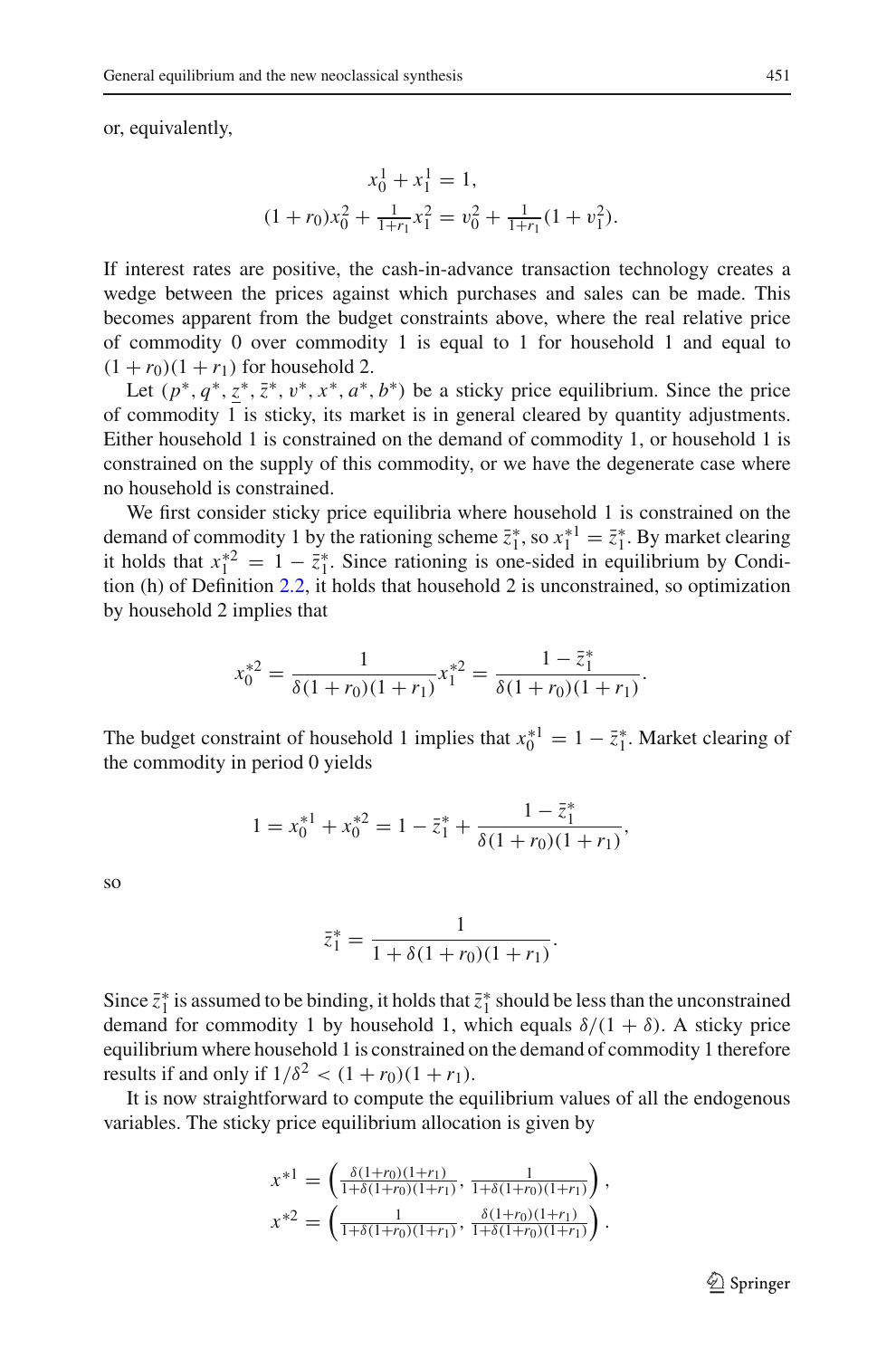At equilibrium, household 1 supplies an amount  $1/(1 + \delta(1 + r_0)(1 + r_1))$  of the commodity in period 0, invests the money coming from these sales in Arrow securities  $a_2^{*1} = (1+r_1)/(1+\delta(1+r_0)(1+r_1))$  at the beginning of period 1, withdraws money  $m_1^{*1} = 1/(1+\delta(1+r_0)(1+r_1))$  from the bank in order to make purchases in period 1, and in doing so creates a bank loan  $b_1^{*1} = 1/(1 + \delta(1 + r_0)(1 + r_1))$ . Household 1 uses  $m_1^{*1}$  to purchase  $1/(1+\delta(1+r_0)(1+r_1))$  units of the commodity in period 1. At the end of period 1, household 1 has to redeem the bank loan plus interest  $(1+r_1)b_1^{*1}$ , which is exactly equal to the proceeds from the Arrow securities.

We next consider sticky price equilibria where household 2 is constrained on his supply of commodity 1 by the rationing scheme  $z_1^*$ . It holds that  $x_1^{*2} = 1 + z_1^*$ . By market clearing we find that  $x_1^{*1} = -z_1^*$ . Since rationing is one-sided in equilibrium by Condition (h) of Definition [2.2,](#page-11-0) it holds that household 1 is unconstrained, so optimization by household 1 implies that  $x_0^{*1} = x_1^{*1}/\delta = -\underline{z}_1^*/\delta$ . Market clearing of the commodity in period 0 yields  $x_0^{*2} = 1 - x_0^{*1} = (\delta + \underline{z}_1^*)/\delta$ . The budget constraint of household 1 implies that  $1 = x_0^{*1} + x_1^{*1} = -\underline{z}_1^*/\delta - \underline{z}_1^*$ , so  $\underline{z}_1^* = -\delta/(1+\delta)$ . Since  $z_1^*$  is assumed to be binding, it holds that  $1 + \overline{z_1^*}$  should exceed the unconstrained demand for commodity 1 by household 2, which equals

$$
\frac{\delta(1+r_1)}{1+\delta}\Biggl(v_0^{*2}+\frac{1+v_1^{*2}}{1+r_1}\Biggr).
$$

Since  $v_0^{*2} = r_0 x_0^{*2} = r_0(\delta + \underline{z}_1^*)/\delta$  and  $v_1^{*2} = r_1 x_1^{*1} = -r_1 \underline{z}_1^*$ , we can simplify the resulting inequality and find that a sticky price equilibrium where household 2 is constrained on his supply of commodity 1 results if and only if  $1/\delta^2 > (1+r_0)(1+r_1)$ .

Finally, in case  $1/\delta^2 = (1+r_0)(1+r_1)$ , the sticky price equilibrium does not involve rationing and the equilibrium allocation is given by  $x^{*1} = (1/(1 + \delta), \delta/(1 + \delta))$  and  $x^{*2} = (\delta/(1+\delta), 1/(1+\delta)).$ 

Observe that in the sticky price equilibria with rationing, the unconstrained demand of the short side of the market determines the amount by which the long side of the market is rationed. When impatience as measured by  $1/\delta$  is less than the geometric average of  $1+r_0$  and  $1+r_1$ , there is too much demand for the commodity in the future period, and the long side of the market, household 1, is constrained in the demand for the commodity in the future period by the supply of household 2. The reverse holds if impatience  $1/\delta$  exceeds the geometric average of  $1 + r_0$  and  $1 + r_1$  and sticky price equilibria are then characterized by rationing of the supply of household 2 of the future commodity by the demand of household 1.

In case the bank chooses an interest rate policy such that the geometric average of  $1 + r_0$  and  $1 + r_1$  is equal to  $1/\delta$ , a sticky price equilibrium without rationing results. It is easily verified that this equilibrium weakly Pareto dominates the sticky price equilibria resulting from all other interest rate policies. Intuitively, under sticky nominal prices, interest rate policy can be used to equate real commodity price ratios with the discount factor, which calls for strictly positive interest rates when agents are impatient. On the other hand, choosing higher interest rates increases the wedge between buying and selling prices, which leads to inefficiencies. In the example, as long as  $(1 + r_0)(1 + r_1) \le 1/\delta^2$ , both effects are exactly equal to each other, and the sticky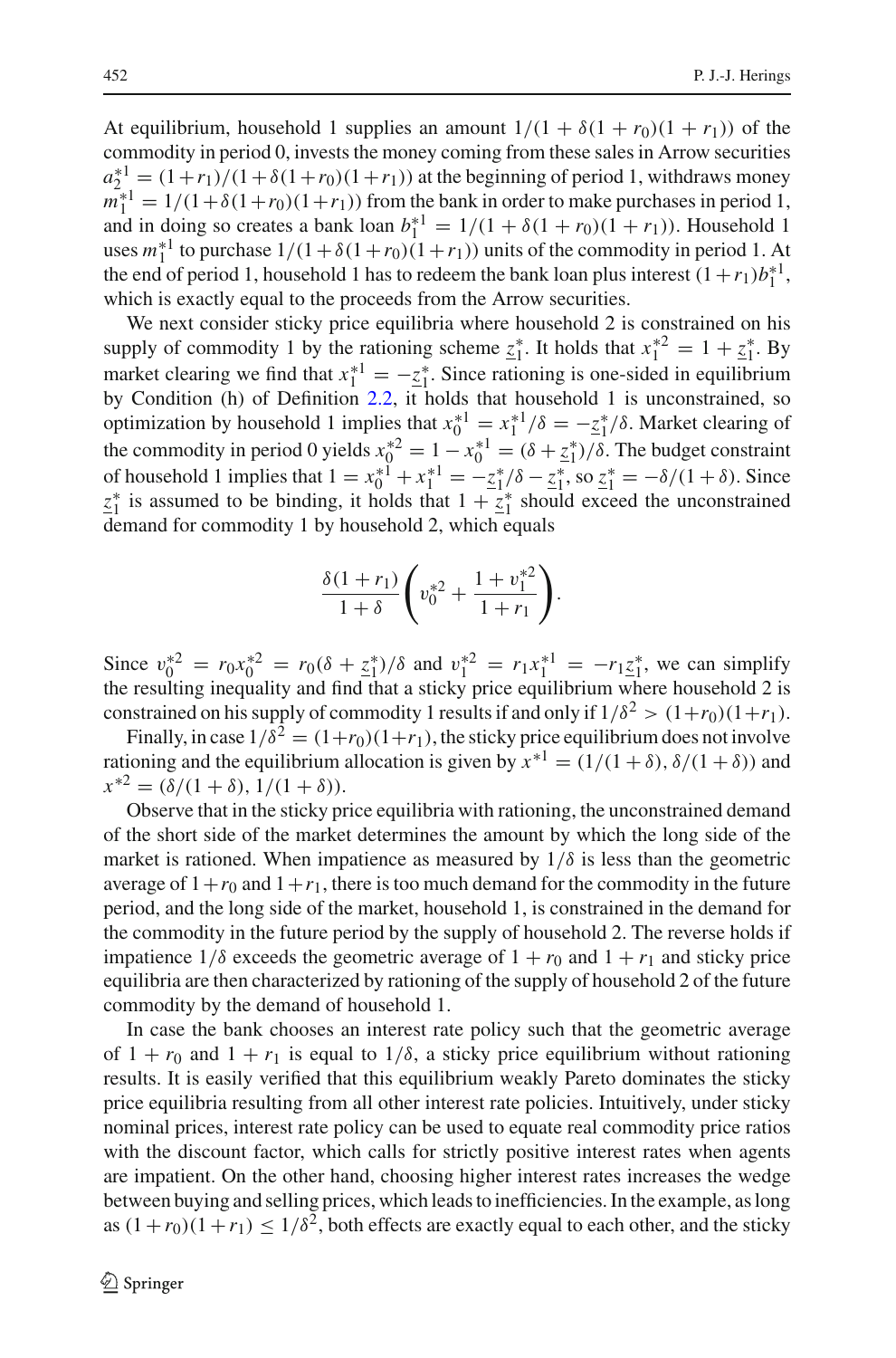price equilibria lead to identical utilities for the households. When  $(1 + r_0)(1 + r_1)$ exceeds  $1/\delta^2$ , increases in  $(1+r_0)(1+r_1)$  lead to lower values of  $\bar{z}_1^*$ , so more stringent demand rationing of household 1, and lower utilities for both households 1 and 2. In the limit, when the product of  $1 + r_0$  and  $1 + r_1$  tends to infinity, there is no supply of commodity 1 by household 2 and all demand of commodity 1 by household 1 is rationed, resulting in the no-trade outcome.

The example has a number of special features. For instance, interest rate policy is (trivially) completely ineffective to control inflation. More surprisingly, it is also completely ineffective to control price levels as it has been shown that all equilibrium prices can be multiplied by a positive scalar  $\lambda$  without affecting the equilibrium. There is a 1-dimensional set of equilibria, where all indeterminacy is nominal. The question is how such conclusions extend to the general model specification with many periods, uncertainty, multiple commodities, all kinds of price stickiness, and general transaction technologies. We will demonstrate that interest rate policy is not effective to control expected inflation and price levels, the degree of indeterminacy is equal to the number of terminal date-events and, under reasonable assumptions, all indeterminacy is real.

#### <span id="page-17-0"></span>**5 Assumptions**

The assumptions below are made throughout the paper without further mentioning.

- A1. For  $h \in H$ ,  $X^h$  is closed, convex, has a lower bound, and  $X^h + \mathbb{R}_+^{LS} \subset X^h$ . There exists  $x^h \in X^h$  such that  $x^h \ll e^h$ .
- A2. For  $h \in H$ ,  $\leq^h$  is transitive, complete, continuous, convex, and monotonic: if  $x^h$ ,  $\bar{x}^h \in X^h$  with  $x^h < \bar{x}^h$ , then  $x^h \prec^h \bar{x}^h$ .
- A3. The bank is owned by the households: for  $h \in H$ ,  $\theta^h \ge 0$ , and  $\sum_{h \in H} \theta^h = 1$ .
- A4. For  $h \in H$  we have:
	- 1. The correspondence  $\beta^h$  is lower hemi-continuous and closed.
	- 2. Monetary needs are bounded: There exist continuous functions  $\underline{f}^h$  :  $\mathbb{R}^{LS}_+$  ×  $X^h \rightarrow -\mathbb{R}^S_+$ ,  $\bar{f}^h$ :  $\mathbb{R}^L_+ \times X^h \rightarrow \mathbb{R}^S_+$  such that  $b^h \in \beta^h(p, x^h)$  implies  $f^h(p, x^h) \le b^h$  and  $\min\{\bar{f}^h(p, x^h), b^h\} \in \beta^h(p, x^h)$ .
	- 3. The correspondence  $\beta^h$  is positive homogeneous in prices. Consider *p*,  $\bar{p} \in$  $\mathbb{R}^{LS}_{+}$  and  $\lambda \geq 0$  such that  $\bar{p}_{\bar{s}_t} = \lambda p_{\bar{s}_t}$  and, for  $s_t \in S \setminus {\{\bar{s}_t\}}, \bar{p}_{s_t} = p_{s_t}$ . Consider  $x^h \in X^h$ . Then, it holds that  $b^h \in \beta^h(p, x^h)$  implies  $\overline{b}^h \in \beta^h(\overline{p}, x^h)$ , where  $\bar{b}^h_{\bar{s}_t} = \lambda b^h_{\bar{s}_t}$  and, for  $s_t \in S \setminus {\{\bar{s}_t\}}$ ,  $\bar{b}^h_{s_t} = \bar{b}^h_{s_t}$ .
	- 4. The correspondence  $\beta^h$  satisfies the following convexity property: For  $p \in$  $\mathbb{R}^{LS}_{+}$ , for  $x^{\hat{h}}$ ,  $\bar{x}^h \in X^h$ , it holds that  $b^h \in \beta^{\hat{h}}(p, x^h)$  and  $\bar{b}^{\hat{h}} \in \beta^h(p, \bar{x}^h)$ implies  $\lambda b^h + (1 - \lambda)\bar{b}^h \in \beta^h(p, \lambda x^h + (1 - \lambda)\bar{x}^h)$  for all  $\lambda \in [0, 1]$ .
	- 5. For  $p \in \mathbb{R}^{LS}_+$ , for  $x^h \in X^h$ ,  $x^h \le e^h$  implies  $0 \in \beta^h(p, x^h)$ .
	- 6. For  $p \in \mathbb{R}^{LS}_+$ , for  $\ell s_t \in L \times S$  with  $p_{\ell s_t} = 0$ , for  $x^h, \bar{x}^h \in X^h$  with  $\bar{x}^h = x^h + \varepsilon e_{\ell s_t}$  for some  $\varepsilon > 0$ , it holds that  $\beta^h(p, x^h) \subset \beta^h(p, \bar{x}^h)$ .
- A5. Only the bank can create money: If  $x \in \prod_h X^h$  satisfies  $\sum_h x^h = \sum_h e^h$  and, for some  $p \in \mathbb{R}^{LS}_+$ , for all  $h \in H$ ,  $b^h \in \beta^h(p, x^h)$ , then  $\sum_{h \in H} b^h \geq 0$ .

A6. 
$$
p_{s-1} \gg 0
$$
.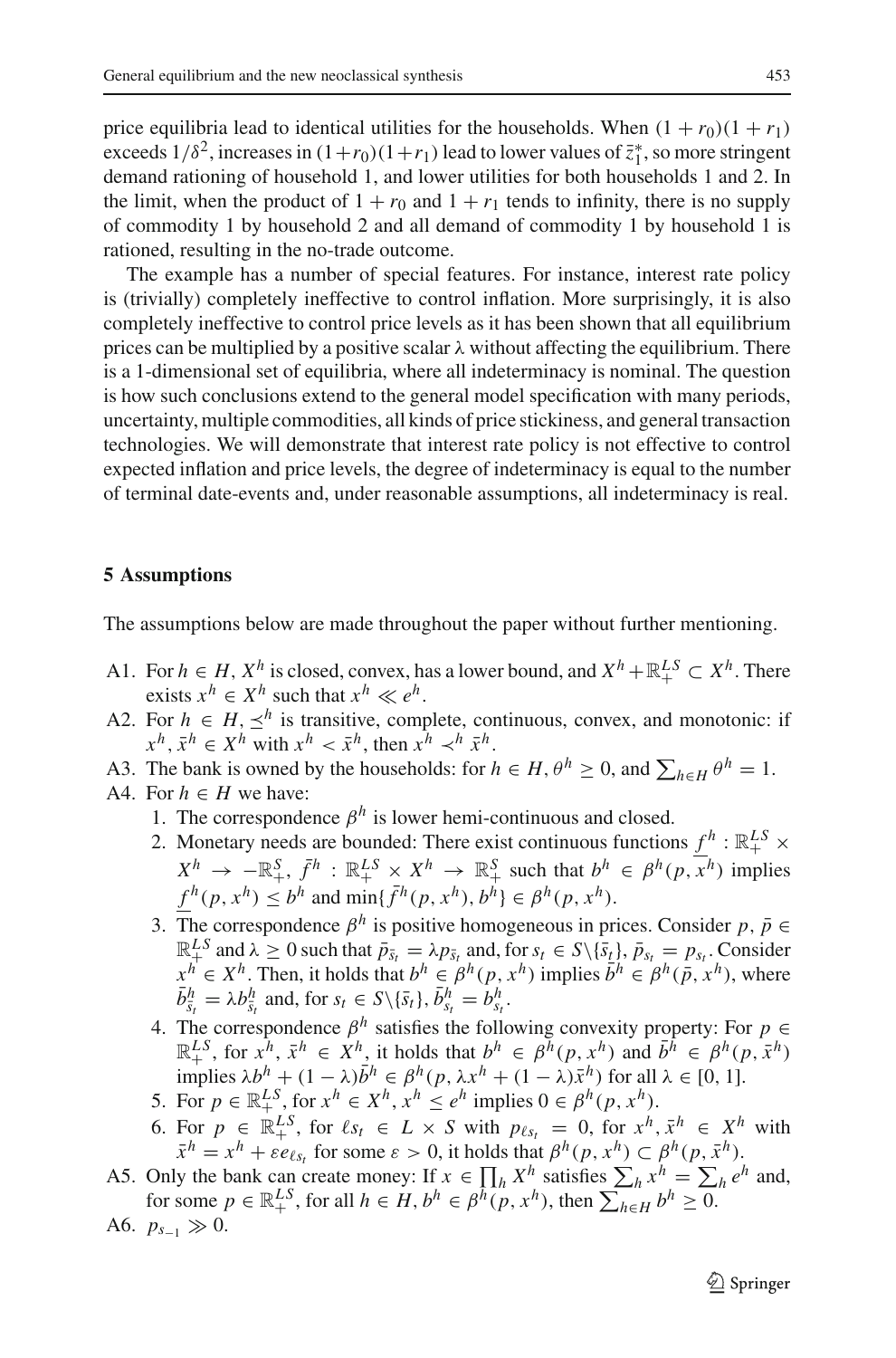The Assumptions A1, A2, A3, and A6 are standard. A4.1 is a standard continuity assumption that is satisfied by cash-in-advance technologies for instance. We require  $\beta^h$  to be closed rather than to be upper hemi-continuous, since the latter assumption is quite strong for correspondences that are not compact-valued and would be violated by cash-in-advance technologies. Assumption A4.2 puts lower and upper bounds on monetary needs. A natural choice for the functions  $\underline{f}^h$ ,  $\overline{f}^h$  :  $\mathbb{R}^{LS}_+ \times X^{\overline{h}} \to \mathbb{R}^S_+$  would be

$$
\frac{f_{s_t}^h(p, x^h) = -p_{s_t}(e_{s_t}^h - x_{s_t}^h)^+, s_t \in S, \bar{f}_{s_t}^h(p, x^h) = p_{s_t}(x_{s_t}^h - e_{s_t}^h)^+, s_t \in S.
$$

Assumption A4.3 is a standard homogeneity assumption, and A4.4 a standard convexity assumption. In A4.5, we require that when a consumption bundle involves only sales, no bank loan is needed. This is natural, since making the sales should result in a bank deposit rather than a loan. Similarly, for a consumption bundle involving only purchases, non-negative bank loans are required. A4.6 states that additional consump-tion of a commodity with a zero price does not require additional money balances.<sup>[2](#page-18-1)</sup> A5 requires that all attainable allocations involve non-negative aggregate monetary holdings.

#### <span id="page-18-0"></span>**6 Parametrized prices and rationing schemes**

We will not only establish that sticky price equilibria exist, but also that there is an abundance of such equilibria. In fact, we will argue that the set of sticky price equilibria is  $|S_T|$ -dimensional. To prove this result, it is convenient to choose a suitable parametrization of price and rationing variables. For  $\ell s_t \in L \times S$ , we define the set of parameters  $R_{\ell s_t}$  by

$$
R_{\ell s_t} = \mathbb{R}_+, \quad \text{if } s_t \in N_{\ell}^a,
$$
  

$$
R_{\ell s_t} = [0, 1], \quad \text{if } s_t \in N_{\ell}^s,
$$

with typical element  $\rho_{\ell s_t}$ . Next, we define  $R = \prod_{\ell s_t \in L \times S} R_{\ell s_t}$  with typical element  $ρ.$ 

When  $s_t \in N_\ell^a$ , supply and demand are equilibrated by the price  $p_{\ell s_t} \in \mathbb{R}_+$ . We parametrize this price by the variable  $\rho_{\ell s_t} \in \mathbb{R}_+$  and set  $p_{\ell s_t}(\rho) = \rho_{\ell s_t}$ .

At  $s_t$  in  $N_\ell^s$ , the market for commodity  $\ell$  is equilibrated by one-sided rationing. We will parametrize the relevant rationing schemes by a single parameter  $\rho_{\ell s_t} \in [0, 1]$ . We define  $\underline{z}_{\ell s_t}(\rho)$  and  $\overline{z}_{\ell s_t}(\rho)$  in such a way that the following properties hold:  $\underline{z}_{\ell s_t}(\rho) = 0$ if  $\rho_{\ell s_t} = 0$ , at equilibrium  $\rho$  may lead to supply rationing in the market for commodity  $\ell s_t$  only if  $\rho_{\ell s_t} < 1/2$ , but is irrelevant for supply rationing when  $\rho_{\ell s_t} \ge 1/2$ . Similarly,  $\bar{z}_{\ell s_t}(\rho) = 0$  if  $\rho_{\ell s_t} = 1$ , at equilibrium  $\rho_{\ell s_t}$  may lead to demand rationing in the market for commodity  $\ell s_t$  only if  $\rho_{\ell s_t} > 1/2$ , but is irrelevant for demand rationing when

<span id="page-18-1"></span><sup>&</sup>lt;sup>2</sup> If this commodity helps in saving on transaction costs, more consumption could actually decrease the amount of money balances needed, a possibility that is allowed for in the current formulation.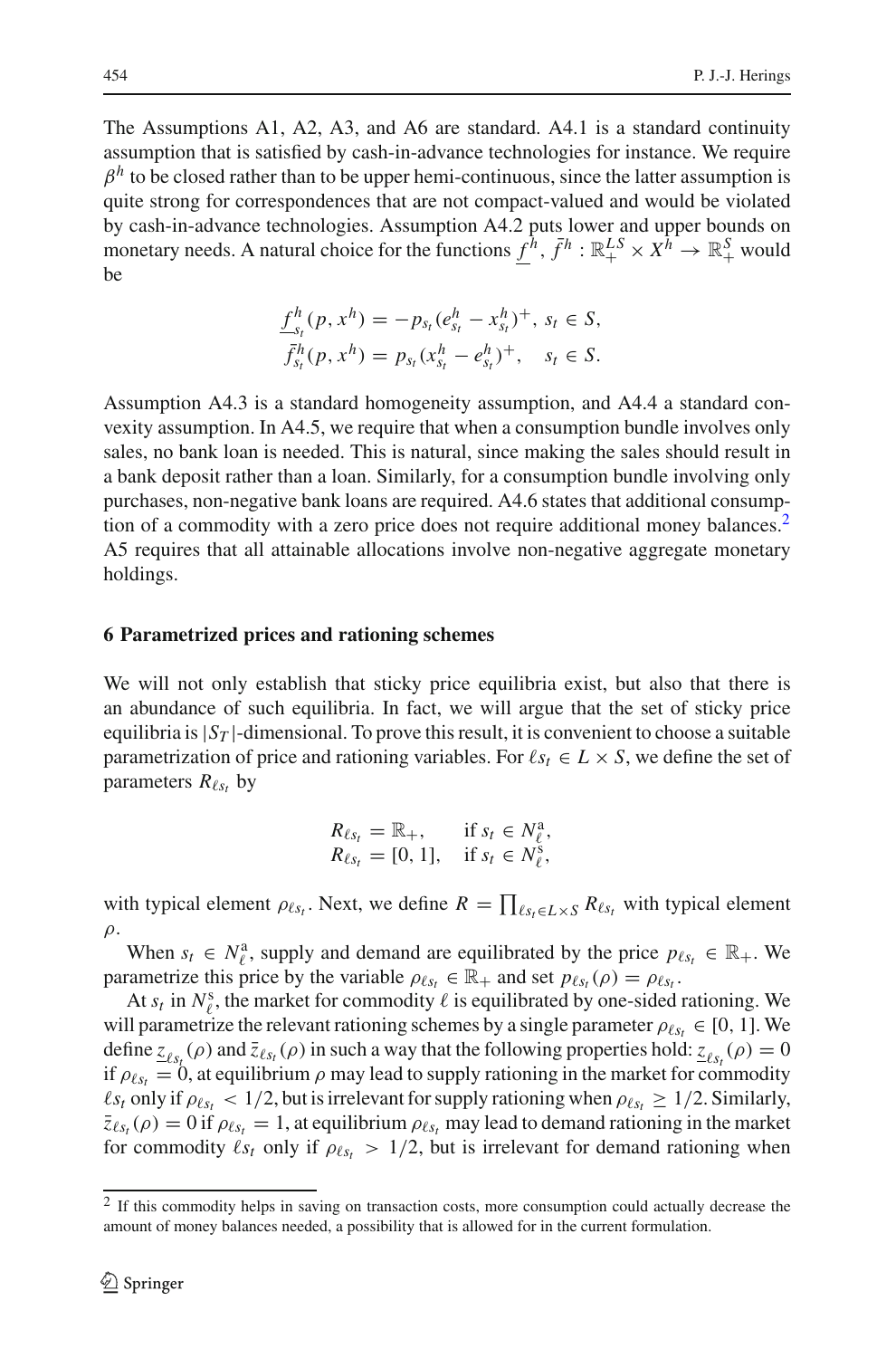$\rho_{\ell s_t} \leq 1/2$ . The rationing scheme on supply induced by  $\rho$  is more negative, so less restrictive for choice, when  $\rho_{\ell s_t}$  increases; the induced rationing scheme on demand is less positive, so more restrictive for choice, when  $\rho_{\ell s_t}$  increases. In this way,  $\rho_{\ell s_t}$ clears markets by means of rationing in a way analogously to a price variable. Low values of  $\rho_{\ell s_t}$  tend to induce excess demand, and high values of  $\rho_{\ell s_t}$  tend to induce excess supply, completely analogous to the response of excess demand to the price of a commodity.

We now make the parametrization explicit. Since consumption sets are bounded from below, the market clearing conditions imply that the set of attainable allocations of consumption bundles, the set of  $x \in \prod_{h \in H} X^h$  such that  $\sum_{h \in H} x^h = \sum_{h \in H} e^h$ , is bounded. Let  $\bar{c} \in \mathbb{R}^{LS}_{+}$  be such that at every attainable allocation the excess consumption  $x_{\ell s_t}^h - e_{\ell s_t}^h$  of every household *h* is strictly less than  $\bar{c}_{\ell s_t}$  and strictly more than  $-\bar{c}_{\ell s_t}$ . Moreover, we choose  $\bar{c} \ge \sum_{h \in H} (e^h - \underline{x}^h)$ , where  $\underline{x}^h$  is a lower bound for  $X^h$ , which implies that consumption equal to  $\bar{c}_{\ell s_t}$  by a single household is not compatible with feasibility of the allocation.

Consider some  $\rho \in R$ . We define, for  $\ell \in L$ , for  $s_t \in N_\ell^a$ ,

$$
p_{\ell s_t}(\rho) = \rho_{\ell s_t},
$$
  
\n
$$
\underline{z}_{\ell s_t}(\rho) = -\overline{c}_{\ell s_t},
$$
  
\n
$$
\overline{z}_{\ell s_t}(\rho) = \overline{c}_{\ell s_t},
$$

for  $s_t \in N_\ell^s$ ,

$$
p_{\ell s_t}(\rho) = p_{\ell s_t^{-}}(\rho),
$$
  
\n
$$
\frac{z_{\ell s_t}(\rho) = \max\{-2\bar{c}_{\ell s_t} \rho_{\ell s_t}, -\bar{c}_{\ell s_t}\}}{\bar{z}_{\ell s_t}(\rho) = \min\{2\bar{c}_{\ell s_t} - 2\bar{c}_{\ell s_t} \rho_{\ell s_t}, \bar{c}_{\ell s_t}\}}.
$$

In case  $s_0 \in N_\ell^s$ , the above definition should be read as requiring  $p_{\ell s_0^-}(\rho) = p_{\ell s_{-1}}$ .

Notice that this recursive definition implies  $p_{\ell s_{t'}}(\rho) = \rho_{\ell s_t(s_{t'})}$ , where  $\ell s_{t'}$  is a commodity with a sticky price, *t* is the date where this price is set, and  $s_t(s_{t})$  the prevailing date-event. In case  $t = -1$ , it holds that  $p_{\ell s_{t'}}(\rho) = p_{\ell s_{-1}}$ . An important observation is that for each commodity  $\ell s_t$  there is exactly one instrument, parametrized by  $\rho_{\ell s_t}$ , to clear its market, either a price, or a rationing scheme on supply, or a rationing scheme on demand.

<span id="page-19-0"></span>**Definition 6.1** A *parametrized sticky price equilibrium* for the economy  $\mathcal{E}$  is  $(\rho^*, q^*, v^*, x^*, a^*, b^*)$  in  $R \times \mathbb{R}^{S^+} \times \mathbb{R}^{HS} \times \mathbb{R}^{HLS} \times \mathbb{R}^{H S^+} \times \mathbb{R}^{H S}$  such that

(a) for  $h \in H$ ,  $(x^{*h}, a^{*h}, b^{*h})$  is  $\leq^h$ -maximal on  $\gamma^h(p(\rho^*), q^*, r, z(\rho^*), \bar{z}(\rho^*), v^{*h})$ ,

(b) commodity markets clear,  $\sum_{h \in H} x^{*h} = \sum_{h \in H} e^h$ ,

- (c) Arrow security markets clear,  $\sum_{h \in H} a^{*h} = 0$ ,
- (d) the no-arbitrage conditions hold, for  $s_t \in S$ ,  $\sum_{s_{t+1} \in s_t^+} q_{s_{t+1}}^* = 1/(1 + r_{s_t})$ ,
- (e) for  $h \in H$ , for  $s_t \in S$ , dividends satisfy  $v_{s_t}^{*h} = \theta^h r_{s_t} \sum_{h \in H} b_{s_t}^{*h}$ .

The notion of parametrized sticky price equilibrium is more convenient than the one of sticky price equilibrium for a number of reasons. The number of free variables in a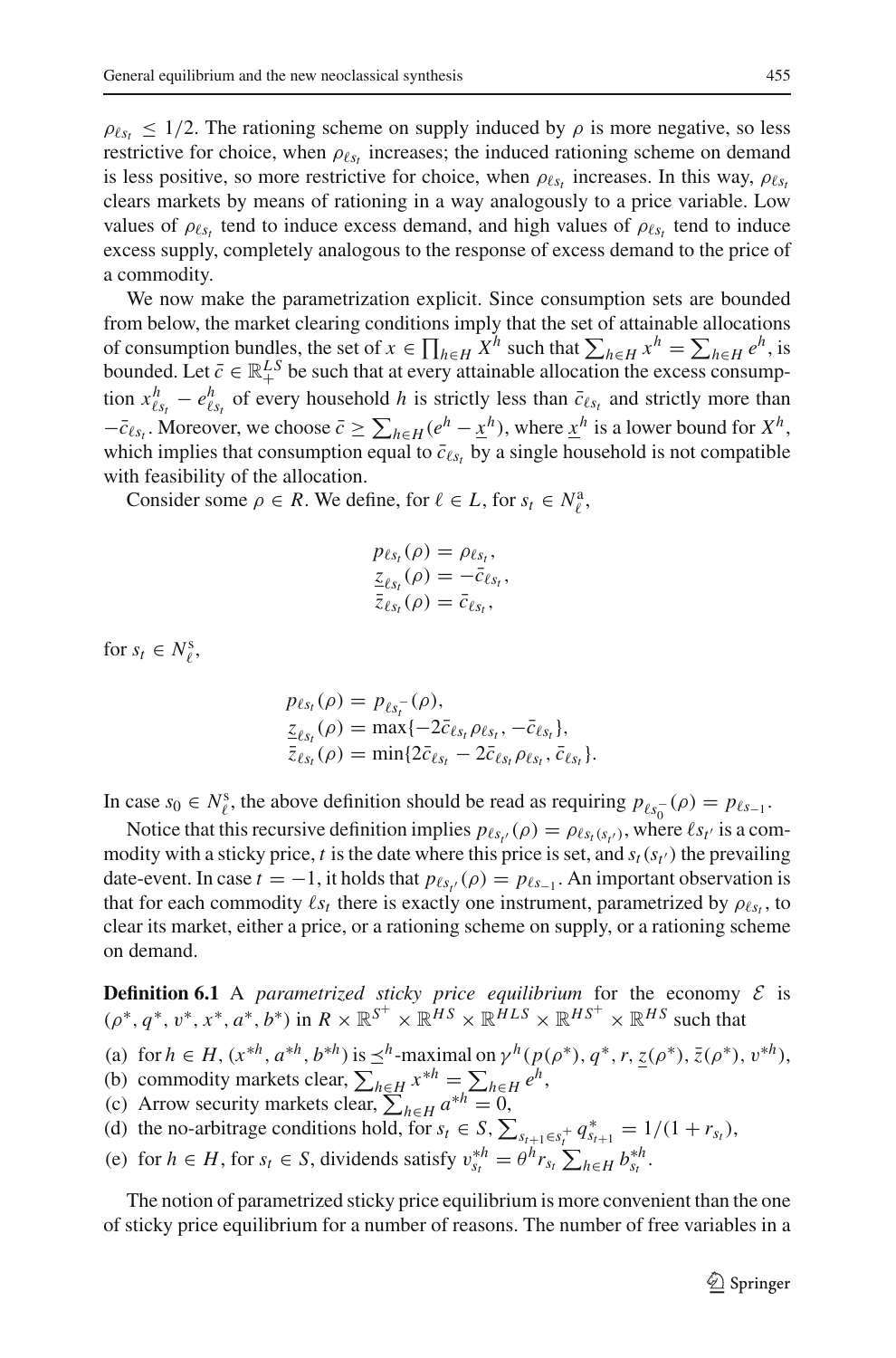parametrized sticky price equilibrium is less than the number in a sticky price equilibrium and is equal to the number of market clearing conditions. None of the equilibrium conditions in a parametrized sticky price equilibrium involves conditionals. All the variables in a parametrized sticky price equilibrium are real numbers; extended real numbers are avoided.

The next result shows that a parametrized sticky price equilibrium induces a sticky price equilibrium in a straightforward way. In fact, all that we need to do is to replace supply rationing schemes that are equal to the lower bound  $-\bar{c}_{\ell s_t}$  by  $-\infty$  and demand rationing schemes equal to the upper bound  $\bar{c}_{\ell s_t}$  by  $+\infty$ . To this end, we define  $z_{\ell s_t}^{\infty}(\rho) = z_{\ell s_t}(\rho)$  if  $z_{\ell s_t}(\rho) > -\bar{c}_{\ell s_t}$  and  $z_{\ell s_t}^{\infty}(\rho) = -\infty$  if  $z_{\ell s_t}(\rho) = -\bar{c}_{\ell s_t}$ , and  $\overline{z}^{\infty}_{\ell s_t}(\rho) = \overline{z}_{\ell s_t}(\rho)$  if  $\overline{z}_{\ell s_t}(\rho) < \overline{c}_{\ell s_t}$  and  $\overline{z}^{\infty}_{\ell s_t}(\rho) = +\infty$  if  $\overline{z}_{\ell s_t}(\rho) = \overline{c}_{\ell s_t}$ .

<span id="page-20-0"></span>**Theorem 6.2** *If*  $(\rho^*, q^*, v^*, x^*, a^*, b^*)$  *is a parametrized sticky price equilibrium, then*  $(p(\rho^*), q^*, \underline{z}^{\infty}(\rho^*), \overline{z}^{\infty}(\rho^*), v^*, x^*, a^*, b^*)$  *is a sticky price equilibrium.* 

*Proof* We verify that  $(p(\rho^*), q^*, z^{\infty}(\rho^*), \overline{z}^{\infty}(\rho^*), v^*, x^*, a^*, b^*)$  satisfies Conditions (a)–(h) of Definition [2.2.](#page-11-0)

To show (a), it is sufficient to show that replacing a rationing scheme on supply equal to  $-\bar{c}_{\ell s_t}$  by  $-\infty$  and a rationing scheme on demand equal to  $\bar{c}_{\ell s_t}$  by  $+\infty$ is not going to give opportunities to any household *h* to acquire  $(x^h, a^h, b^h) \in$  $\gamma^h(p(\rho^*), q^*, \underline{z}^{\infty}(\rho^*), \overline{z}^{\infty}(\rho^*), v^{*h})$  such that  $x^{*h} \prec^h x^h$ . Suppose, on the contrary, there is such a household *h* and a corresponding  $(x^h, a^h, b^h)$ . Since  $x^*$  is an attainable consumption bundle, it holds that  $-\bar{c} \ll x^{*h} - e^h \ll \bar{c}$ . It follows that  $-\bar{c} \ll \lambda(x^h - e^h) + (1 - \lambda)(x^{*h} - e^h) \ll \bar{c}$  for  $\lambda$  strictly positive and sufficiently close to zero, and therefore  $z(\rho^*) \leq \lambda(x^h - e^h) + (1 - \lambda)(x^{*h} - e^h) \leq \overline{z}(\rho^*)$ . Since  $\gamma^h(p(\rho^*), q^*, r, z^{\infty}(\rho^*)$ ,  $\overline{z}^{\infty}(\rho^*), v^{*h})$  is convex, we find that  $(\lambda x^h + (1$  $λ)$ *x*<sup>\**h*</sup>,  $λa^{\bar{h}} + (1 - λ)a^{\bar{h}h}$ ,  $λb^h + (1 - λ)b^{*h}$ ,  $v^{*h}$ ) ∈  $γ^h(p(ρ^*), q^*, r, z(ρ^*), \bar{z}(ρ^*)).$ By convexity of  $\leq^h$  we have that  $x^{*h} \leq^h \lambda x^h + (1 - \lambda)x^{*h}$ , which contradicts that  $(x^{*h}, a^{*h}, b^{*h})$  is  $\leq^h$ -maximal on  $\gamma^h(p(\rho^*), q^*, r, z(\rho^*), \bar{z}(\rho^*), v^{*h})$ .

Conditions (b), (c), (d), (e), and (f) hold trivially.

For  $s_t \in N_\ell^a$ ,  $\underline{z}_{\ell s_t}(\rho^*) = -\overline{c}_{\ell s_t}$  and  $\overline{z}_{\ell s_t}(\rho^*) = \overline{c}_{\ell s_t}$ , so  $\underline{z}_{\ell s_t}^\infty(\rho^*) = -\infty$  and  $\bar{z}_{\ell s_t}^{\infty}(\rho^*) = +\infty$ , and we obtain Condition (g).

By definition, for any value of  $\rho \in R$ , it is not the case that simultaneously  $\underline{z}_{\ell s_t}(\rho) >$  $-\bar{c}_{\ell s_t}$  and  $\bar{z}_{\ell s_t}(\rho) < \bar{c}_{\ell s_t}$ , and therefore, it is not the case that simultaneously  $\bar{z}_{\ell s_t}^{\infty}(\rho) >$  $-\infty$  and  $\bar{z}^{\infty}_{\ell s_t}(\rho) < +\infty$ . This proves that Condition (h) is satisfied.

By Theorem [6.2,](#page-20-0) if we show that parametrized sticky price equilibria exist, we have shown the existence of sticky price equilibria. Theorem [6.3](#page-20-1) shows the converse of Theorem [6.2.](#page-20-0) Up to irrelevant values of non-binding rationing schemes, all sticky price equilibria are obtained when restricting attention to parametrized sticky price equilibria.

<span id="page-20-1"></span>**Theorem 6.3** *If*  $(p^*, q^*, z^*, \overline{z}^*, v^*, x^*, a^*, b^*)$  *is a sticky price equilibrium, then*  $(\rho^*, q^*, v^*, x^*, a^*, b^*)$  *is a parametrized sticky price equilibrium, where for*  $s_t \in N_\ell^a$ *,* 

$$
\rho^*_{\ell s_t} = p^*_{\ell s_t},
$$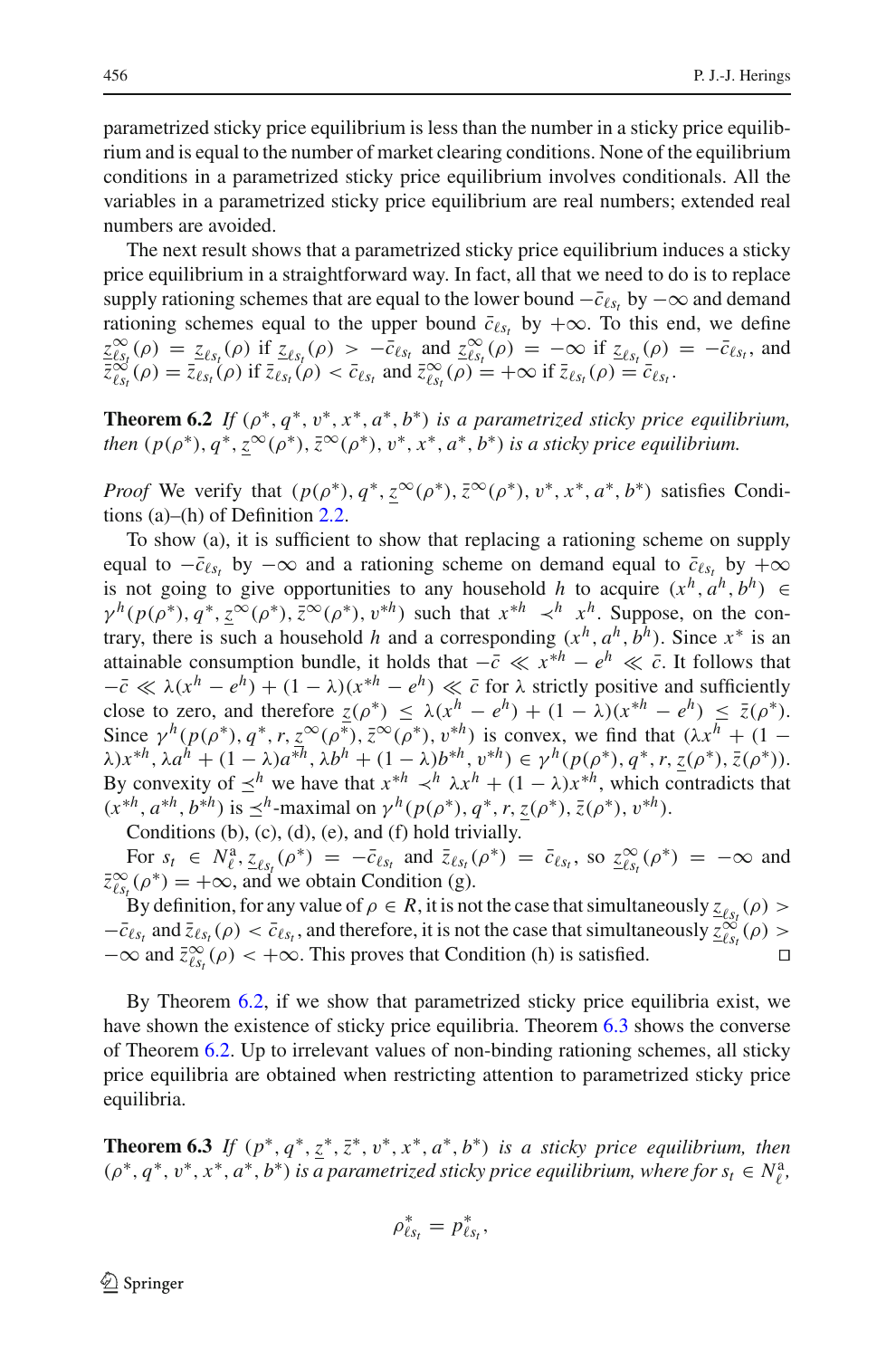*and for*  $s_t \in N_\ell^s$ ,

$$
\begin{array}{l}\n\text{if } \underline{z}_{\ell s_t}^* < -\bar{c}_{\ell s_t} \text{ and } \overline{z}_{\ell s_t}^* > \bar{c}_{\ell s_t}, \text{ then } \rho_{\ell s_t}^* = 1/2, \\
\text{if } \underline{z}_{\ell s_t}^* \ge -\bar{c}_{\ell s_t}, & \text{ then } \rho_{\ell s_t}^* = \underline{z}_{\ell s_t}^* / -2\bar{c}_{\ell s_t}, \\
\text{if } \overline{z}_{\ell s_t}^* \le \bar{c}_{\ell s_t}, & \text{ then } \rho_{\ell s_t}^* = (2\bar{c}_{\ell s_t} - \overline{z}_{\ell s_t}^*)/2\bar{c}_{\ell s_t}.\n\end{array}
$$

*Proof* We show that  $(\rho^*, q^*, v^*, x^*, a^*, b^*)$  satisfies all the conditions of a parametrized sticky price equilibrium.

Condition (a) follows since

$$
(x^{*h}, a^{*h}, b^{*h}) \in \gamma^h(p(\rho^*), q^*, r, \underline{z}(\rho^*), \overline{z}(\rho^*), v^{*h}) \subset \gamma^h(p^*, q^*, r, \underline{z}^*, \overline{z}^*, v^{*h}).
$$

Conditions (b), (c), (d), and (e) hold trivially.  $\square$ 

Theorems [6.2](#page-20-0) and [6.3](#page-20-1) imply that there is no loss of generality to restrict attention to parametrized sticky price equilibria.

#### <span id="page-21-0"></span>**7 Multiplicity of sticky price equilibria**

We show that the degree of multiplicity of sticky price equilibria is  $|S_T|$  by showing that parametrized sticky price equilibria exist that satisfy  $|S_T|$  additional restrictions on top of the equilibrium conditions. To make our formulation as simple as possible, we assume that at every terminal date-event  $s_T \in S_T$  there is at least one commodity with a flexible price. We select for each date-event  $s_T$  one such commodity, denoted by  $\ell(s_T) s_T$ , and define the set of those commodities by  $L^* = {\ell(s_T) s_T \mid s_T \in S_T}$ . The  $|S_T|$  additional restrictions are formulated by choosing an arbitrary vector  $\alpha \in \mathbb{R}_{++}^{S_T}$ and imposing, for  $s_T \in S_T$ ,  $\rho_{\ell(s_T)s_T} = \alpha_{s_T}$  on top of the equilibrium conditions. The additional restrictions pin down the nominal prices of  $|S_T|$  commodities.

<span id="page-21-1"></span>**Theorem 7.1** *For all*  $s_T \in S_T$ , assume  $s_T \in \bigcup_{\ell \in L} N_\ell^a$ . Let  $L^*$  be a set with one flexible price commodity for each terminal date-event. For each choice of  $\alpha \in \mathbb{R}^{S_T}_{++},$ *there is a parametrized sticky price equilibrium* (ρ∗, *q*∗, v∗, *x*∗, *a*∗, *b*∗) *satisfying, for*  $all \ \ell s_T \in L^*, \ \rho^*_{\ell s_T} = \alpha_{s_T}.$ 

*Proof* See the "Appendix". □

By Theorem [6.2](#page-20-0) the following corollary follows at once.

<span id="page-21-2"></span>**Corollary 7.2** *For all s<sub>T</sub>*  $\in S_T$ *, assume s<sub>T</sub>*  $\in \bigcup_{\ell \in L} N_\ell^a$ *. Let L*<sup>\*</sup> *be a set with one* flexible price commodity for each terminal date-event. For each choice of  $\alpha \in \mathbb{R}^{S_T}_{++},$ *there is a sticky price equilibrium*  $(p^*, q^*, z^*, \bar{z}^*, v^*, x^*, a^*, b^*)$  *satisfying, for all*  $\ell s_T \in L^*, p_{\ell s_T}^* = \alpha_{s_T}.$ 

What is the intuition underlying the results of Theorem [7.1](#page-21-1) and Corollary [7.2?](#page-21-2) Counting equations and unknowns in Definition [6.1](#page-19-0) of a parametrized sticky price equilibrium reveals that there are |*L*||*S*| commodity market clearing conditions and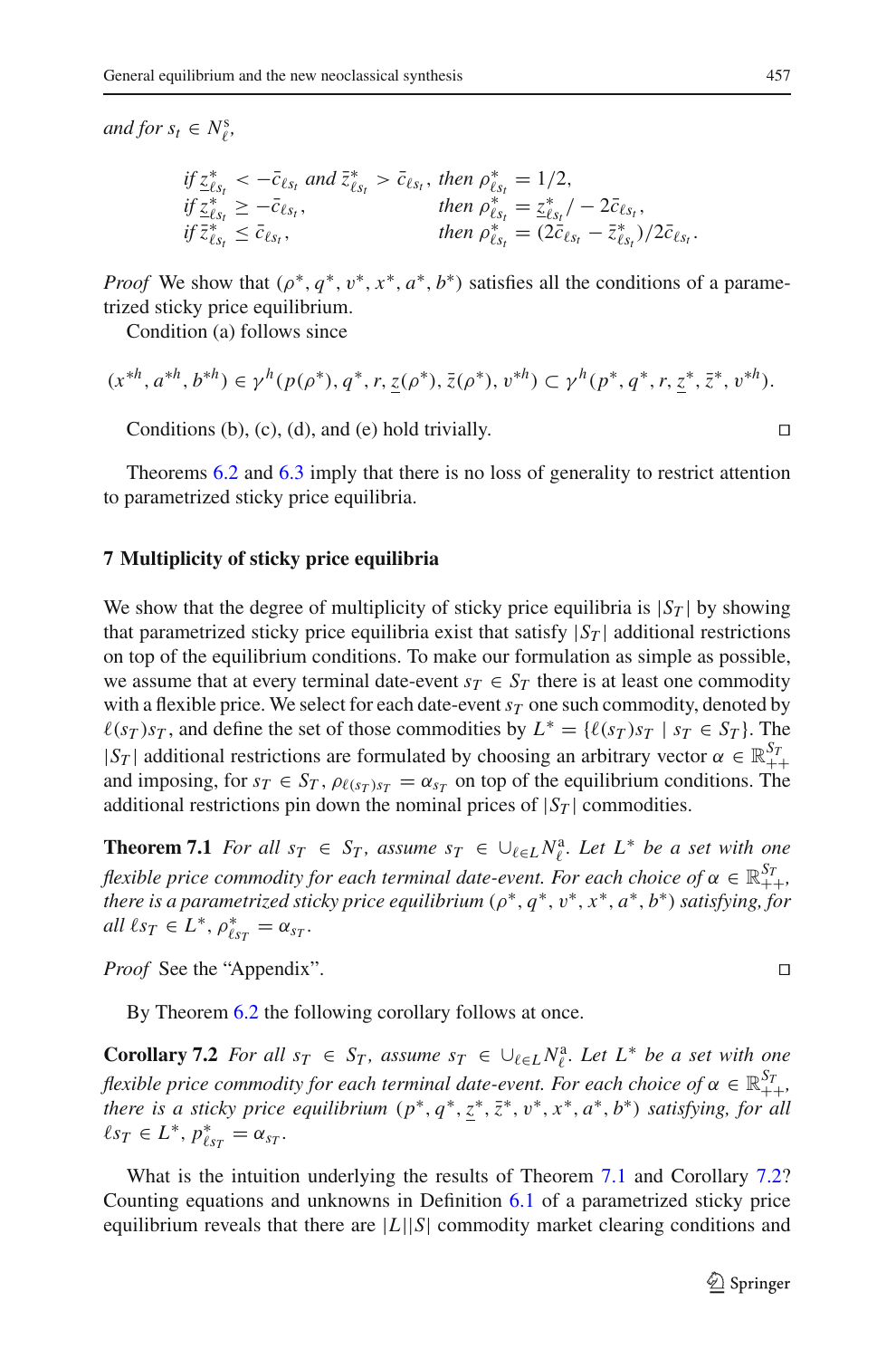$|L||S|$  variables  $\rho_{\ell s}$ . Moreover, there are  $|S^+|$  asset market clearing conditions and  $|S^+|$  asset prices  $q_{s_t}$ . There are  $|S|+|S_T|$  budget constraints in [\(2.1\)](#page-10-1), leading to  $|S|+|S_T|$  Walras' laws, inducing  $|S|+|S_T|$  degrees of freedom for equilibrium. The policy of the bank involves setting  $|S|$  interest rates, leading to  $|S|$  no-arbitrage conditions in Definition [6.1,](#page-19-0) reducing the degrees of freedom for equilibrium by |*S*|, resulting in  $|S_T|$  degrees of indeterminacy.

One way to lift the  $|S_T|$  [degrees](#page-41-15) [of](#page-41-15) [indeterminacy](#page-41-15) [has](#page-41-15) [been](#page-41-15) [suggested](#page-41-15) [by](#page-41-15) Magill and Quinzii [\(2014a,](#page-41-15) [b](#page-41-16)) in a model without price stickiness. Their suggestion essentially boils down to choosing  $|S_T|$  additional instruments, in their case by having the bank not only controlling the short-term interest rates, but in addition the interest rates on bonds with longer maturity. Although it is not completely evident that the needed controllability requirements carry over to the sticky price framework, the general principle that more instruments are needed to lower the degree of indeterminacy holds. But since the number  $|S_T|$  should be thought of as huge, the date-event tree should in principle include all date-events on which agents can condition their actions, the extent to which additional instruments help to reduce nominal and real indeterminacy remains an open issue.

#### <span id="page-22-0"></span>**8 Degrees of nominal and real indeterminacy**

Corollary [7.2](#page-21-2) shows that for each choice of  $\alpha \in \mathbb{R}_{++}^{S_T}$  there is a sticky price equilibrium with, for all  $\ell s_T \in L^*$ ,  $p_{\ell s_T}^* = \alpha_{s_T}$ . The equilibrium nominal price level at terminal date-events is arbitrary, irrespective of the interest rate policy by the bank.

The case where all prices are flexible has been studied in [Drèze and Polemarchakis](#page-41-1) [\(2001\)](#page-41-1). The absence of imperfections in price formation and the homogeneity assumptions imposed on the transactions technology imply that the whole analysis there can be done in terms of present-value prices. Each equilibrium in terms of present-value prices leads to an  $S_T$ -dimensional set of equilibria.

To illustrate this fact, consider, for the sake of concreteness, an economy with two periods, and let  $(p_{s_0}^0, (p_{s_1}^0)_{s_1 \in S_1})$  be present-value equilibrium prices. In terms of nominal prices, we have that

$$
p_{s_0}^0 = p_{s_0},
$$
  
\n
$$
p_{s_1}^0 = q_{s_1}^0 p_{s_1} = q_{s_1} p_{s_1}, \quad s_1 \in S_1.
$$

By the homogeneity assumption on the transactions technology, we find that the present-value equilibrium prices  $(p_{s_0}^0, (p_{s_1}^0)_{s_1 \in S_1})$  induce the  $(S_1 - 1)$ -dimensional set of nominal equilibrium prices  $(p_{s_0}, (p_{s_1})_{s_1 \in S_1})$  given by

$$
p_{s_0} = p_{s_0}^0,
$$
  

$$
p_{s_1} = \frac{1}{q_{s_1}} p_{s_1}^0, \quad s_1 \in S_1,
$$

whenever  $q \in \mathbb{R}_{++}^{S_1}$  satisfies  $\sum_{s_1 \in S_1} q_{s_1} = 1$ , so induces  $S_1 - 1$  degrees of freedom.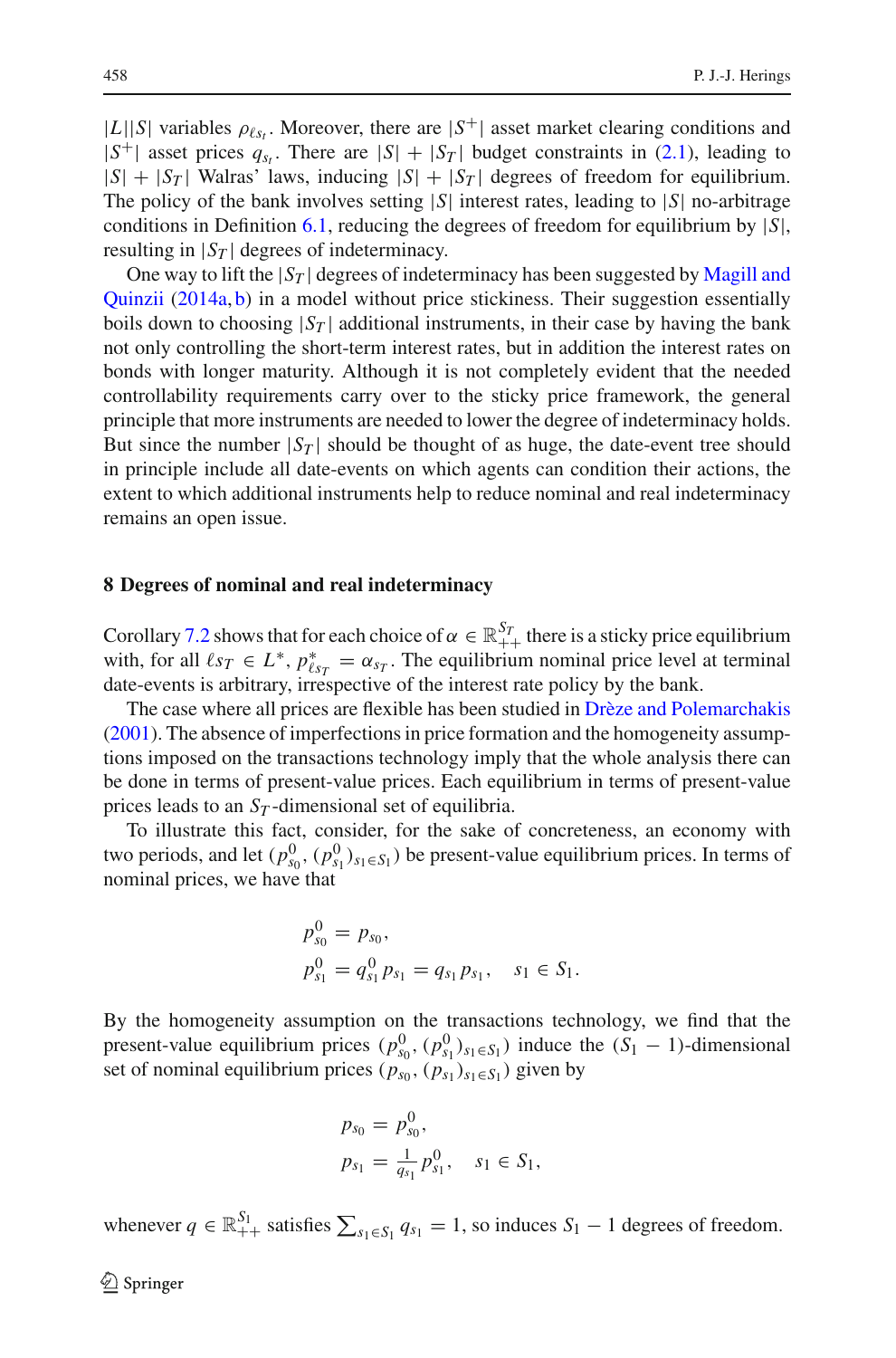Whenever ( $p_{s_0}$ , ( $p_{s_1}$ )<sub>*s*1∈*S*<sub>1</sub></sub>) are nominal equilibrium prices, so is ( $\lambda p_{s_0}$ , ( $\lambda p_{s_1}$ )<sub>*s*1∈*S*<sub>1</sub></sub>) for any  $\lambda > 0$ , which adds one degree of freedom and shows that each equilibrium in terms of present-value prices leads to an *S*1-dimensional set of equilibria. All these equilibria induce the same equilibrium allocation, so there is only nominal indeterminacy and no real indeterminacy of equilibrium in this case.

The same *S*1-dimensional set of equilibria results from Corollary [7.2,](#page-21-2) though the parametrization chosen there is different. According to Corollary [7.2,](#page-21-2) one can choose a flexible price commodity  $\ell(s_1)$  for each date-event  $s_1 \in S_1$ , a vector of price levels  $\alpha \in \mathbb{R}_{++}^{S_1}$ , and have an equilibrium with nominal prices given by  $p_{\ell(s_1)} = \alpha_{s_1}$ .

Although the bank cannot control the price level by interest rate policy, it can control expected inflation. To illustrate this, suppose the economy is stationary, meaning that present-value equilibrium prices are constant up to a discount factor  $\delta$ ,

$$
p_{s_1}^0 = \pi_{s_1} \delta p_{s_0}^0, \quad s_1 \in S_1,
$$

where  $\pi_{s_1}$  is the probability of occurrence of state  $s_1$ . We have that the harmonic mean of period one prices is equal to

$$
H(p_{S_1}) = \frac{1}{\sum_{s_1 \in S_1} \frac{\pi_{s_1}}{p_{s_1}}} = \frac{1}{\sum_{s_1 \in S_1} \frac{\pi_{s_1} q_{s_1}}{p_{s_1}^0}} = \frac{1}{\sum_{s_1 \in S_1} \frac{q_{s_1}}{\delta p_{s_0}}}
$$

$$
= \frac{1}{\frac{1}{\delta p_{s_0}(1+r_{s_0})}} = \delta p_{s_0}(1+r_{s_0}).
$$

Expected inflation is equal to  $\delta(1 + r_{s0})$ . Higher nominal interest rates lead to higher expected inflation. The variance of inflation, however, can be arbitrarily high and is not controlled by the interest rate. Whenever there are two or more date-events in period one, arbitrarily high inflation rates are caused by values of  $q_{s_1}$  arbitrarily close to zero. Since expected inflation is controlled, high inflation in some date-events has to be compensated by low inflation or even deflation in other date-events, as it holds that  $\sum_{s_1 \in S} q_{s_1} = 1/(1 + r_{s_0}).$ 

This reasoning extends to the general model with  $T + 1$  periods.

These conclusions change when the set of sticky price commodities is non-empty. By Corollary [7.2,](#page-21-2) there is still an  $S_T$ -dimensional set of equilibria. However, the route to demonstrate this result via proving the existence of an equilibrium in terms of presentvalue prices and next generating an  $S_T$ -dimensional set of nominal equilibrium prices by appropriate choices of *q* and  $\lambda$  is blocked. Multiplications of all prices by  $\lambda$  violates price stickiness if  $s_0 \in \bigcup_{\ell \in L} N_{\ell}^s$ , whereas it can easily happen that no choice for *q* is consistent with price stickiness. The existence proof of Theorem [7.1](#page-21-1) is therefore by means of correspondences that are formulated in terms of nominal prices.

To illustrate the implications of Theorem [7.1](#page-21-1) and Corollary [7.2,](#page-21-2) consider again an economy with two periods, one commodity per date-event, but now a sticky price in period 0, and flexible prices in period 1. By Corollary [7.2](#page-21-2) one can choose an arbitrary vector of prices  $\alpha \in \mathbb{R}_{++}^{S_1}$  and have an equilibrium with nominal prices given by  $p_{s_1} = \alpha_{s_1}$  for  $s_1 \in S_1$ . Since the period 0 price is sticky, this result implies that it is not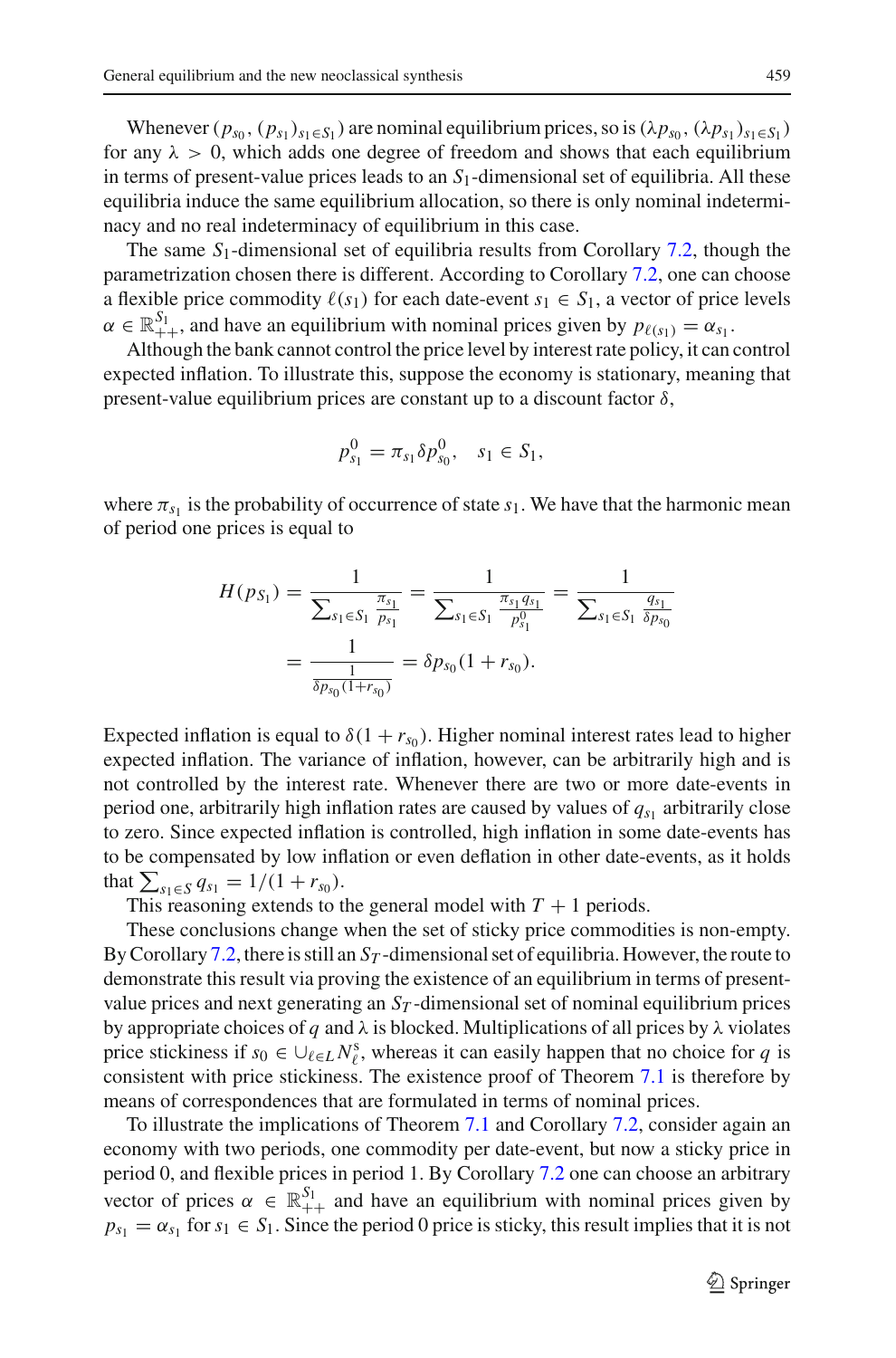even possible to control expected inflation by nominal interest rate policy. Expected inflation can be arbitrarily high or low, irrespective of nominal interest rates, as the vector  $\alpha$  can be arbitrarily chosen.

How are markets equilibrated in such an economy? The equilibrium state prices  $q_{s_1}$ should satisfy  $\sum_{s_1 \in S_1} q_{s_1} = 1/(1 + r_{s_0})$  and, since all prices in period 1 are flexible, should be such that at equilibrium present-value prices  $p_{s_1}^0 = q_{s_1} p_{s_1}$  there is zero aggregate net trade across future date-events. Relatively high values of  $\alpha_{s_1}$  go together with low prices  $q_{s_1}$  and vice versa. When the vector  $\alpha$  has high values across the board, with a sticky price in period 0, the only channel to generate zero intertemporal aggregate trade is demand rationing in period 0. When expected inflation is high and the price in period 0 does not adjust, consumers will face demand rationing in period 0. Vice versa, with low expected inflation, or even expected deflation, a sticky price in period 0 leads to lack of demand and supply rationing in period 0.

In the simple case with one commodity per date-event and a sticky price in period 0, we can generate  $S_1 - 1$  degrees of nominal indeterminacy by an appropriate choice of the asset prices *q* in the following way. Let  $(p_{s_0}^0, (p_{s_1}^0)_{s_1 \in S_1})$  be present-value equilibrium prices. Since the price in period 0 is assumed to be sticky, it holds that  $p_{s_0}^0 = p_{s_0} = p_{s_{-1}}$ . Any choice of  $q \in \mathbb{R}_{++}^{S_1}$  satisfying  $\sum_{s_1 \in S_1} q_{s_1} = 1/(1 + r_{s_0})$ leads to nominal equilibrium prices

$$
p_{s_1} = \frac{1}{q_{s_1}} p_{s_1}^0, \quad s_1 \in S_1,
$$

at unchanged rationing schemes and allocation of commodities, thereby generating *S*<sup>1</sup> − 1 degrees of nominal indeterminacy.

Consider a particular choice for asset prices, say  $\bar{q} \in \mathbb{R}_{++}^{S_1}$  satisfying  $\sum_{s_1 \in S_1} \bar{q}_{s_1} =$  $1/(1 + r_{s_0})$ , and let  $\bar{p}_{s_1}$  be the corresponding nominal commodity prices in period 1. For any  $\lambda > 0$  it holds by Corollary [7.2](#page-21-2) that there is a sticky price equilibrium with  $p_{S_1} = \lambda \bar{p}_{S_1}$ . Due to the requirement  $\sum_{s_1 \in S_1} \bar{q}_{s_1} = 1/(1 + r_{s_0})$ , the present-value equilibrium prices corresponding to different values of  $\lambda$  are all distinct. Since  $p_{s_0}$ is sticky, it also holds that price ratios  $(p_{s_1}^0/p_{s_0}^0)_{s_1 \in S_1}$  are distinct for distinct values of λ. There is a one-dimensional set of equilibria exhibiting real indeterminacy as an increase or a decrease of  $\lambda$  leads on average to overall increases or decreases in present-value prices for future commodities, thereby affecting the budget set.

The general message, however, is that in the presence of price stickiness there are *S<sub>T</sub>* degrees of real indeterminacy, so all indeterminacy is real. To show such a result, we make the assumption that at every date-event there is at least one commodity with a sticky price. The next result demonstrates that sticky price equilibria corresponding to different choices for  $\alpha$  have present-value prices which are not proportional to each other.

**Theorem 8.1** *For all*  $s_t \in S$ , assume  $s_t \in \bigcup_{\ell \in L} N_{\ell}^s$ , and for all  $s_T \in S_T$ , assume  $s_T \in \cup_{\ell \in L} N_\ell^{\rm a}$ . Let  $L^*$  be a set with one flexible price commodity for each terminal date*event. Let*  $(p, q, \underline{z}, \overline{z}, v, x, a, b)$  *and*  $(\overline{p}, \overline{q}, \underline{z}', \overline{z}', \overline{v}, \overline{x}, \overline{a}, \overline{b})$  *be sticky price equilibria such that*  $p_{L^*} = \alpha$  *and*  $\bar{p}_{L^*} = \bar{\alpha}$ *. If*  $\alpha \neq \bar{\alpha}$ *, then there is no*  $\lambda \geq 0$  *such that*  $p^0 = \lambda \bar{p}^0$ *.*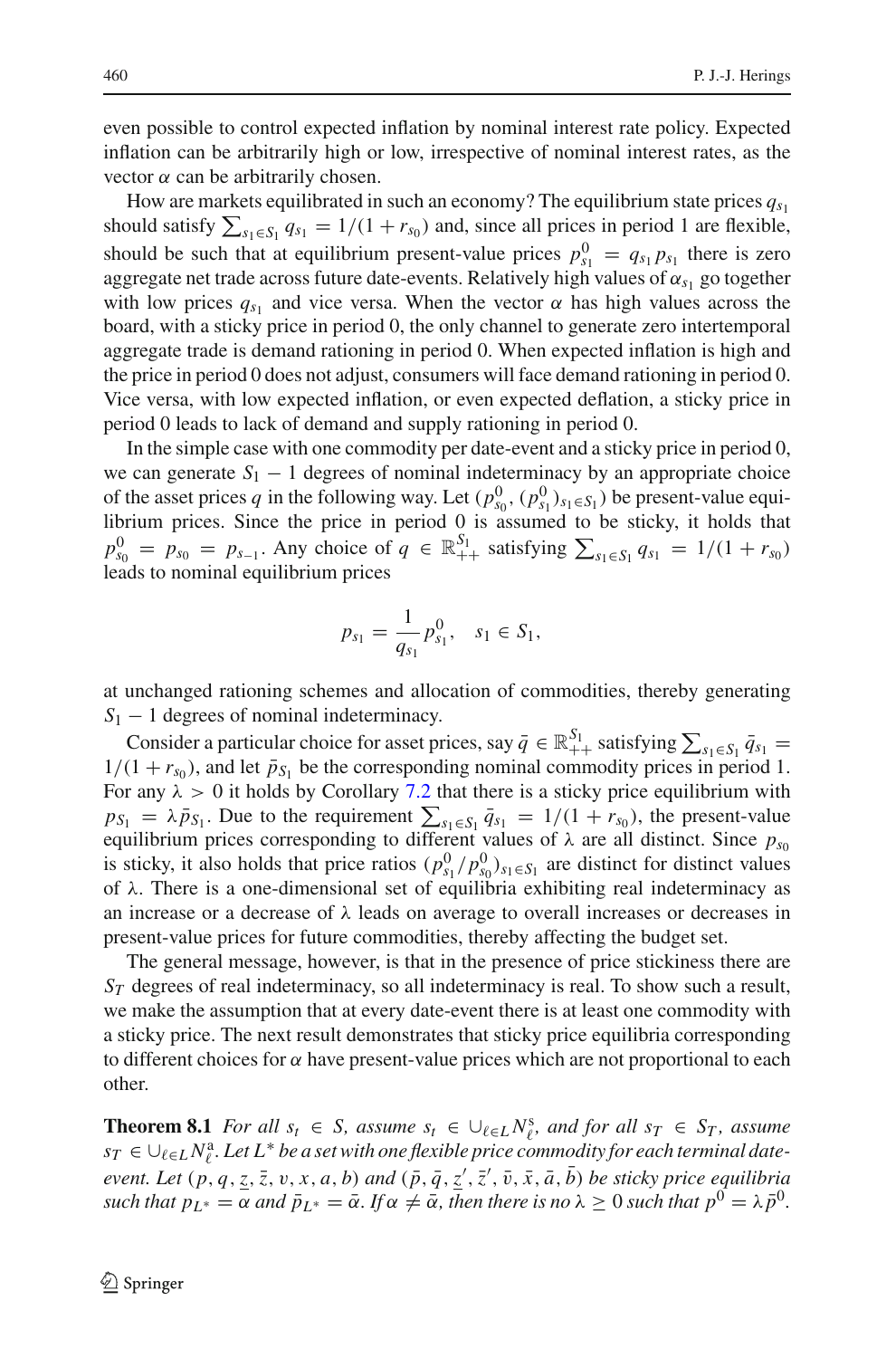*Proof* Assume  $p^0 = \lambda \bar{p}^0$  for some  $\lambda \geq 0$ . In the sequel, we make repeatedly use of the facts shown in the proof of Theorem [7.1](#page-21-1) that according to [\(11.9\)](#page-35-0)  $p, \bar{p} \gg 0$  and according to  $(11.11)$   $q, \bar{q} \gg 0$ .

Let  $\ell \in L$  be such that  $s_0 \in N_{\ell}^s$ . We have that

$$
p_{\ell s_0}^0 = p_{\ell s_0} = p_{\ell s_{-1}} = \bar{p}_{\ell s_0} = \bar{p}_{\ell s_0}^0.
$$

These inequalities show that  $\lambda = 1$ , so  $p^0 = \bar{p}^0$ , and in particular  $p_{s_0} = \bar{p}_{s_0}$ .

Next, we prove by induction on *t* that for all  $s_t \in S_t$ ,  $p_{s_t} = \bar{p}_{s_t}$  and  $q_{s_t}^0 = \bar{q}_{s_t}^0$ . Consider some  $s_1 \in S_1$  and let  $\ell \in L$  be such that  $s_1 \in N_{\ell}^s$ . We have that

$$
p_{\ell s_1}^0 = q_{s_1}^0 p_{\ell s_1} = q_{s_1}^0 p_{\ell s_0},
$$
  
\n
$$
\bar{p}_{\ell s_1}^0 = \bar{q}_{s_1}^0 \bar{p}_{\ell s_1} = \bar{q}_{s_1}^0 \bar{p}_{\ell s_0} = \bar{q}_{s_1}^0 p_{\ell s_0}.
$$

Since  $p_{\ell s_1}^0 = \bar{p}_{\ell s_1}^0$ , the above inequalities yield  $q_{s_1}^0 = \bar{q}_{s_1}^0$ . We also have the equalities

$$
p_{s_1}^0 = q_{s_1}^0 p_{s_1},
$$
  
\n
$$
\bar{p}_{s_1}^0 = \bar{q}_{s_1}^0 \bar{p}_{s_1} = q_{s_1}^0 \bar{p}_{s_1}.
$$

Since  $p_{s_1}^0 = \bar{p}_{s_1}^0$ , we find that  $p_{s_1} = \bar{p}_{s_1}$ .

Assume, for some  $t \in \{1, ..., T-1\}$ , we have shown that  $p_{s_t} = \bar{p}_{s_t}$  and  $q_{s_t} = \bar{q}_{s_t}$ for all  $s_t \in S_t$ . We complete the proof by showing that  $p_{s_{t+1}} = \bar{p}_{s_{t+1}}$  and  $q_{s_{t+1}}^0 = \bar{q}_{s_{t+1}}^0$ for all  $s_{t+1} \in S_{t+1}$ .

Consider some  $s_{t+1} \in S_{t+1}$  and let  $\ell \in L$  be such that  $s_{t+1} \in N_{\ell}^s$ . We have that

$$
p_{\ell s_{t+1}}^0 = q_{s_{t+1}}^0 p_{\ell s_{t+1}} = q_{s_{t+1}}^0 p_{\ell s_t(s_{t+1})} = q_{s_{t+1}} q_{s_t(s_{t+1})}^0 p_{\ell s_t(s_{t+1})},
$$
  
\n
$$
\bar{p}_{\ell s_{t+1}}^0 = \bar{q}_{s_{t+1}}^0 \bar{p}_{\ell s_t+1} = \bar{q}_{s_{t+1}}^0 \bar{p}_{\ell s_t(s_{t+1})} = \bar{q}_{s_{t+1}} \bar{q}_{s_t(s_{t+1})}^0 \bar{p}_{\ell s_t(s_{t+1})} = \bar{q}_{s_{t+1}} q_{s_t(s_{t+1})}^0 p_{\ell s_t(s_{t+1})}.
$$

Since  $p_{\ell s_{t+1}}^0 = \bar{p}_{\ell s_{t+1}}^0$ , the above inequalities yield  $q_{s_{t+1}} = \bar{q}_{s_{t+1}}$ , and since  $q_{s_{t}(s_{t+1})}^0 =$  $\bar{q}_{s_t(s_{t+1})}^0$ , we find that  $q_{s_{t+1}}^0 = \bar{q}_{s_{t+1}}^0$ . We also have the equalities

$$
p_{s_{t+1}}^0 = q_{s_{t+1}}^0 p_{s_{t+1}},
$$
  
\n
$$
\bar{p}_{s_{t+1}}^0 = \bar{q}_{s_{t+1}}^0 \bar{p}_{s_{t+1}} = q_{s_{t+1}}^0 \bar{p}_{s_{t+1}}.
$$

Since  $p_{s_{t+1}}^0 = \bar{p}_{s_{t+1}}^0$ , we find that  $p_{s_{t+1}} = \bar{p}_{s_{t+1}}$ , which completes the induction step. It follows that  $\alpha = p_{L^*} = \overline{p}_{L^*} = \overline{\alpha}$ , which completes the proof.

# <span id="page-25-0"></span>**9 Extensions**

In a framework like ours, with multiple commodities at each date-event, there is no unique way to define price levels or inflation. We have taken the easiest definition for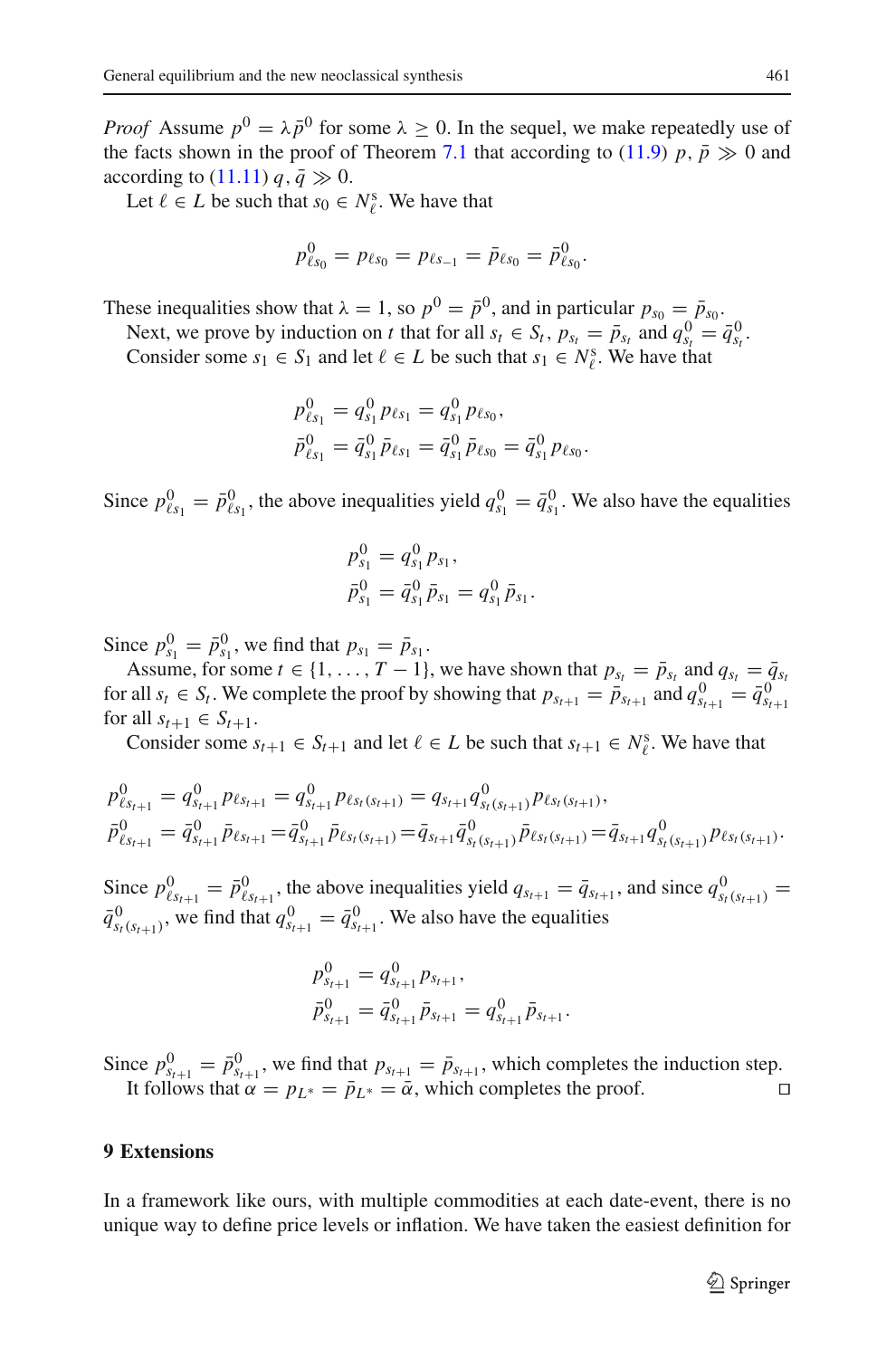the price level, which defines the price level at a date-event to be equal to the price of an arbitrarily chosen commodity with a flexible price. A modest generalization would be to go from price levels to "activity" levels, which would naturally be parametrized by the variable  $\rho$ . In this case, the arbitrarily chosen commodity might be one with a sticky price, in which case the activity level would correspond to the amount of supply rationing or demand rationing. This seemingly modest extension of Theorem [7.1](#page-21-1) and Corollary [7.2](#page-21-2) does not hold.

Consider for the sake of simplicity an economy with two periods, zero nominal interest rates, a single date-event in period 1, and one commodity per date-event. Assume that the price in period 0 is flexible and the price in period 1 is sticky. Stickiness of the price in period 1 coupled with a zero nominal interest rate implies that the presentvalue price of the future commodity is equal to the price of the current commodity. To show the existence of a sticky price equilibrium with  $\rho_{s1} = 1/2$ , we have to show existence of a sticky price equilibrium with no rationing in the future and, since there is a flexible price in period 0, no rationing in the present. We therefore have to show the existence of an equilibrium in the Arrow–Debreu model where the prices of the two arbitrarily chosen commodities are equal to each other. Generically, such an equilibrium does not exist, which proves that Theorem [7.1](#page-21-1) and Corollary [7.2](#page-21-2) cannot be extended in this way. Still, there is an  $|S_1|$ -dimensional set of equilibria in this example, with a fixed amount of either supply or demand rationing in the market of the commodity at date-event *s*1, parametrized by the price of the commodity at date-event *s*0.

Section [4](#page-13-0) presents a concrete example, illustrating the point of the previous paragraph. In that example, given the interest rate policy, the amount of rationing is uniquely determined and all indeterminacy of equilibrium is nominal.

Rather than choosing a commodity with a flexible price for each terminal dateevent, we might choose commodities with a flexible price at intermediate date-events. Such an extension can be proven by the same approach as in the proof of Theorem [7.1,](#page-21-1) with the obvious modifications.

Rather than choosing a single commodity at terminal date-events, one may define a price level at a terminal date-event, for instance by taking some weighted sum of the prices at that terminal date-event. It follows immediately from Corollary [7.2](#page-21-2) that there are sticky price equilibria with arbitrarily high price levels at each terminal date-event.

The interest rate policy by the bank can depend on any exogenous shock as it is an arbitrary function of date-events in *S*. Since the date-events in *S* need not be restricted to payoff relevant shocks, the interest rate policy could even depend on sunspots or be random. Our current approach, however, does not allow the interest rate to depend on past endogenous variables. Many papers in the macroeconomic literature have stressed the importance of such interest rate rules, see [Woodford](#page-41-3) [\(2003](#page-41-3)) for a detailed discussion of this literature. Since interest rate rules are in general not compatible with the assumption that interest rates are restricted to some compact set, such an extension poses challenging equilibrium existence issues as it is not straightforward how the endogenous variables of the economy should be compactified.

Although the equilibrium existence problem is challenging with interest rate rules, there is no reason to expect that the  $|S_T|$ -dimensional multiplicity of equilibrium will be lost as a result. The reason is that the imposition of |*S*| interest rate rules will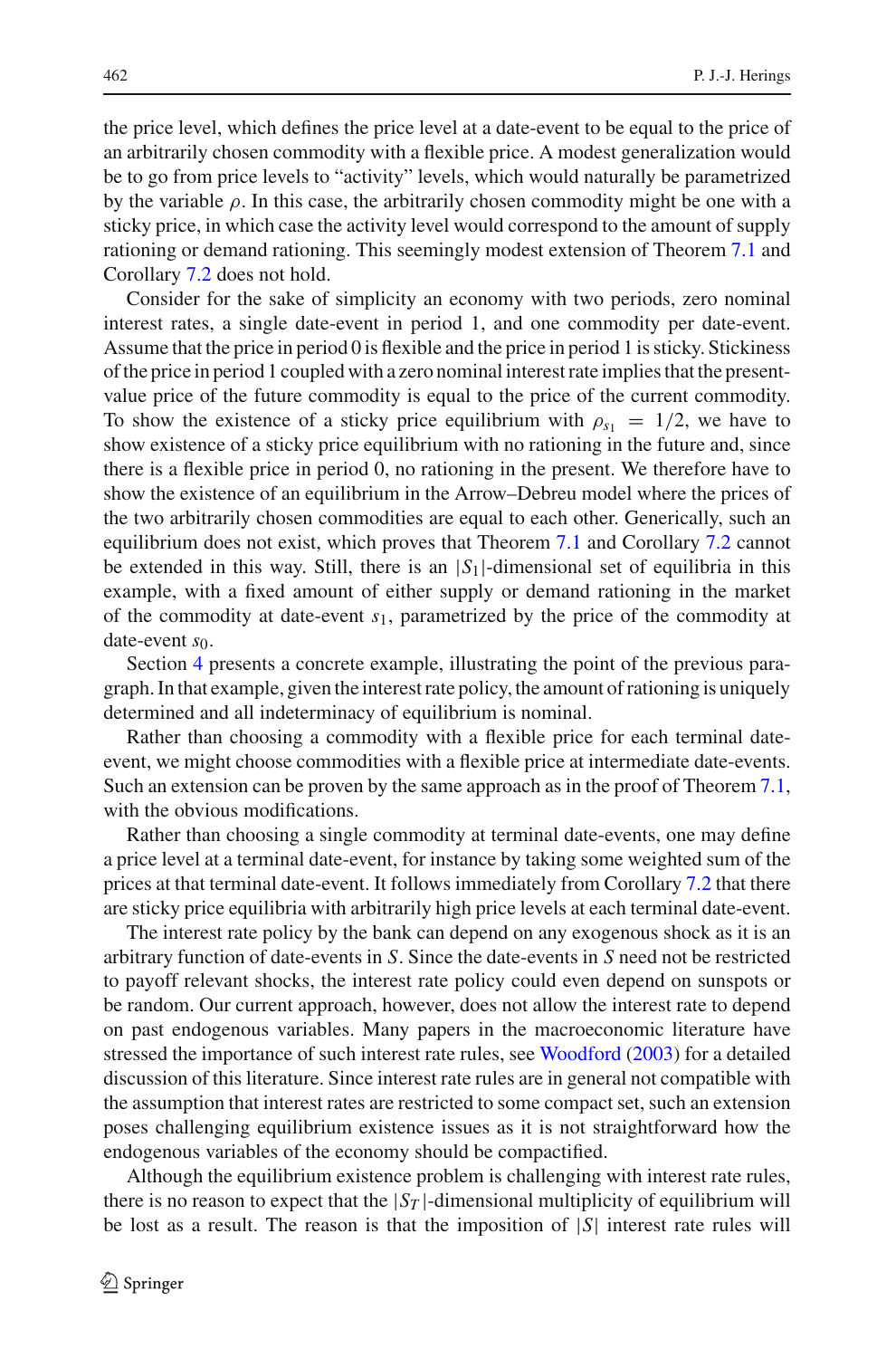lead to  $|S|$  no-arbitrage conditions, exactly the same as the number of conditions following from our approach with exogenous interest rate policies by the bank. In the macroeconomic literature, this is confirmed by the results in [Benhabib et al.](#page-40-4) [\(2001](#page-40-4)), who show that indeterminacy even results under active interest rate feedback rules like for instance Taylor rules.

# <span id="page-27-0"></span>**10 Conclusion**

We have presented a general equilibrium model that has the same level of generality as the Arrow–Debreu model and that incorporates the main desiderata of the macroeconomic literature known as the new neoclassical synthesis. Agents form rational expectations on prices of commodities and assets, interest rates, supply constraints, and demand constraints, in a stochastically developing multi-period economy. Commodity prices are allowed to be sticky, implying that monetary policy has non-trivial real consequences. At date-events where a commodity price is flexible, it does not adjust mechanically to some measure of disequilibrium, but is set at a market clearing level corresponding to the forces of supply and demand. Since price stickiness involves nominal prices, the model contains a general formulation of the monetary transaction technology.

The main result of the paper is that rational expectations are compatible with an  $|S_T|$ -dimensional set of equilibria and that in the presence of price stickiness this indeterminacy of equilibrium is real rather than nominal. This poses serious challenges to the issue of how households coordinate their expectations on one particular equilibrium and if they succeed in coordinating their expectations, on which equilibrium that will be. Under strong stationary assumptions and with flexible prices, it might seem natural that they coordinate on an equilibrium where future inflation is deterministic. Without stationary assumptions, and in the presence of price stickiness, such equilibria do generally not exist, and the issue of equilibrium selection becomes even more prominent.

#### **11 Appendix: Proof of Theorem [7.1](#page-21-1)**

How does one prove the existence of a sticky price equilibrium as defined in Definition [2.2?](#page-11-0) The first problem to be taken care of is a continuity problem. The budget correspondence  $\gamma^h$  may fail to be continuous at  $(p, q, r, z, \overline{z}, v^h)$ . To facilitate the study of continuity, we introduce budget correspondences  $\tilde{\gamma}^h$  and  $\tilde{\gamma}^h$  next.

It is convenient to introduce the set  $Q$  of prices of Arrow securities that are arbitragefree,

$$
\bar{Q} = \left\{ (q, r) \in \mathbb{R}_{+}^{S^{+}} \times \mathbb{R}_{+}^{S} \mid \forall s_{t} \in S, \sum_{s_{t+1} \in s_{t}^{+}} q_{s_{t+1}} = \frac{1}{1 + r_{s_{t}}} \right\}.
$$

We define the correspondence  $\hat{\gamma}^h: \mathbb{R}_+^{LS} \times \bar{Q} \times - \mathbb{R}_+^{LS} \times \mathbb{R}_+^{LS} \times \mathbb{R}_+^S \to X^h \times \mathbb{R}^{S^+} \times \mathbb{R}^S$ by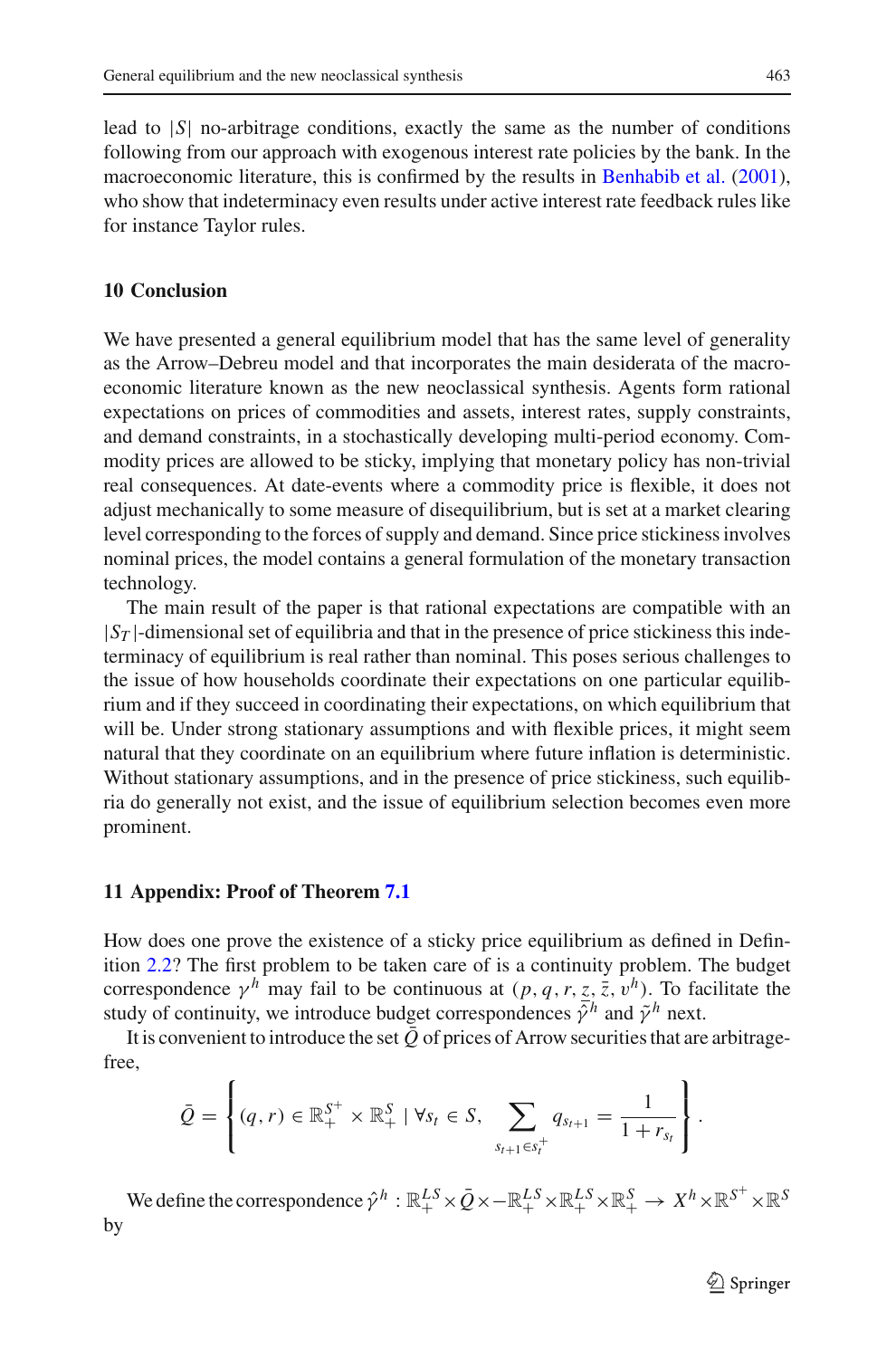$$
\hat{\gamma}^h(p, q, r, \underline{z}, \overline{z}, v^h) = \{ (x^h, a^h, b^h) \in X^h \times \mathbb{R}^{S^+} \times \mathbb{R}^S \mid
$$
  
\n
$$
b^h \in \beta^h(p, x^h),
$$
  
\n
$$
\underline{z} \le x^h - e^h \le \overline{z},
$$
  
\n
$$
\tilde{p}x^h + r\tilde{b}^h \le \tilde{p}e^h + \tilde{w}^h,
$$
  
\n
$$
a_{s_{T+1}}^h = p_{s_{T+1}^{-1}}(x_{s_{T+1}^{-}}^h - e_{s_{T+1}^{-}}^h) + r_{s_{T+1}^{-}} b_{s_{T+1}^{-}}^h - v_{s_{T+1}^{-}}^h, \quad s_{T+1} \in S_{T+1},
$$
  
\n
$$
a_{s_t}^h = p_{s_t} \left( x_{s_t}^h - e_{s_t}^h \right) + r_{s_t} b_{s_t}^h - v_{s_t}^h + \sum_{s_{t+1} \in s_t^+} q_{s_{t+1}} a_{s_{t+1}}^h, \quad s_t \in S \setminus \{s_0\} \},
$$

and the correspondence  $\tilde{\gamma}^h : \mathbb{R}_+^{LS} \times \mathbb{R}_+^S \times -\mathbb{R}_+^{LS} \times \mathbb{R}_+^{LS} \times \mathbb{R}_+ \to X^h \times \mathbb{R}^S$  by

$$
\tilde{\gamma}^h(\tilde{p}, r, \underline{z}, \bar{z}, \tilde{w}^h) = \left\{ (x^h, \tilde{b}^h) \in X^h \times \mathbb{R}^S \mid \tilde{b}^h \in \beta^h(\tilde{p}, x^h), \right\}
$$

$$
\underline{z} \le x^h - e^h \le \bar{z},
$$

$$
\tilde{p}x^h + r\tilde{b}^h \le \tilde{p}e^h + \tilde{w}^h \right\}.
$$

The two differences between  $\gamma^h(p, q, r, z, \bar{z}, v^h)$  and  $\hat{\gamma}^h(p, q, r, z, \bar{z}, v^h)$  are the inequality rather than the equality in the budget constraint, and the use of real numbers rather than extended real numbers for rationing schemes. The existence proofs are such that the use of extended real numbers for rationing schemes can be avoided. The inequality in the budget constraint is introduced to ensure that  $\hat{\gamma}^h$  is non-empty valued. Indeed, by A4, it holds that  $0 \in \beta^h(p, e^h)$ . Let  $a^h$  solve the recursive sys-tem of equations [\(3.3\)](#page-12-3) for  $b^h = 0$ . Then we have  $(e^h, a^h, 0) \in \hat{\gamma}^h(p, q, r, z, \overline{z}, v^h)$ . The correspondence  $\gamma^h$  on the other hand can be empty valued. Empty values for  $\gamma^h(p, q, r, z, \bar{z}, v^h)$  could for instance occur when  $\bar{z} = 0$  and  $v^h$  is strictly positive.

The correspondence  $\tilde{\gamma}^h$  is a reformulation of the correspondence  $\hat{\gamma}^h$  in presentvalue terms and omits the determination of the  $a^h$  variables. The proofs of equilibrium existence require continuity properties of both the correspondences  $\hat{\gamma}^h$  and  $\tilde{\gamma}^h$ , which extend similar continuity properties for non-monetary economies provided in [Drèze](#page-41-8) [\(1975\)](#page-41-8) and [Herings](#page-41-12) [\(1996a](#page-41-12)).

<span id="page-28-0"></span>**Lemma 11.1** *The correspondence*  $\tilde{\gamma}^h$  *is lower hemi-continuous and closed at any*  $(\tilde{p}, r, \underline{z}, \bar{z}, \tilde{w}^h) \in \mathbb{R}_+^{LS} \times \mathbb{R}_+^S \times -\mathbb{R}_+^{LS} \times \mathbb{R}_+^{LS} \times \mathbb{R}_+$  *satisfying*  $\tilde{p}_z^2 < 0$  or  $\tilde{w}^h > 0$ .

*Proof* Let  $(\tilde{p}_n, r_n, \underline{z}_n, \overline{z}_n, \tilde{w}_n^h)_{n \in \mathbb{N}}$  be a sequence of points in  $\mathbb{R}_+^{LS} \times \mathbb{R}_+^S \times -\mathbb{R}_+^{LS} \times$  $\mathbb{R}^{LS}_+ \times \mathbb{R}_+$  converging to  $(\tilde{p}, r, \underline{z}, \bar{z}, \tilde{w}^h)$ . Let  $(x^h, \tilde{b}^h)$  be an element of  $\tilde{\gamma}^h(\tilde{p}, r, \underline{z}, \bar{z}, \bar{w}^h)$  $\tilde{w}^{\overline{h}}$ ). The correspondence  $\tilde{\gamma}^h$  is lower hemi-continuous at  $(\tilde{p}, r, z, \overline{z}, \tilde{w}^h)$  if there is a sequence  $(x_n^h, \tilde{b}_n^h)_{n \in \mathbb{N}}$  such that  $(x_n^h, \tilde{b}_n^h) \in \tilde{\gamma}^h(\tilde{p}_n, r_n, \underline{z}_n, \overline{z}_n, \tilde{w}_n^h)$  and  $(x_n^h, \tilde{b}_n^h) \to$  $(x^h, \tilde{b}^h)$ .

We consider two cases, 1.  $\tilde{p}x^h + r\tilde{b}^h < \tilde{p}e^h + \tilde{w}^h$  and 2.  $\tilde{p}x^h + r\tilde{b}^h = \tilde{p}e^h + \tilde{w}^h$ and  $[\tilde{p}z < 0 \text{ or } \tilde{w}^h > 0].$ 

 $\text{Case 1. } \tilde{p}x^h + r\tilde{b}^h < \tilde{p}e^h + \tilde{w}^h.$ We define the sets  $L^{\pm} = \{ \ell s_t \in L \times S \mid x_{\ell s_t}^h > e_{\ell s_t}^h \}$ ,  $L^0 = \{ \ell s_t \in L \times S \mid$  $x_{\ell s_i}^h = e_{\ell s_i}^h$ , and  $L^- = \{\ell s_i \in L \times S \mid x_{\ell s_i}^h < e_{\ell s_i}^h\}$ . For  $n \in \mathbb{N}$ , for  $\ell s_i \in L^-$ , let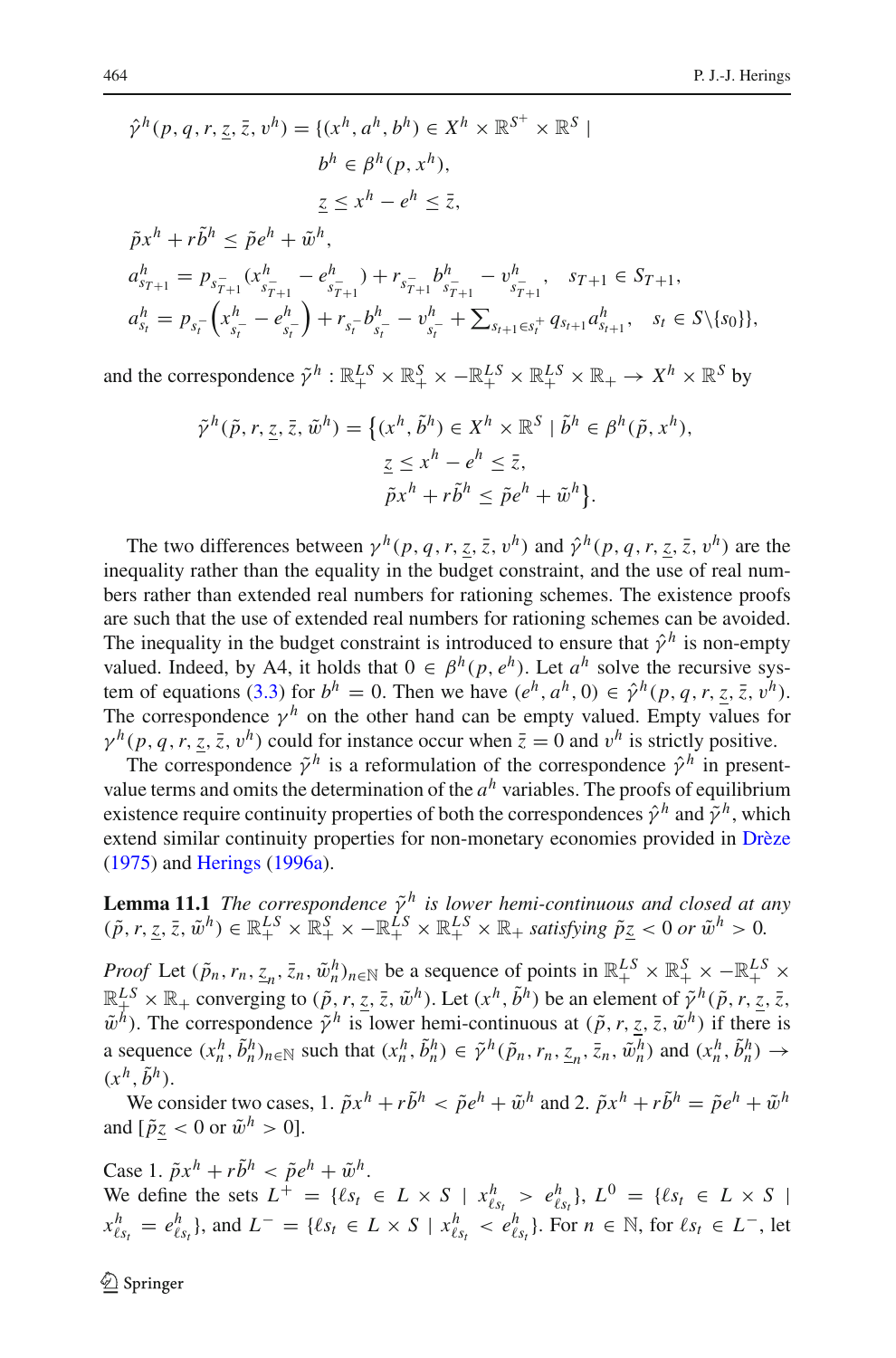$\lambda_{\ell s_t,n}^h = \underline{z}_{\ell s_t,n}/(x_{\ell s_t}^h - e_{\ell s_t}^h)$ , then  $\lambda_{\ell s_t,n}^h \ge 0$  since  $x_{\ell s_t}^h - e_{\ell s_t}^h < 0$  and  $\underline{z}_{\ell s_t,n} \le 0$ . For  $n \in \mathbb{N}$ , for  $\ell s_t \in L^+$ , let  $\lambda^h_{\ell s_t,n} = \bar{z}_{\ell s_t,n}/(x^h_{\ell s_t} - e^h_{\ell s_t}),$  then  $\lambda^h_{\ell s_t,n} \geq 0$  since  $x_{\ell s_t}^h - e_{\ell s_t}^h > 0$  and  $\bar{z}_{\ell s_t, n} \ge 0$ . Finally, let  $\lambda_n^h = \min(\{\lambda_{\ell s_t, n}^h \mid \ell s_t \in L^- \cup L^+\} \cup \{1\}).$ Clearly,  $0 \le \lambda_n^h \le 1$ . We define  $x_n^h = e^h + \lambda_n^h(x^h - e^h)$ . Since  $x^h, e^h \in X^h$  and by the convexity of  $X^h$  it holds that  $x_n^h \in X^h$ . Moreover,

$$
x_{\ell s_t,n}^h - e_{\ell s_t}^h = \lambda_n^h \left( x_{\ell s_t}^h - e_{\ell s_t}^h \right) \geq \lambda_{\ell s_t,n}^h \left( x_{\ell s_t}^h - e_{\ell s_t}^h \right) = \underline{z}_{\ell s_t,n}, \qquad \ell s_t \in L^-
$$

$$
x_{\ell s_t,n}^h - e_{\ell s_t}^h = \lambda_n^h \left( x_{\ell s_t}^h - e_{\ell s_t}^h \right) \le 0 \le \overline{z}_{\ell s_t,n}, \qquad \qquad \ell s_t \in L^-,
$$

$$
x_{\ell s_t,n}^h - e_{\ell s_t}^h = \lambda_n^h \Big( x_{\ell s_t}^h - e_{\ell s_t}^h \Big) = 0 \text{ and so } \underline{z}_{\ell s_t,n} \leq x_{\ell s_t,n}^h - e_{\ell s_t}^h \leq \overline{z}_{\ell s_t,n}, \ \ell s_t \in L^0,
$$
  

$$
x_{\ell s_t,n}^h - e_{\ell s_t}^h = \lambda_n^h \Big( x_{\ell s_t}^h - e_{\ell s_t}^h \Big) \leq \lambda_{\ell s_t,n}^h \Big( x_{\ell s_t}^h - e_{\ell s_t}^h \Big) = \overline{z}_{\ell s_t,n}, \qquad \ell s_t \in L^+,
$$

$$
x_{\ell s_t,n}^h - e_{\ell s_t}^h = \lambda_n^h \Big( x_{\ell s_t}^h - e_{\ell s_t}^h \Big) \geq 0 \geq \underline{z}_{\ell s_t,n}, \qquad \ell s_t \in L^+.
$$

Further,

$$
\lambda_{\ell s_t, n}^h = \frac{z_{\ell s_t, n}}{x_{\ell s_t}^h - e_{\ell s_t}^h} \to \frac{z_{\ell s_t}}{x_{\ell s_t}^h - e_{\ell s_t}^h} \ge \frac{x_{\ell s_t}^h - e_{\ell s_t}^h}{x_{\ell s_t}^h - e_{\ell s_t}^h} = 1, \quad \ell s_t \in L^-,
$$
  

$$
\lambda_{\ell s_t, n}^h = \frac{z_{\ell s_t, n}}{x_{\ell s_t}^h - e_{\ell s_t}^h} \to \frac{z_{\ell s_t}}{x_{\ell s_t}^h - e_{\ell s_t}^h} \ge \frac{x_{\ell s_t}^h - e_{\ell s_t}^h}{x_{\ell s_t}^h - e_{\ell s_t}^h} = 1, \quad \ell s_t \in L^+.
$$

So  $\lambda_n^h \to 1$  and therefore  $x_n^h = e^h + \lambda_n^h(x^h - e^h) \to e^h + x^h - e^h = x^h$ .

Since  $\beta^h$  is lower hemi-continuous, there exists a sequence  $(\tilde{b}_n^h)_{n\in\mathbb{N}}$  such that  $\tilde{b}_n^h$  $\beta^h(\tilde{p}_n, x_n^h)$  and  $\tilde{b}_n^h \to \tilde{b}^h$ . Moreover,  $\tilde{p}_n x_n^h + r_n \tilde{b}_n^h - \tilde{p}_n e^h - \tilde{w}_n^h \to \tilde{p}_n x^h + r \tilde{b}^h$  $\tilde{p}e^{h} - \tilde{w}^{h} < 0$ . Therefore, for *n* sufficiently large,  $\tilde{p}_nx_n^h + r_n\tilde{b}_n^h - \tilde{p}_ne^h - \tilde{w}_n^h < 0$ , so  $(x_n^h, \tilde{b}_n^h) \in \tilde{\gamma}^h(\tilde{p}_n, r_n, \underline{z}_n, \overline{z}_n, \tilde{w}_n^h)$  and lower hemi-continuity of  $\tilde{\gamma}^h$  follows.

Case 2.  $\tilde{p}x^h + r\tilde{b}^h = \tilde{p}e^h + \tilde{w}^h$  and  $[\tilde{p}z < 0$  or  $\tilde{w}^h > 0$ . Let  $\alpha \in (0, 1]$  be such that  $e^h + \alpha z_n \in \overline{X}$ <sup>*h*</sup> for all *n* sufficiently large. Such an  $\alpha$  exists since  $e^h \in \text{int}(X^h)$ , so  $\alpha$  can be chosen such that  $e^h + \alpha z \in \text{int}(X^h)$ , and  $z_n \to z$ . We define  $\hat{e}_n^h = e^h + \alpha_{\mathcal{Z}_n}$ . For *n* sufficiently large,  $\hat{e}_n^h$  has the following properties,

$$
\hat{e}_n^h \in X^h, \ \underline{z}_n \le \alpha \underline{z}_n = \hat{e}_n^h - e^h \le 0 \le \overline{z}_n. \tag{11.1}
$$

<span id="page-29-0"></span>Since  $\hat{e}_n^h \leq e^h$  it holds by A4.5 that  $0 \in \beta^h(\tilde{p}_n, \hat{e}_n^h)$ . For *n* sufficiently large we have

$$
\tilde{p}_n \hat{e}^h_n + r_n 0 < \tilde{p}_n e^h + \tilde{w}^h_n.
$$

The strict inequality follows since, for *n* sufficiently large,  $\tilde{p}_z < 0$  implies  $\tilde{p}_n \hat{e}_n^h$  $\tilde{p}_n e^h$  and  $r_n 0 \le \tilde{w}_n^h$ , whereas  $\tilde{w}^h > 0$  implies  $\tilde{p}_n \tilde{e}_n^h \le \tilde{p}_n e^h$  and  $r_n 0 < \tilde{w}_n^h$ . Moreover, when we define  $\hat{e}^h = e^h + \alpha \underline{z}$ , then we have that  $\hat{e}^h_n \to \hat{e}^h$ ,

$$
\hat{e}^h \in X^h, \ \underline{z} \le \alpha \underline{z} = \hat{e}^h - e^h \le 0 \le \overline{z}, \text{ and } \tilde{p}\hat{e}^h + r0 < \tilde{p}e^h + \tilde{w}^h.
$$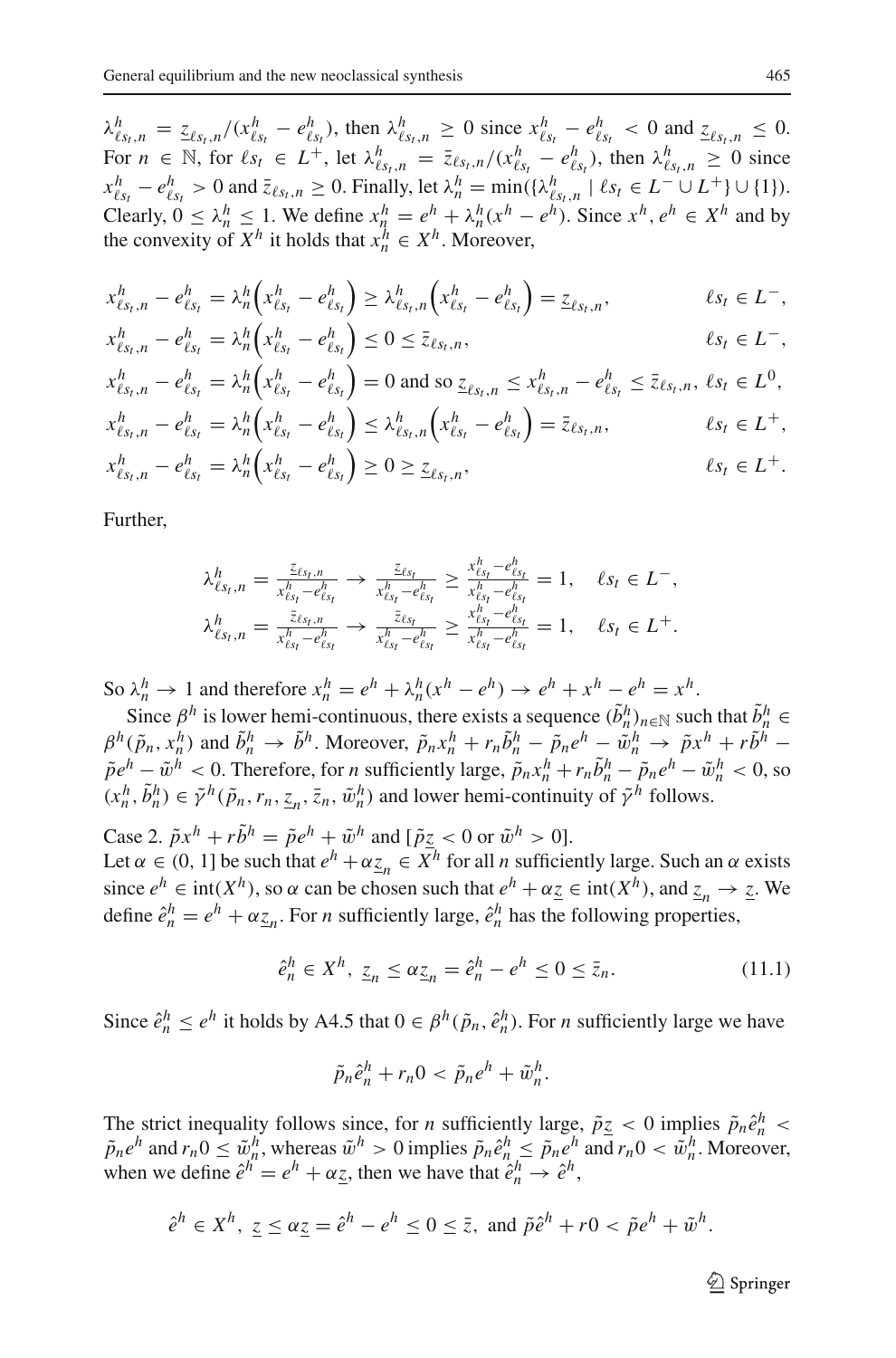Consider the sequence  $(x_n^h, \tilde{b}_n^h)_{n \in \mathbb{N}}$  as defined in Case 1. It may be assumed that the elements of this sequence satisfy

$$
x_n^h \in X^h, \ z_n \le x_n^h - e^h \le \bar{z}_n, \ x_n^h \to x^h, \quad \text{and } \tilde{b}_n^h \in \beta^h(\tilde{p}_n, x_n^h). \tag{11.2}
$$

<span id="page-30-1"></span><span id="page-30-0"></span>If  $\tilde{p}_n x_n^h + r_n \tilde{b}_n^h > \tilde{p}_n e^h + \tilde{w}_n^h$ , then define  $\mu_n^h$  by

$$
\mu_n^h = \frac{\tilde{p}_n e^h + \tilde{w}_n^h - \tilde{p}_n \hat{e}_n^h}{\tilde{p}_n x_n^h + r_n \tilde{b}_n^h - \tilde{p}_n \hat{e}_n^h}
$$
(11.3)

and if  $\tilde{p}_n x_n^h + r_n \tilde{b}_n^h \le \tilde{p}_n e^h + \tilde{w}_n^h$ , then define  $\mu_n^h = 1$ . It holds that  $0 \le \mu_n^h \le 1$ . We define  $\hat{x}_n^h = \hat{e}_n^h + \mu_n^h (x_n^h - \hat{e}_n^h)$  and  $\hat{b}_n^h = \mu_n^h \tilde{b}_n^h$ . Using the convexity of  $X^h$ , it holds that  $\hat{x}^h \in X^h$ .

By [\(11.1\)](#page-29-0) and [\(11.2\)](#page-30-0),

$$
\begin{aligned} \hat{x}_n^h - e^h &= \mu_n^h(x_n^h - e^h) + (1 - \mu_n^h)(\hat{e}_n^h - e^h) \ge \underline{z}_n, \\ \hat{x}_n^h - e^h &= \mu_n^h(x_n^h - e^h) + (1 - \mu_n^h)(\hat{e}_n^h - e^h) \le \overline{z}_n. \end{aligned}
$$

If  $\tilde{p}_n x_n^h + r_n \tilde{b}_n^h > \tilde{p}_n e^h + \tilde{w}_n^h$ , then by [\(11.3\)](#page-30-1)

$$
\tilde{p}_n\hat{x}_n^h + r_n\hat{b}_n^h = \frac{\tilde{p}_n e^h + \tilde{w}_n^h - \tilde{p}_n \hat{e}_n^h}{\tilde{p}_n x_n^h + r_n \tilde{b}_n^h - \tilde{p}_n \hat{e}_n^h} (\tilde{p}_n x_n^h + r_n \tilde{b}_n^h) + \frac{\tilde{p}_n x_n^h + r_n \tilde{b}_n^h - \tilde{p}_n e^h - \tilde{w}_n^h}{\tilde{p}_n x_n^h + r_n \tilde{b}_n^h - \tilde{p}_n \hat{e}_n^h} \tilde{p}_n \hat{e}_n^h
$$
\n
$$
= \tilde{p}_n e^h + \tilde{w}_n^h,
$$

and if  $\tilde{p}_n x_n^h + r_n \hat{b}_n^h \le \tilde{p}_n e^h + \tilde{w}_n^h$  then because  $\mu_n^h = 1$ 

$$
\tilde{p}_n \hat{x}_n^h + r_n \hat{b}_n^h = \tilde{p}_n x_n^h + r_n \tilde{b}_n^h \le \tilde{p}_n e^h + \tilde{w}_n^h.
$$

Since  $\hat{e}_n^h \leq e^h$ , it holds that  $0 \in \beta^h(\tilde{p}_n, x_n^h)$  by A4.5. By A4.4 it holds that

$$
\hat{b}_n^h = \mu_n^h \tilde{b}_n^h + (1 - \mu_n^h) 0 \in \beta^h(\tilde{p}_n, \mu_n^h x_n^h + (1 - \mu_n^h) \hat{e}_n^h) = \beta^h(\tilde{p}_n, \hat{x}_n^h).
$$

It follows that  $(\hat{x}_n^h, \hat{b}_n^h) \in \tilde{\gamma}^h(\tilde{p}_n, r_n, \underline{z}_n, \overline{z}_n, \tilde{w}_n^h)$ . Using  $(x_n^h, \tilde{b}_n^h) \to (x^h, \tilde{b}^h)$  and  $\tilde{p}x^h + r\tilde{b}^h = \tilde{p}e^h + \tilde{w}^h$ .

$$
\frac{\tilde{p}_n e^h + \tilde{w}_n^h - \tilde{p}_n \hat{e}_n^h}{\tilde{p}_n x_n^h + r_n \tilde{b}_n^h - \tilde{p}_n \hat{e}_n^h} \to \frac{\tilde{p} e^h + \tilde{w}^h - \tilde{p} \hat{e}^h}{\tilde{p} x^n + r \tilde{b}^h - \tilde{p} \hat{e}^h} = 1
$$

and so  $\mu_n^h \to 1$ . Consequently,  $\hat{x}_n^h \to \hat{e}^h + (x^h - \hat{e}^h) = x^h$  and  $\hat{b}_n^h \to \tilde{b}^h$ . Lower hemi-continuity of  $\tilde{\gamma}^h$  follows.

Let  $(\tilde{p}_n, r_n, \underline{z}_n, \overline{z}_n, \tilde{w}_n^h)_{n \in \mathbb{N}}$  be a sequence of points in  $\mathbb{R}_+^{LS} \times \mathbb{R}_+^S \times -\mathbb{R}_+^{LS} \times$  $\mathbb{R}^{LS}_+ \times \mathbb{R}_+$  converging to  $(\tilde{p}, r, \underline{z}, \bar{z}, \tilde{w}^h)$ . For  $n \in \mathbb{N}$ , let  $(x_n^h, \tilde{b}_n^h)$  be an element of  $\tilde{\gamma}^h(\tilde{p},r,z,\bar{z},\tilde{w}^h)$  converging to  $(x^h,\tilde{b}^h)$ . The correspondence  $\tilde{\gamma}^h$  is closed at  $(\tilde{p}, r, z, \bar{z}, \tilde{w}^h)$  if  $(x^h, \tilde{b}^h) \in \tilde{\gamma}^h(\tilde{p}, r, z, \bar{z}, \tilde{w}^h)$ . Since  $X^h$  is closed by A1, it holds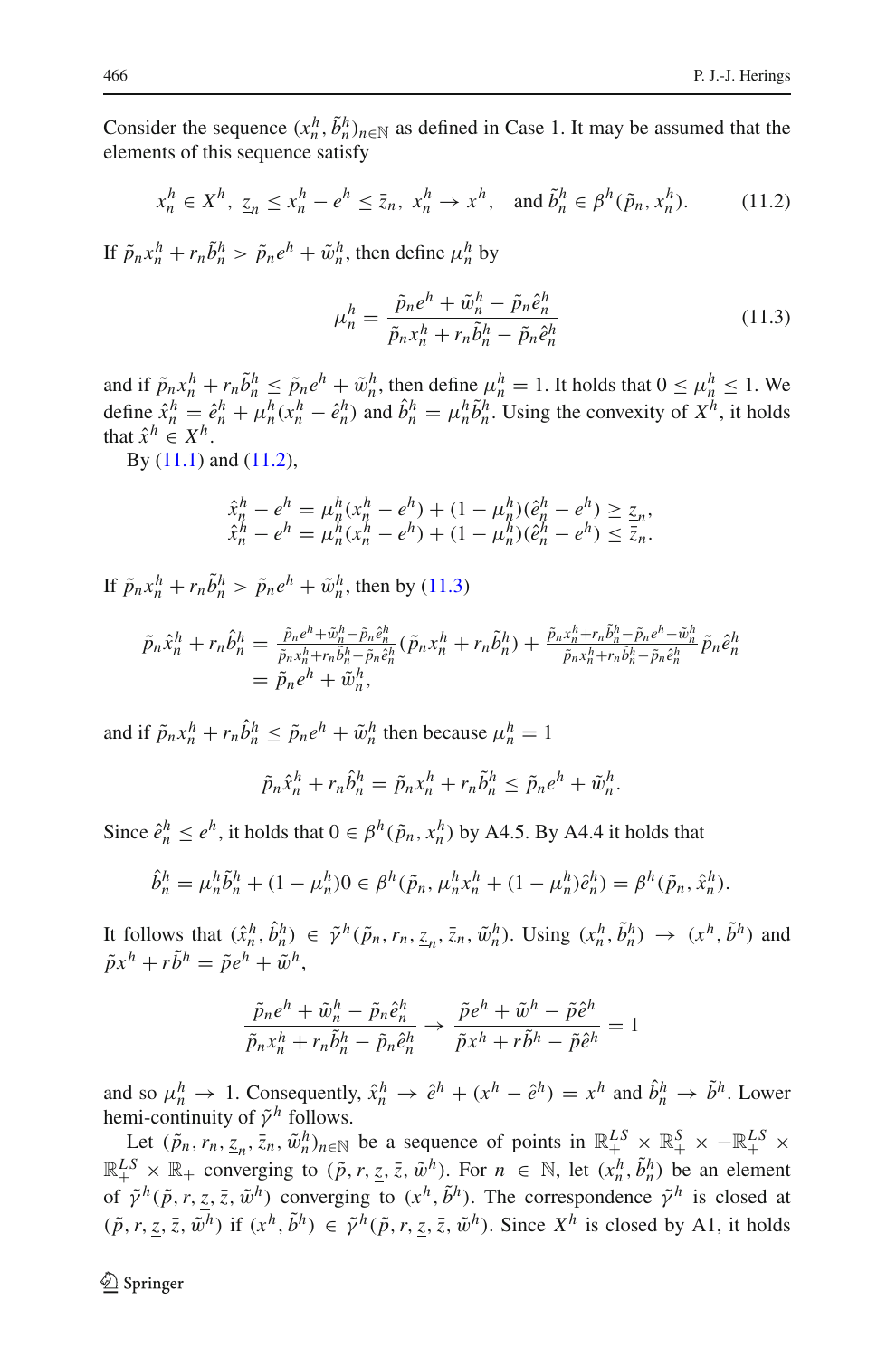that  $(x^h, \tilde{b}^h) \in X^h \times \mathbb{R}^S$ . Since  $\beta^h$  is closed by A4.1, we have  $\tilde{b}^h \in \beta^h(\tilde{p}, x^h)$ . The usual continuity arguments imply that  $z \leq x^h - e^h \leq \overline{z}$ , and  $\overline{p}x^h + r\overline{b}^h \leq \overline{p}e^h + \overline{w}^h$ . It follows that  $(x^h, \tilde{b}^h) \in \tilde{\gamma}^h(\tilde{p}, r, z, \bar{z}, \tilde{w}^h)$ .

The assumptions in Lemma [11.1](#page-28-0) are such that for every household there is a consumption bundle in the budget set which is strictly less expensive than the household's total income. This cheaper-point assumption is well known in general equilibrium theory, see [Debreu](#page-41-20) [\(1959](#page-41-20)), and crucial to show lower hemi-continuity of the budget correspondence. A similar assumption is made in Lemma [11.2.](#page-31-0)

<span id="page-31-0"></span>**Lemma 11.2** *The correspondence*  $\hat{\gamma}^h$  *is lower hemi-continuous and closed at any*  $(p, q, r, \underline{z}, \overline{z}, v^h) \in \mathbb{R}_+^{LS} \times \overline{Q} \times -\mathbb{R}_+^{LS} \times \mathbb{R}_+^{LS} \times \mathbb{R}_+^S$  satisfying  $\tilde{p}z < 0$  or  $\tilde{q}v^h > 0$ .

*Proof* Let  $(p_n, q_n, r_n, \underline{z}_n, \overline{z}_n, v_n^h)_{n \in \mathbb{N}}$  be a sequence of points in  $\mathbb{R}_+^{LS} \times \overline{Q} \times$  $-\mathbb{R}^{LS}_+ \times \mathbb{R}^{LS}_+ \times \mathbb{R}^S_+$  converging to  $(p, q, r, \underline{z}, \overline{z}, v^h)$ . Let  $(x^h, a^h, b^h)$  be an element of  $\hat{\gamma}^h(p,q,r,\underline{z},\overline{z},v^h)$ . The correspondence  $\hat{\gamma}^h$  is lower hemi-continuous at  $(p, q, r, \underline{z}, \overline{z}, v^h)$  if there is a sequence  $(x_n^h, a_n^h, b_n^h)_{n \in \mathbb{N}}$  such that  $(x_n^h, a_n^h, b_n^h) \in$  $\hat{\gamma}^h(p_n, q_n, r_n, \underline{z}_n, \overline{z}_n, v_n^h)$  and  $(x_n^h, a_n^h, b_n^h) \to (x^h, a^h, b^h)$ .

For  $s_t \in S$ , we define  $\tilde{q}_{s_t} = q_{s_t}^0/(1 + r_{s_t})$ ,  $\tilde{p}_{s_t} = \tilde{q}_{s_t} p_{s_t}$ ,  $\tilde{b}_{s_t}^h = \tilde{q}_{s_t} b_{s_t}^h$ ,  $\tilde{v}_{s_t}^h = \tilde{q}_{s_t} v_{s_t}^h$ , and  $\tilde{w}_{s_t}^h = \sum_{s_t \in S} \tilde{v}_{s_t}^h$ .

We consider two cases, 1.  $\tilde{p}x^h + r\tilde{b}^h < \tilde{p}e^h + \tilde{w}^h$  and 2.  $\tilde{p}x^h + r\tilde{b}^h = \tilde{p}e^h + \tilde{w}^h$ ,  $[\tilde{p}z < 0 \text{ or } \tilde{w}^h > 0].$ 

Case 1. 
$$
\tilde{p}x^h + r\tilde{b}^h < \tilde{p}e^h + \tilde{w}^h
$$
.

We define the sequence  $(x_n^h)_{n \in \mathbb{N}}$  as in Case 1 of Lemma [11.1.](#page-28-0) It holds that  $x_n^h \in$  $X^h$ ,  $\underline{z}_n \leq x_n^h - e^h \leq \overline{z}_n$ , and  $x_n^h \to x^n$ . Since  $\beta^h$  is lower hemi-continuous, there exists a sequence  $(b_n^h)_{n \in \mathbb{N}}$  such that  $b_n^h \in \beta^h(p_n, x_n^h)$  and  $b_n^h \to b^h$ . Moreover,  $\tilde{p}_n x_n^h + r_n \tilde{b}_n^h - \tilde{p}_n e^h - \tilde{w}_n^h \rightarrow \tilde{p} x^h + r \tilde{b}^h - \tilde{p} e^h - \tilde{w}^h$  < 0. Therefore, for *n* sufficiently large,  $\tilde{p}_n x_n^h + r_n \tilde{b}_n^h - \tilde{p}_n e^h - \tilde{w}_n^h < 0$ . We define  $a_n^h$  by means of the recursive system of equations [\(3.3\)](#page-12-3) as determined by  $(p_n, q_n, r_n, v_n^h)$  and  $(x_n^h, b_n^h)$ . It is straightforward to demonstrate that  $a_n^h \to a^h$ . Clearly, for *n* sufficiently large,  $(x_n^h, a_n^h, b_n^h) \in \hat{\gamma}^h(p_n, q_n, r_n, \underline{z}_n, \overline{z}_n, v_n^h)$  and lower hemi-continuity of  $\hat{\gamma}^h$  follows.

Case 2.  $\tilde{p}x^h + \tilde{r}b^h = \tilde{p}e^h + \tilde{w}^h$ ,  $[\tilde{p}z < 0 \text{ or } \tilde{w}^h > 0]$ . Consider the sequence  $(x_n^h, a_n^h, b_n^h)_{n \in \mathbb{N}}$  as defined in Case 1 and the sequence  $(\hat{e}_n^h)_{n \in \mathbb{N}}$ as defined in Case 2 of Lemma [11.1.](#page-28-0) For  $n \in \mathbb{N}$ , for  $s_t \in S$ , we define  $\tilde{b}^h_{s_t,n} = \tilde{q}_{s_t,n} b^h_{s_t,n}$ . If  $\tilde{p}_n x_n^h + r_n \tilde{b}_n^h > \tilde{p}_n e^h + \tilde{w}_n^h$ , then define  $\mu_n^h$  by

$$
\mu_n^h = \frac{\tilde{p}_n e^h + \tilde{w}_n^h - \tilde{p}_n \hat{e}_n^h}{\tilde{p}_n x_n^h + r_n \tilde{b}_n^h - \tilde{p}_n \hat{e}_n^h}
$$
(11.4)

and if  $\tilde{p}_n x_n^h + r_n \tilde{b}_n^h \le \tilde{p}_n e^h + \tilde{w}_n^h$ , then define  $\mu_n^h = 1$ . Next, we define  $\hat{x}_n^h$  $\hat{e}_n^h + \mu_n^h (x_n^h - \hat{e}_n^h)$  and  $\hat{b}_n^h = \mu_n^h b_n^h$ . We define  $\hat{a}_n^h$  by means of the recursive system of equations [\(3.3\)](#page-12-3) as determined by  $(p_n, q_n, r_n, v_n^h)$  and  $(\hat{x}_n^h, \hat{b}_n^h)$ .

By exactly the same arguments as in the proof of Case 1 of Lemma [11.1](#page-28-0) it follows that  $(\hat{x}_n^h, \hat{a}_n^h, \hat{b}_n^h) \in \hat{\gamma}^h(p_n, q_n, r_n, \underline{z}_n, \overline{z}_n, v_n^h)$  and  $(\hat{x}_n^h, \hat{a}_n^h, \hat{b}_n^h) \to (x^h, a^h, b^h)$ . Lower hemi-continuity of  $\hat{\gamma}^h$  follows.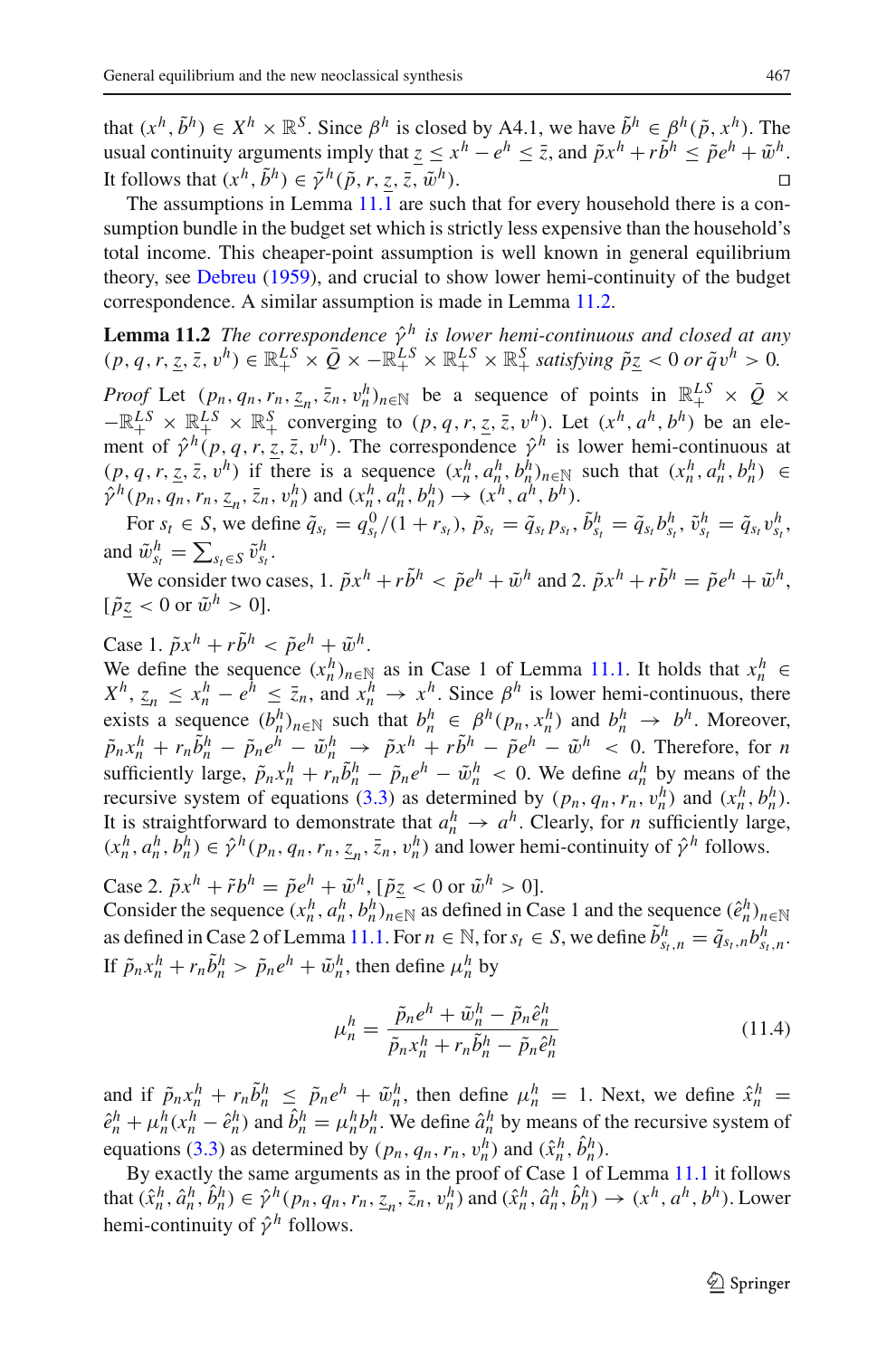Let  $(p_n, q_n, r_n, \underline{z}_n, \overline{z}_n, v_n^h)_{n \in \mathbb{N}}$  be a sequence of points in  $\mathbb{R}^{LS}_+ \times \overline{Q} \times -\mathbb{R}^{LS}_+ \times$  $\mathbb{R}^{LS}_{+} \times \mathbb{R}^{S}_{+}$  converging to  $(p, q, r, \underline{z}, \overline{z}, v^{h})$ . For  $n \in \mathbb{N}$ , let  $(x^{h}_{n}, a^{h}_{n}, b^{h}_{n})$  be an element of  $\hat{\gamma}^h(p, q, r, \underline{z}, \overline{z}, v^h)$  converging to  $(x^h, a^h, b^h)$ . The correspondence  $\hat{\gamma}^h$  is closed at  $(p, q, r, \underline{z}, \overline{z}, v^h)$  if  $(x^h, a^h, b^h) \in \hat{\gamma}^h(p, q, r, \underline{z}, \overline{z}, v^h)$ . Since  $X^h$  is closed by A1, it holds that  $(x^h, a^h, b^h) \in X^h \times \mathbb{R}^{S^+} \times \mathbb{R}^S$ . Since  $\beta^h$  is closed by A4.1, we have  $b^h \in \beta^h(p, x)$ . The usual continuity arguments imply that

$$
\underline{z} \leq x^h - e^h \leq \overline{z},
$$
\n
$$
\tilde{p}x^h + \tilde{r}b^h \leq \tilde{p}e^h + \tilde{q}v^h,
$$
\n
$$
a_{s_{T+1}}^h = p_{s_{T+1}}^{-}(x_{s_{T+1}}^h - e_{s_{T+1}}^h) + r_{s_{T+1}}^{-}b_{s_{T+1}}^h - v_{s_{T+1}}^h, \quad s_{T+1} \in S_{T+1},
$$
\n
$$
a_{s_t}^h = p_{s_t}^{-}(x_{s_t}^h - e_{s_t}^h) + r_{s_t}^{-}b_{s_t}^h - v_{s_t}^h + \sum_{s_{t+1} \in S_t^{+}} q_{s_{t+1}} a_{s_{t+1}}^h, \quad s_t \in S \setminus \{s_0\}.
$$

It follows that  $(x^h, a^h, b^h) \in \hat{\gamma}^h(p, q, r, z, \overline{z}, v^h)$ .

*Proof of Theorem 7.1* STEP 1. Compactification.

Fix some  $u \ge \max\{1, \max_{S_T \in S_T} \alpha_{s_T}, \max_{\ell \in L} p_{\ell s_{-1}}\}$ . For  $\ell s_t \in (L \times S) \setminus L^*$ , we define  $\bar{R}_{\ell s_t} = R_{\ell s_t} \cap [0, u]$  and  $\bar{R} = \prod_{\ell s_t \in (L \times S) \setminus L^*} \bar{R}_{\ell s_t} \times \{\alpha\}$ . Since  $u \ge 1$ , the definition of  $\overline{R}$  imposes no restrictions on  $\rho_{\ell s}$  when  $s_t \in N_{\ell}^s$ . Since  $u \ge \max_{s_T \in S_T} \alpha_{s_T}$  and  $u \ge \max_{\ell \in L} p_{\ell s-1}$ , we have that  $p(\bar{R}) \subset [0, u^S]$ , where  $u^S \in \mathbb{R}^S$  is the vector with all components equal to *u*.

For  $h \in H$ , we define the compact set

$$
\bar{X}^h = \{x^h \in X^h \mid x^h - e^h \le \bar{c}\}.
$$

Choose  $f^h$  and  $\bar{f}^h$  as in A4. Since  $[0, u^S] \times \bar{X}^h$  is compact and  $f^h$  and  $\bar{f}^h$  are continuous,  $\bigcup_{h \in H} f^h([0, u^S] \times \overline{X}^h)$  and  $\bigcup_{h \in H} \overline{f}^h([0, u^S] \times \overline{X}^h)$  are compact. Let *b*<sup>−</sup> ∈  $\mathbb{R}^S$  be a lower bound for the former and *b*<sup>+</sup> ∈  $\mathbb{R}^S$  be an upper bound for the latter set. We define

$$
B^{h} = \{b^{h} \in \mathbb{R}^{S} \mid b^{-} \leq b^{h} \leq b^{+}\}, \quad h \in H,
$$
  
\n
$$
V^{c} = \{v \in \mathbb{R}^{S}_{+} \mid \forall s_{t} \in S, \ v_{s_{t}} \leq r_{s_{t}} \sum_{h \in H} b^{+}_{s_{t}}\},
$$
  
\n
$$
V^{h} = V^{c}, \quad h \in H.
$$

For  $h \in H$ , for  $s_t \in S$ , we define  $A_{s_t}^h$  recursively as a compact, convex set containing all  $a_{s_t^+}^h \in \mathbb{R}^{s_t^+}$  such that [\(3.3\)](#page-12-3) is satisfied for some  $p \in [0, u^S]$ ,  $(q, r) \in \overline{Q}$ ,  $v^h \in V^h$ ,  $x^h \in \overline{X}^h$ ,  $a^h_{(s_t^+)}$   $\in A^h_{s_t^+}$ , and  $b^h \in B^h$ . Next, we define  $A^h = \prod_{s_t \in S} A^h_{s_t}$ . STEP 2. Formulation of the fixed point correspondence. For  $\ell s_t \in (L \times S) \backslash L^*$ , we define

$$
\mu_{\ell s_t}(x) = \left\{ \bar{\rho}_{\ell s_t} \in \bar{R}_{\ell s_t} \mid \bar{\rho}_{\ell s_t} \sum_{h \in H} \left( x_{\ell s_t}^h - e_{\ell s_t}^h \right) \right\}
$$
  

$$
\geq \rho_{\ell s_t} \sum_{h \in H} \left( x_{\ell s_t}^h - e_{\ell s_t}^h \right) \text{ for all } \rho_{\ell s_t} \in \bar{R}_{\ell s_t} \right\}.
$$

 $\circled{2}$  Springer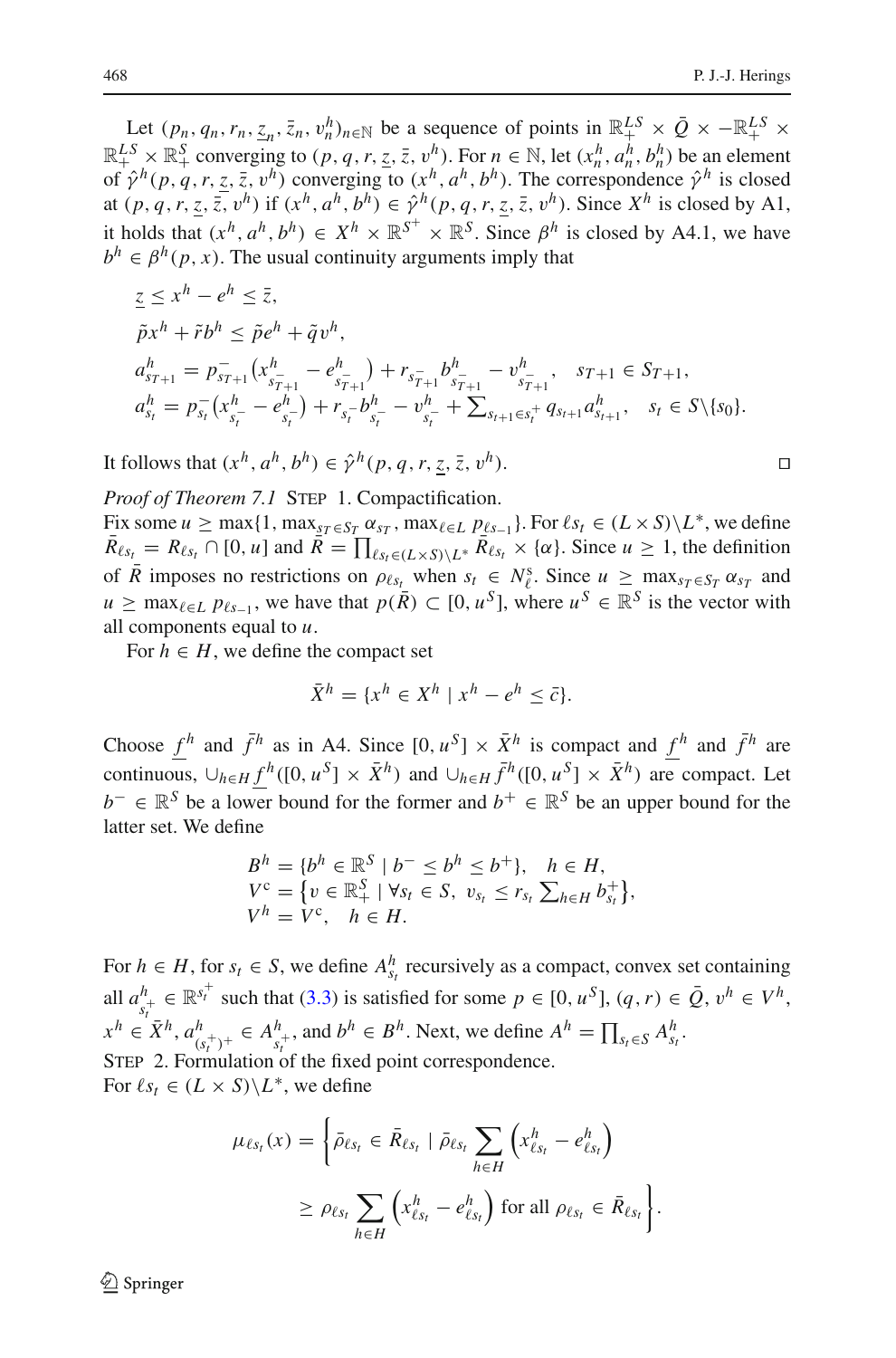We define the correspondence  $\mu : \bar{X} \to \bar{R}$  by setting  $\mu(x) = \prod_{\ell s_i \in (L \times S) \setminus L^*} \mu_{\ell s_i}(x) \times$  $\{\alpha\}.$ 

For  $s_t \in S$ , we define  $Q_{s_t} = \{q_{s_t^+} \in \mathbb{R}^{s_t^+}_{+} \mid \sum_{s_{t+1} \in s_t^+} q_{s_{t+1}} = 1/(1 + r_{s_t})\}$  and the correspondence  $v_{s_t}: A_{s_t} \to Q_{s_t}$  by

$$
\nu_{s_t}(a_{s_t^+}) = \left\{ \bar{q}_{s_t^+} \in Q_{s_t} \mid \bar{q}_{s_t^+} \sum_{h \in H} a_{s_t^+}^h \ge q_{s_t^+} \sum_{h \in H} a_{s_t^+}^h \right\}, \quad a_{s_t^+} \in A_{s_t}.
$$

For  $h \in H$ , we define the (single-valued) correspondence  $o^h : B^h \to V^h$  by

$$
o_{s_t}^h(b^h) = \left\{\theta^h r_{s_t} \sum_{h' \in H} b_{s_t}^{h'}\right\}, \quad s_t \in S.
$$

We define the correspondence  $\bar{\gamma}^h : \bar{R} \times Q \times V^h \to \bar{X}^h \times A^h \times B^h$  by

$$
\tilde{\gamma}^h(\rho, q, v^h) = \hat{\gamma}^h(p(\rho), q, r, \underline{z}(\rho), \overline{z}(\rho), v^h) \cap (X^h \times A^h \times B^h),
$$
  

$$
(\rho, q, v^h) \in \overline{R} \times Q \times V^h.
$$

The construction of the functions  $z$  and  $\overline{z}$  guarantees that any consumption bundle in  $\hat{\gamma}^h(p(\rho), q, r, z(\rho), \bar{z}(\rho), v^h)$  belongs to  $\bar{X}^h$ . The construction of  $B^h$  ensures that any  $\leq^h$ -optimal consumption bundle in  $\hat{\gamma}^h(p(\rho), q, r, z(\rho), \bar{z}(\rho), v^h)$  can be purchased by means of bank loans in  $B^h$ . Finally, the choice of  $\overline{A}^h$  is such that any pair consisting of a consumption bundle in  $\hat{\gamma}^h(p(\rho), q, r, z(\rho), \bar{z}(\rho), v^h)$  and a bank loan in  $B^h$  can be financed by asset market transactions in *Ah*.

For all  $q \in Q$ , there is  $s_T \in S_T$  such that  $q_{s_T}^0 > 0$  and therefore

$$
\frac{q_{s_T}^0}{1+r_{s_T}} p_{\ell(s_T)s_T}(\rho) = \frac{q_{s_T}^0}{1+r_{s_T}} \alpha_{s_T} > 0,
$$

so

$$
\sum_{s_t \in S} \frac{q_{s_t}^0}{1 + r_{s_t}} p_{s_t}(\rho) \underline{z}_{s_t}(\rho) \leq -\frac{q_{s_T}^0}{1 + r_{s_T}} \alpha_{s_T} \bar{c}_{\ell(s_T)s_T} < 0,
$$

and it follows by Lemma [11.2](#page-31-0) that  $\hat{\gamma}^h$  is lower hemi-continuous at any  $(p(\rho), q, r, \hat{r})$  $z(\rho), \bar{z}(\rho), v^h)$  with  $(\rho, q, v^h) \in \bar{R} \times Q \times V^h$ . For all  $(\rho, q, v^h) \in \bar{R} \times Q \times V^h$ ,  $\int_0^{\infty}$  int( $\hat{\gamma}^h(p(\rho), q, r, z(\rho), \bar{z}(\rho), v^h)$ )  $\cap$  int( $X^h \times A^h \times B^h$ )  $\neq \emptyset$ , so it follows from [Hildenbrand](#page-41-25) [\(1974](#page-41-25)), Problem 6, p. 35, that  $\bar{\gamma}^h$  is lower hemi-continuous. Since  $\bar{X}^h$  ×  $A^h \times B^h$  is compact, and  $\hat{\gamma}^h$  is closed by Lemma [11.2,](#page-31-0) we have that  $\bar{\gamma}^h$  has a closed graph, so is upper hemi-continuous. We define  $\delta^h(\rho, q, v^h)$  as the set of  $\leq^h$ -maximal elements on  $\bar{\gamma}^{\hat{h}}(\rho, q, v^h)$ . An application of the maximum theorem demonstrates that  $\delta^h$  is an upper hemi-continuous correspondence.

Consider the correspondence  $\varphi : R \times Q \times V \times \bar{X} \times A \times B \to R \times Q \times V \times \bar{X} \times A \times B$ defined by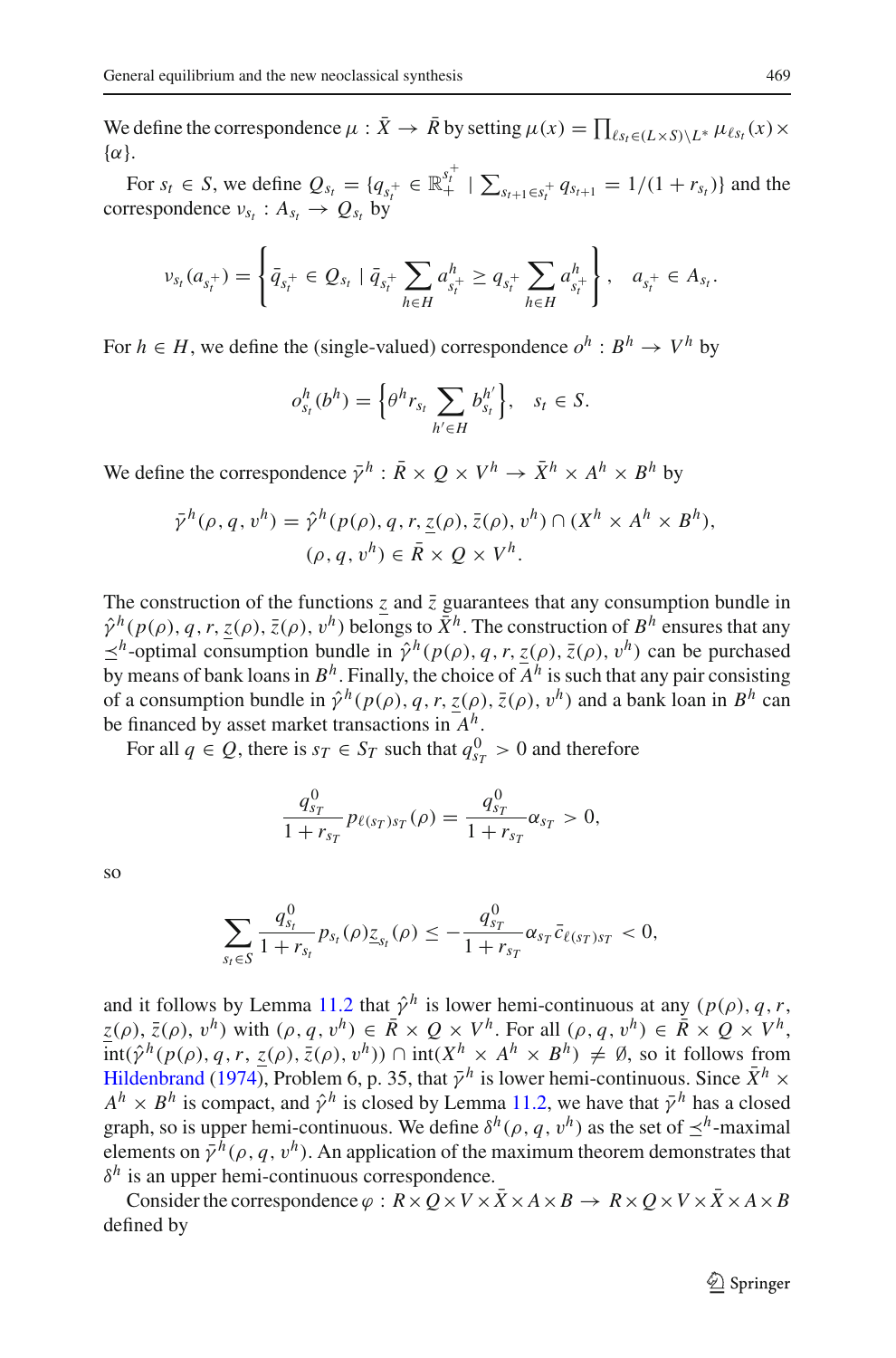$$
\varphi(\rho, q, v, x, a, b) = \mu(x) \times \nu(a) \times o(b) \times \delta(\rho, q, v),
$$
  

$$
(\rho, q, v, x, a, b) \in R \times Q \times V \times \overline{X} \times A \times B,
$$

where all correspondences involved in the definition of  $\varphi$  are defined as the obvious products.

STEP 3. Existence of a fixed point.

Since the domain of  $\varphi$  is a non-empty, compact, and convex set, and  $\varphi$  is an upper hemicontinuous convex-valued correspondence, all conditions of Kakutani's fixed point theorem are satisfied. The correspondence  $\varphi$  has a fixed point ( $\rho^*, q^*, v^*, x^*, a^*, b^*$ ) ∈  $\mu(x^*) \times \nu(a^*) \times o(b^*) \times \delta(\rho^*, q^*, v^*)$ . We define  $p^* = p(\rho^*), z^* = z(\rho^*), \bar{z}^* = \bar{z}(\rho^*),$ and  $z^* = x^* - e$ . Moreover, we define present-value prices  $\tilde{q}^*, \tilde{p}^*, \tilde{b}^*, \tilde{v}^*,$  and  $\tilde{w}^*$  by setting, for  $s_t \in S$ ,  $\tilde{q}_{s_t}^* = q_{s_t}^{0*}/(1 + r_{s_t})$ ,  $\tilde{p}_{s_t}^* = \tilde{q}_{s_t}^* p_{s_t}^*, \tilde{b}_{s_t}^* = \tilde{q}_{s_t}^* b_{s_t}^*, \tilde{v}_{s_t}^* = \tilde{q}_{s_t}^* v_{s_t}^*$ , and  $\tilde{w}^* = \sum_{s_t \in S} \tilde{v}_{s_t}^*.$ 

It holds by definition of the various correspondences involved that

- 1. for every  $h \in H$ ,  $(x^{*h}, a^{*h}, b^{*h}) \in \delta^h(a^*, a^*, v^{*h})$ .
- 2. for every  $s_t \in S$ ,  $\sum_{s_{t+1} \in s_t^+} q_{s_{t+1}}^* = 1/(1 + r_{s_t}),$
- 3. for every  $h \in H$ ,  $s_t \in S$ ,  $v_{s_t}^{*h} = \theta^h r_{s_t} \sum_{h' \in H} b_{s_t}^{*h'}$ ,
- 4. for every  $s_T \in S_T$ ,  $\rho^*_{\ell(s_T)s_T} = \alpha_{s_T}$ .

<span id="page-34-0"></span>By summing the equalities in 3. over all households, we obtain

for every 
$$
s_t \in S
$$
,  $\sum_{h \in H} v_{s_t}^{*h} = r_{s_t} \sum_{h \in H} b_{s_t}^{*h}$ . (11.5)

Notice that  $(x^{*h}, a^{*h}, b^{*h}) \in \delta^h(\rho^*, q^*, v^{*h})$  implies  $(x^{*h}, a^{*h}, b^{*h})$  is  $\leq^h$ -maximal on  $\bar{\gamma}^h(\rho^*, q^*, v^{*h}) = \hat{\gamma}^h(p^*, q^*, r, z^*, \bar{z}^*, v^{*h}) \cap (X^h \times A^h \times B^h)$ . As argued before, the construction of  $A^h$  and  $B^h$  now implies that

for every 
$$
h \in H
$$
,  $(x^{*h}, a^{*h}, b^{*h})$  is  $\leq^h$  –maximal on  $\hat{\gamma}^h(p^*, q^*, r, \underline{z}^*, \overline{z}^*, v^{*h})$ . (11.6)

<span id="page-34-1"></span>Step 4. Properties of the fixed point: commodities not in *L*∗.

Consider  $\ell s_t \in (L \times S) \setminus L^*$ . Suppose  $\sum_{h \in H} z_{\ell s_t}^{*h} < 0$ . By definition of  $\mu_{\ell s_t}$ , we have  $\rho_{\ell s_t}^* = 0$ , so  $p_{\ell s_t}^* = 0$  if  $s_t \in N_{\ell}^{\text{a}}$  and  $\frac{z_{\ell s_t}^*}{z_{\ell s_t}} = 0$  if  $s_t \in N_{\ell}^{\text{s}}$ . In the latter case,  $x_{\ell s_i}^{*h} \ge e_{\ell s_i}^h + \underline{z}_{\ell s_i}^* = e_{\ell s_i}^h$  for all  $h \in H$  by definition of  $\bar{\gamma}^h$ , so  $\sum_{h \in H} z_{\ell s_i}^{*h} \ge 0$ , leading to a contradiction. In the former case, it holds that  $\bar{z}^*_{\ell s_t} = \bar{c}_{\ell s_t}$  since  $s_t \in N^a_{\ell}$ . By A2 and A4.6 it holds that  $x_{\ell s_t}^{*h} = e_{\ell s_t}^h + \bar{c}_{\ell s_t}$  for all  $h \in H$ , which implies  $\sum_{h \in H} z_{\ell s_t}^{*h} > 0$ , leading to a contradiction. Consequently,

for every 
$$
\ell s_t \in (L \times S) \setminus L^*
$$
,  $\sum_{h \in H} z_{\ell s_t}^{*h} \ge 0$ .

Consider  $\ell s_t \in (L \times S) \setminus L^*$ . Suppose  $\sum_{h \in H} z_{\ell s_t}^{*h} > 0$ . By definition of  $\mu_{\ell s_t}$ , we have  $\rho_{\ell s_t}^* = u$  if  $s_t \in N_\ell^a$  and  $\rho_{\ell s_t}^* = 1$  if  $s_t \in N_\ell^s$ . In the latter case,  $x_{\ell s_t}^{*h} \le e_{\ell s_t}^h + \overline{z}_{\ell s_t}^* = e_{\ell s_t}^h$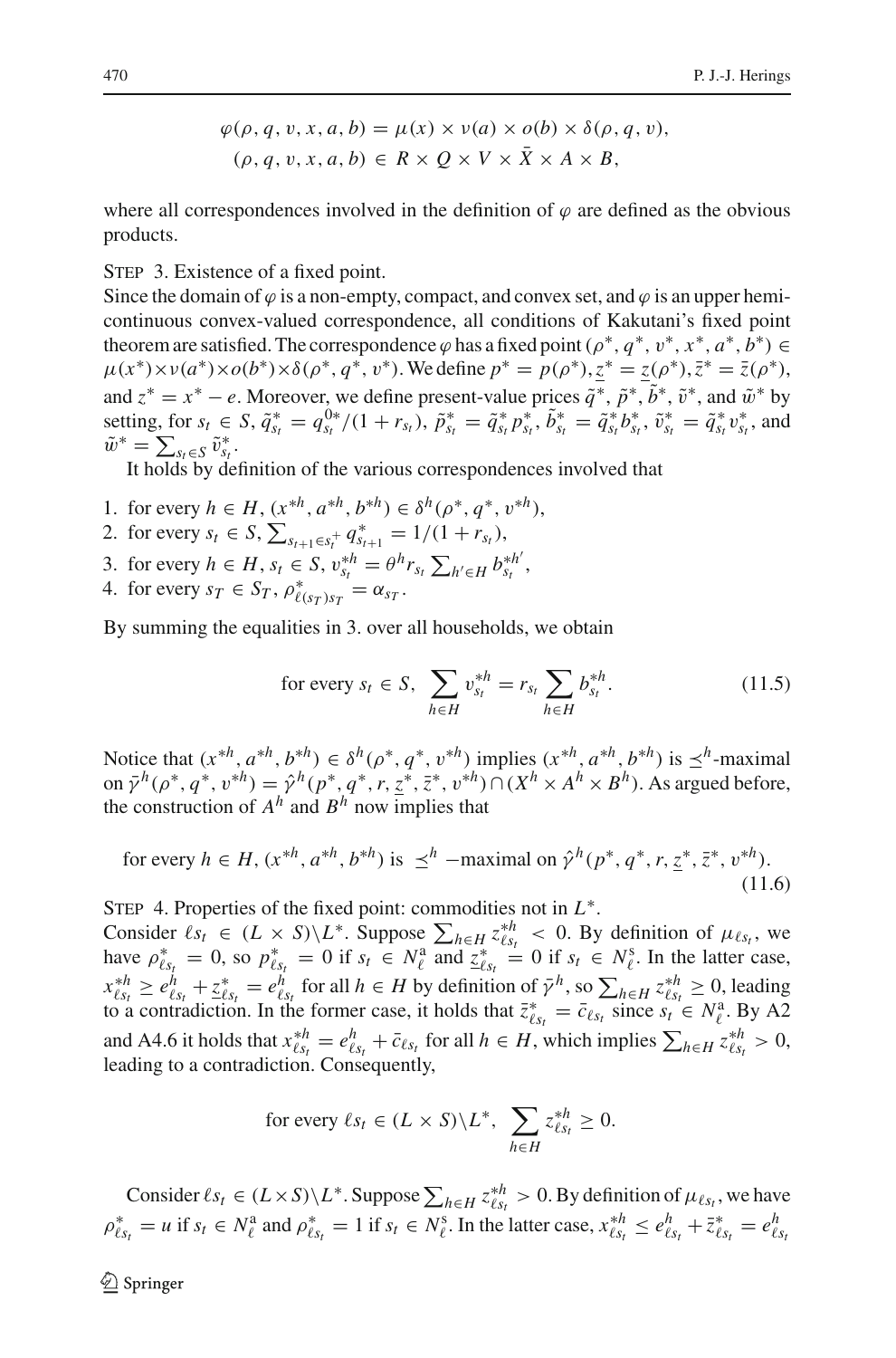for all  $h \in H$  by definition of  $\bar{\gamma}^h$ , so  $\sum_{h \in H} z_{\ell s_t}^{*h} \leq 0$ , leading to a contradiction. In the former case,  $p_{\ell s_t}^* = u$ . Consequently,

<span id="page-35-1"></span>for every 
$$
\ell s_t \in L \times S
$$
,  $s_t \in N_{\ell}^s$ ,  $\sum_{h \in H} z_{\ell s_t}^{*h} = 0$ , 
$$
(11.7)
$$

for every 
$$
\ell s_t \in (L \times S) \setminus L^*
$$
 such that  $s_t \in N_\ell^a$ ,  $\sum_{h \in H} z_{\ell s_t}^{*h} \ge 0$ ,  
\n $\sum_{h \in H} z_{\ell s_t}^{*h} > 0 \Rightarrow p_{\ell s_t}^* = u$ . (11.8)

STEP 5. Properties of the fixed point: commodity prices. Consider  $\ell s_t \in (L \times S) \setminus L^*$  such that  $s_t \in N_\ell^a$ . Suppose  $p_{\ell s_t}^* = 0$ . Then we have  $\sum_{h \in H} z_{\ell s_t}^{*h} > 0$  since  $\overline{z}_{\ell s_t}^* = \overline{c}_{\ell s_t}$  by definition of  $\overline{z}$  and  $x_{\ell s_t}^{*h} = e_{\ell s_t}^h + \overline{c}_{\ell s_t}$  by A2 and A4.6. By [\(11.8\)](#page-35-1) it holds that  $p_{\ell s_t}^* = u$ , leading to a contradiction. Consequently,

<span id="page-35-0"></span>for every  $\ell s_t \in (L \times S) \backslash L^*$  such that  $s_t \in N_\ell^a$ ,  $p_{\ell s_t}^* > 0$ .

Now, it holds that

$$
p^* \gg 0,\tag{11.9}
$$

since the price of a commodity  $\ell s_T \in L^*$  is equal to  $\alpha_{s_T} > 0$  and the price of a commodity  $\ell s_{t'}$  with a sticky price is set in previous date-event  $s_t(s_{t'})$ , so  $p^*_{\ell s_{t'}} =$  $p^*_{\ell s_t(s_{t'})} > 0$ . This argument makes use of the fact that  $p_{s-1} \gg 0$  by A6 in case  $t = -1$ .

STEP 6. Properties of the fixed point: assets. We now prove by induction that

for every 
$$
s_t \in S^+
$$
,  $\sum_{h \in H} a_{s_t}^{*h} \leq 0$ .

By definition of  $\bar{\gamma}^h$  we have  $q_{s_0^+}^* a_{s_0^+}^{*h} \le 0$ . Let  $1_{s_1}^{s_0^+}$  denote the  $s_1$ -th unit vector in  $\mathbb{R}^{s_0^+}$ . It holds that

$$
0 \geq q_{s_0^+}^* \sum_{h \in H} a_{s_0^+}^{*h} \geq \frac{1}{1 + r_{s_0}} 1_{s_1^-}^{s_0^+} \sum_{h \in H} a_{s_0^+}^{*h} = \frac{1}{1 + r_{s_0}} \sum_{h \in H} a_{s_1^+}^{*h},
$$

where the second inequality follows by definition of  $v_{s0}$ . We have shown that for all  $s_1 \in s_0^+, \sum_{h \in H} a_{s_1}^{*h} \le 0$ , or equivalently  $\sum_{h \in H} a_{s_0^+}^{*h} \le 0$ .

We show next that if, for some  $t \in \{1, ..., T\}$ , for some  $s_t \in S_t$ ,  $\sum_{h \in H} a_{s_t}^{*h} \leq 0$ , then for all  $s_{t+1} \in s_t^+$ ,  $\sum_{h \in H} a_{s_{t+1}}^{*h} \le 0$ , or equivalently  $\sum_{h \in H} a_{s_t^+}^{*h} \le 0$ . By definition of  $\bar{v}^h$  we have

$$
\sum_{h\in H} q_{s_i^+}^* a_{s_i^+}^{*h} = \sum_{h\in H} \left( a_{s_i}^{*h} - p_{s_i^-}^* z_{s_i^-}^{*h} - r_{s_i^-} b_{s_i^-}^{*h} + v_{s_i^-}^{*h} \right) \leq 0,
$$

 $\mathcal{L}$  Springer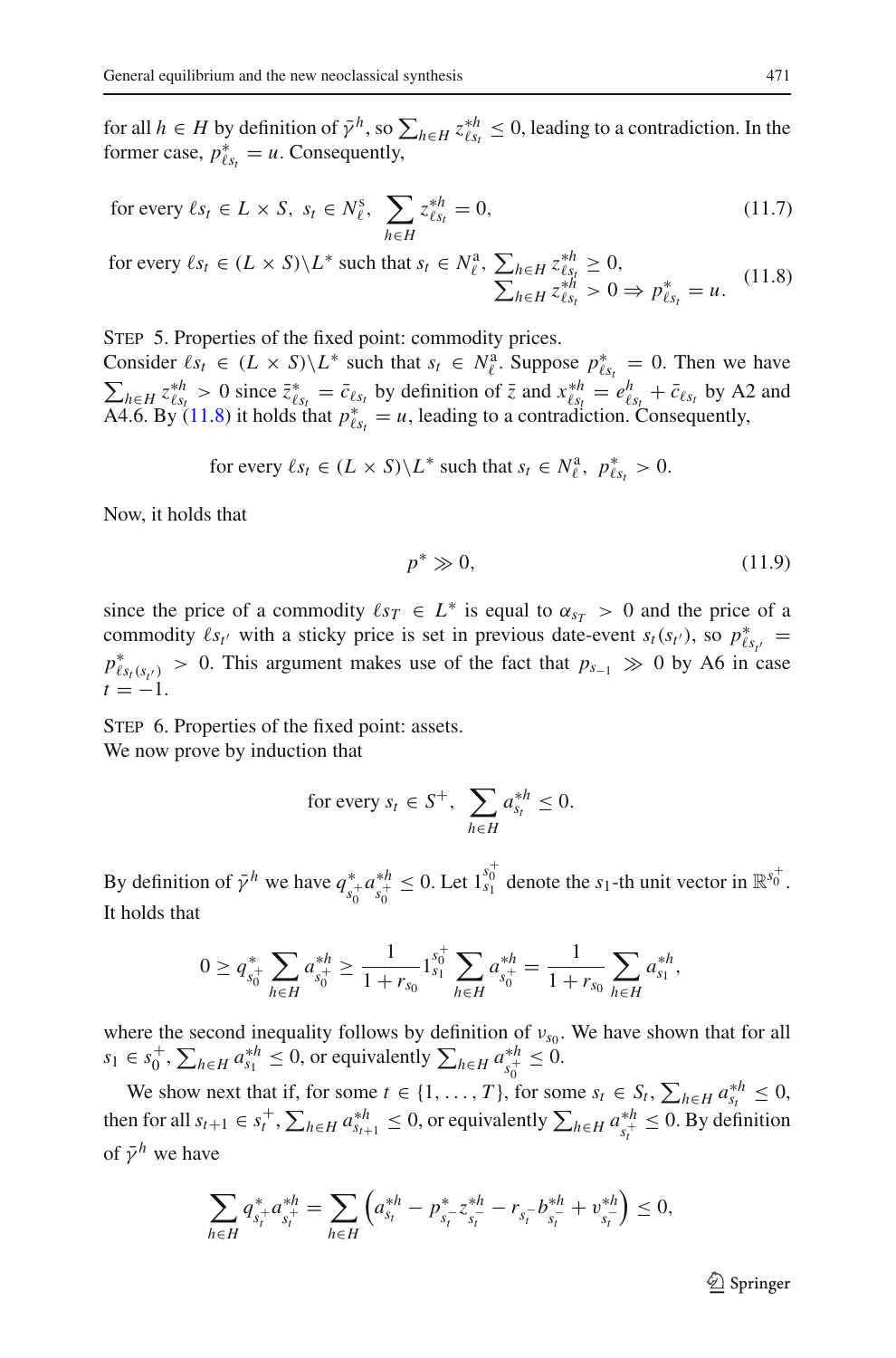where we use the induction hypothesis, the fact that  $p_{s_t}^*$ ,  $\sum_{h \in H} z_{s_t}^{*h} \ge 0$  by [\(11.7\)](#page-35-1) and [\(11.8\)](#page-35-1), and [\(11.5\)](#page-34-0). By definition of  $v_{s_t}$  it holds that

$$
0 \geq q_{s_t^+}^* \sum_{h \in H} a_{s_t^+}^{*h} \geq \frac{1}{1 + r_{s_t}} 1_{s_{t+1}}^{s_t^+} \sum_{h \in H} a_{s_t^+}^{*h} = \frac{1}{1 + r_{s_t}} \sum_{h \in H} a_{s_{t+1}}^{*h}, \quad s_{t+1} \in s_t^+,
$$

so  $\sum_{h \in H} a_{s_t^+}^{*h} \leq 0$ . This completes the induction step.

Step 7. Properties of the fixed point: commodities in *L*∗. Consider  $s_T \in S_T$ . It holds that

$$
p_{s_T}^* \sum_{h \in H} z_{s_T}^{*h} = \sum_{h \in H} a_{s_T}^{*h} - \sum_{h \in H} (r_{s_T} b_{s_T}^{*h} - v_{s_T}^{*h}) = \sum_{h \in H} a_{s_T}^{*h} \leq 0,
$$

where the first equality follows from the definition of  $\bar{\gamma}^h$  and the second equality from  $(11.5)$ . By  $(11.7)$ ,  $(11.8)$ , and  $(11.9)$  we have the following result,

for every 
$$
s_T \in S_T
$$
,  $\sum_{h \in H} z^{*h}_{\ell(s_T)s_T} \le 0$ . (11.10)

<span id="page-36-1"></span>STEP 8. Properties of the fixed point: asset prices.

For  $s_{T+1} \in S_{T+1}$  we have  $q_{s_{T+1}}^* = 1/(1 + r_{s_{T+1}}) > 0$ . Suppose  $q_{s_t}^* = 0$  for some  $s_t \in S \setminus \{s_0\}$ . Let  $s_T$  be a period *T* successor of  $s_t$ . Then  $\tilde{p}_{s_T}^* = \tilde{q}_{s_T}^* p_{s_T}^{*'} = 0$ , so by the by now familiar argument,  $x^{*h}_{\ell(s_T)s_T} = e^h_{\ell(s_T)s_T} + \bar{c}_{\ell(s_T)s_T}$  for all  $h \in H$ , leading to a contradiction to [\(11.10\)](#page-36-1). We have shown that

<span id="page-36-0"></span>
$$
q^* \gg 0. \tag{11.11}
$$

STEP 9. Properties of the fixed point: optimality of choices. Consider  $\ell \in L$  and  $s_T \in N_\ell^a$ . For all  $h \in H$  we have that

$$
e_{\ell s_T}^h + \bar{z}_{\ell s_T}^* = e_{\ell s_T}^h + \bar{c}_{\ell s_T}
$$
  
\n
$$
\ge e_{\ell s_T}^h + \sum_{h' \in H} (e_{\ell s_T}^{h'} - \underline{x}_{\ell s_T}^{h'})
$$
  
\n
$$
\ge e_{\ell s_T}^h + \sum_{h' \in H} (x_{\ell s_T}^{*h'} - \underline{x}_{\ell s_T}^{h'})
$$
  
\n
$$
= x_{\ell s_T}^{*h} + \sum_{h' \in H \setminus \{h\}} (x_{\ell s_T}^{*h'} - \underline{x}_{\ell s_T}^{h'}) + (e_{\ell s_T}^h - \underline{x}_{\ell s_T}^h)
$$
  
\n
$$
> x_{\ell s_T}^{*h}, \tag{11.12}
$$

<span id="page-36-2"></span>where the first equality uses  $s_T \in N_\ell^a$ , the first inequality uses the definition of  $\bar{c}_{\ell s_T}$ , the second inequality uses  $(11.10)$ , and the final inequality uses A1 and the definition of  $x^h$ .

Suppose, for some  $h \in H$ ,  $\tilde{p}^* x^{*h} + r^* \tilde{b}^{*h} < \tilde{p}^* e^h + \tilde{w}^{*h}$ . Consider a sequence  $(x_n^h)_{n \in \mathbb{N}}$  of points in  $\bar{X}^h$  such that  $x_n^h$  converges to  $x^{*h}$ ,  $x_{\ell s_T,n}^h > x_{\ell s_T}^{*h}$  if  $s_T \in N_\ell^a$ , and  $x_{\ell s_t,n}^h = x_{\ell s_t}^{*h}$  otherwise. Inequality [\(11.12\)](#page-36-2) guarantees that  $x_n^h - e^h \leq \overline{z}^*$  for *n*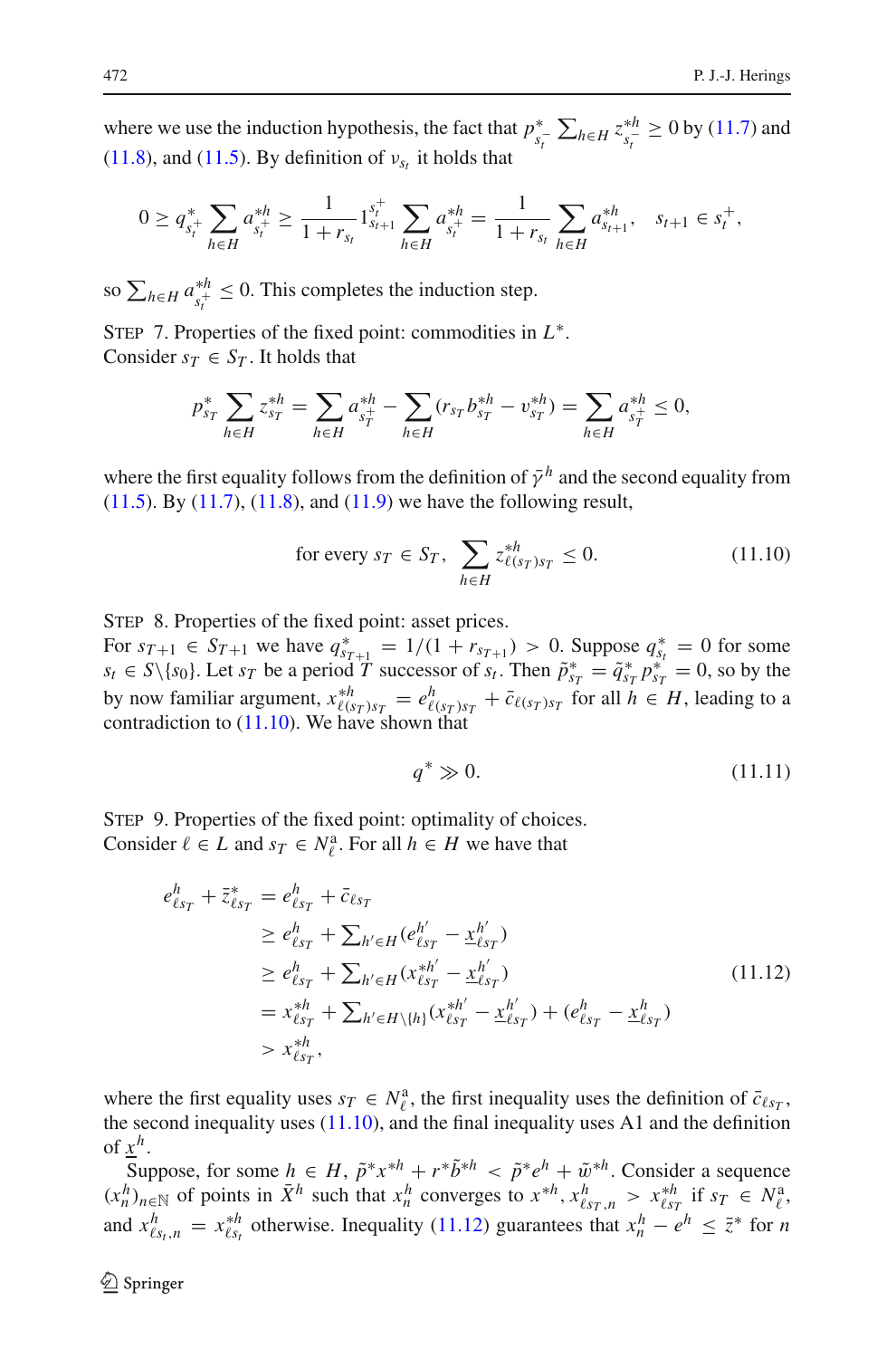sufficiently large. Since  $\beta^h$  is lower hemi-continuous, there exists a sequence  $(b_n^h)_{n \in \mathbb{N}}$ of points in  $\beta^h(p^*, x_n^h)$  such that  $b_n^h \to b^{*h}$ . For *n* sufficiently large it holds that  $\tilde{p}^* x_n^h + r^* \tilde{b}_n^h \leq \tilde{p}^* e^h + \tilde{w}^{*h}$ , and one can therefore choose  $a_n^h \in \mathbb{R}^{S^+}$  such that  $(x_h^h, a_h^h, b_h^h) \in \hat{\gamma}^h(p^*, q^*, r, \underline{z}^*, \overline{z}^*, v^{*h})$ . Since  $\leq^h$  is monotonic, this contradicts that  $(x^{*h}, a^{*h}, b^{*h})$  is  $\leq^h$ -maximal on  $\hat{\gamma}^h(p^*, q^*, r, \underline{z}^*, \overline{z}^*, v^{*h})$ . Consequently,

for every 
$$
h \in H
$$
,  $\tilde{p}^* x^{*h} + r^* \tilde{b}^{*h} = \tilde{p}^* e^h + \tilde{w}^{*h}$ , (11.13)

<span id="page-37-1"></span>and using [\(11.6\)](#page-34-1) it follows that

for every  $h \in H$ ,  $(x^{*h}, a^{*h}, b^{*h})$  is  $\leq^h$  -maximal on  $\gamma^h(p^*, q^*, r, \underline{z}^*, \overline{z}^*, v^{*h})$ ,

so (a) of Definition [6.1](#page-19-0) holds.

STEP 10. Lifting the upper bound on prices.

Let  $(u_n)_{n \in \mathbb{N}}$  be a sequence of points such that  $u_n \geq \max\{1, \max_{s \in S_T} \alpha_{s} \}$  $\max_{\ell \in L} p_{\ell s-1}$  } and  $u_n \to \infty$ . Let  $\bar{R}_n$ ,  $A_n$ ,  $B_n$ , and  $V_n$  denote the corresponding compactified sets of endogenous variables as constructed in Step 1 and let  $(\varphi_n)_{n \in \mathbb{N}}$  be a sequence of fixed point correspondences as constructed in Step 2. Let  $(\rho_n^*, q_n^*, v_n^*, x_n^*, a_n^*, b_n^*)_{n \in \mathbb{N}}$  be a corresponding sequence of fixed points, whose existence is shown in Step 3. For  $n \in \mathbb{N}$ , we define  $p_n^* = p(\rho_n^*), \underline{z}_n^* = \underline{z}(\rho_n^*), \overline{z}_n^* = \overline{z}(\rho_n^*),$ and  $z_n^* = x_n^* - e$ . Moreover, we define the present-value variables  $\tilde{q}_n^*, \tilde{p}_n^*, \tilde{b}_n^*, \tilde{v}_n^*,$  and  $\tilde{w}_n^*$  by setting, for  $s_t \in S$ ,  $\tilde{q}_{s_t,n}^* = q_{s_t,n}^{0*}/(1+r_{s_t})$ ,  $\tilde{p}_{s_t,n}^* = \tilde{q}_{s_t,n}^* p_{s_t,n}^*, \tilde{b}_{s_t,n}^* = \tilde{q}_{s_t,n}^* b_{s_t,n}^*$  $\tilde{v}^*_{s_t,n} = \tilde{q}^*_{s_t,n} v^*_{s_t,n}$ , and  $\tilde{w}^*_n = \sum_{s_t \in S} \tilde{v}^*_{s_t,n}$ .

Suppose for every  $n \in \mathbb{N}$  there is  $\ell s_t \in L \times S$  such that  $\sum_{h \in H} z_{\ell s_t,n}^{*h} > 0$ . We will derive a contradiction in Steps 11–13.

STEP 11. Construction of a convergent subsequence. For every  $n \in \mathbb{N}$ , for every  $h \in H$ , let  $\underline{b}_n^h$  be a minimal element of  $\beta^h(p_n^*, x_n^{*h})$ , so there is no  $b^h \in \beta^h(p_n^*, x_n^{*h})$  with  $b^h < b_n^h$ . Since  $\beta^h$  is closed by A4.1, such a  $b_n^h$ exists. We define  $\underline{\tilde{b}}_n^h$  by setting  $\underline{\tilde{b}}_{s_t,n}^h = \tilde{q}_{s_t,n}^* \underline{b}_{s_t,n}^h$  for  $s_t \in S$ . We have

for every 
$$
n \in \mathbb{N}
$$
, for every  $h \in H$ ,  $r\underline{\tilde{b}}_n^h = r\tilde{b}_n^{*h}$ ,  $(11.14)$ 

<span id="page-37-0"></span>since it clearly holds that  $r \tilde{b}_n^h \leq r \tilde{b}_n^{*h}$ , whereas a strict inequality would lead to a contradiction as in the proof of inequality [\(11.11\)](#page-36-0).

We divide  $\tilde{p}_n^*, \tilde{b}_n, \tilde{v}_n^*$ , and  $\tilde{w}_n^*$  by  $\|\tilde{p}_n^*\|_{\infty}$  and denote the resulting variables by  $\hat{p}_n$ ,  $\hat{b}_n$ ,  $\hat{v}_n$ , and  $\hat{w}_n$ . We claim that these variables are bounded. It is obvious that the sequence  $(\hat{p}_n)_{n \in \mathbb{N}}$  is bounded.

We show next that the sequence  $(\hat{b}_n)_{n \in \mathbb{N}}$  is bounded and start by showing that this sequence is bounded from below. We have that  $\underline{b}_n^h \in \beta^h(p_n^*, x_n^{*h})$  and  $\underline{f}^h(p_n^*, x_n^{*h}) \leq$  $b_n^h$ . By the homogeneity as stated in A4.3, it holds that  $\hat{b}_n^h \in \beta^h(\hat{p}_n, x_n^{*h})$ . By A4.2 it holds that  $\underline{f}^h(\hat{p}_n, x_n^{*h}) \leq \underline{\hat{b}}_n^h$ . We define  $P = \{p \in \mathbb{R}_+^L | ||p||_{\infty} = 1\}$ . Since the set  $P \times \bar{X}^h$  is compact and  $f^h$  is continuous, the set  $f^h(P \times \bar{X}^h)$  is compact, so bounded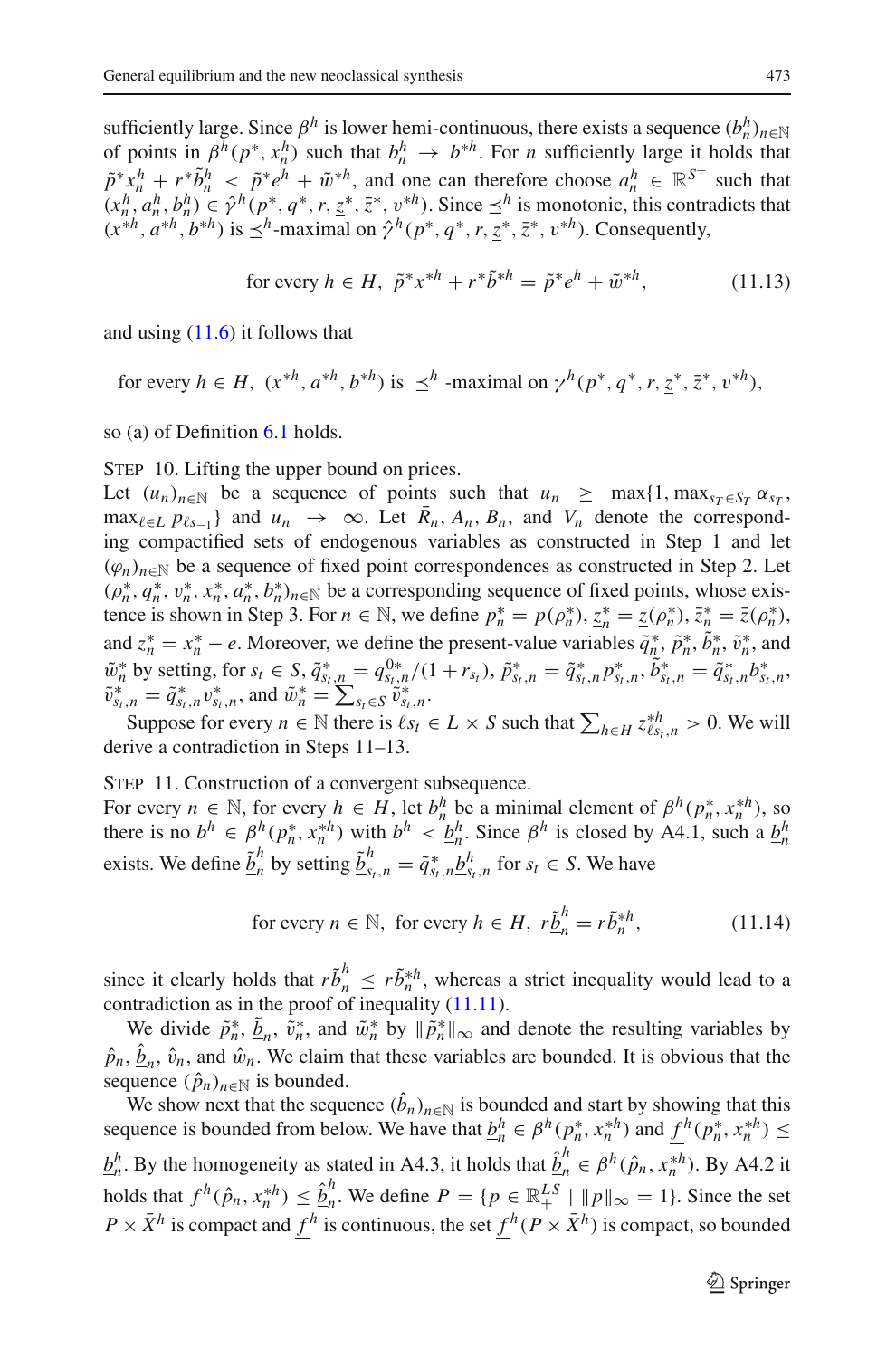from below. It follows that the sequence  $(\hat{b}_n)_{n \in \mathbb{N}}$  is bounded from below. To show that this sequence is bounded from above, we show first that  $\underline{\hat{b}}_n^h \leq \overline{f}^h(\hat{p}_n, x_n^{*h})$ . Suppose not, then by A4.2 we have  $\hat{b}_n^h = \min\{\bar{f}^h(\hat{p}_n, x_n^{*h}), \hat{\underline{b}}_n^h\} \in \beta^h(\hat{p}_n, x_n^{*h})$  and  $\hat{b}_n^h < \hat{\underline{b}}_n^h$ . We define  $b_n^h \in \mathbb{R}^S$  by setting

$$
b_{s_t,n}^h = \frac{\|\tilde{p}_n^*\|_{\infty}}{\tilde{q}_{s_t,n}^*} \hat{b}_{s_t,n}^h, \quad s_t \in S.
$$

Notice that  $\tilde{q}^*_{s_t,n} > 0$  by [\(11.11\)](#page-36-0), so  $b^h_n$  is well-defined. Then, it holds by A4.3 that  $b_n^h \in \beta^h(p_n^*, x_n^{*h})$ , whereas  $b_n^h < \underline{b}_n^h$ , a contradiction to the choice of  $\underline{b}_n^h$ . Consequently, it holds that  $\underline{\hat{b}}_n^h \leq \overline{f}^h(\hat{p}_n, x_n^{*h})$ . Since the set  $P \times \overline{X}^h$  is compact and  $\overline{f}^h$  is continuous, the set  $\bar{f}^h(\overline{P} \times X^{\overline{h}})$  is compact, so bounded from above. It follows that the sequence  $(\hat{\underline{b}}_n)_{n \in \mathbb{N}}$  is bounded from above.

Since, by [\(11.14\)](#page-37-0), for  $s_t \in S$ ,  $\hat{v}_{s_t,n}^h = \theta^h r_{s_t} \sum_{h' \in H} \underline{\hat{b}}_{s_t,n}^{h'}$ , and  $(\hat{b}_n)_{n \in \mathbb{N}}$  is bounded, it follows that the sequence  $(\hat{v}_n)_{n \in \mathbb{N}}$  is bounded. Next, since  $\hat{w}^h = \sum_{s_t \in S} \hat{v}_{s_t}^h$ , it follows that the sequence  $(\hat{w}_n)_{n \in \mathbb{N}}$  is bounded.

The boundedness of the various sequences of endogenous variables implies that, without loss of generality,  $(\hat{p}_n, \tilde{q}_n^*, z_n^*, \bar{z}_n^*, \hat{w}_n, x_n^*, \hat{b}_n)$  is a convergent sequence with limit, say,  $(\hat{p}, \tilde{q}^*, \underline{z}^*, \bar{z}^*, \hat{w}, x^*, \underline{\hat{b}})$ . Moreover, without loss of generality, there is  $\ell s_t \in$  $L \times S$  such that for all  $n \in \mathbb{N}$ ,  $z_{\ell s_t,n}^{*h} > 0$ . By [\(11.8\)](#page-35-1) we have that  $s_t \in N_\ell^a$  and  $p_{\ell s_t,n}^* = u_n$ .

STEP 12. Continuity of demand at the limit.

We argue next that  $\hat{p}z^* < 0$ . We achieve this by showing that there is a commodity  $\ell s_t$  such that  $s_t \in N_\ell^a$  and  $\hat{p}_{\ell s_t} > 0$ .

Consider  $\ell s_{t'} \in L \times S$  such that  $\hat{p}_{\ell s_{t'}} = 1$ . If  $s_{t'} \in N_{\ell}^{\mathfrak{a}}$ , then we are done. If  $s_{t'} \in N_{\ell}^{\mathfrak{s}}$ , then let *s<sub>t</sub>* be the date-event where the price of  $\ell s_{t'}$  is set. If  $t \ge 0$ , then  $s_t \in N_\ell^a$  and

$$
\hat{p}_{\ell s_t} = \lim_{n \to \infty} \hat{p}_{\ell s_t, n} \geq \lim_{n \to \infty} \hat{p}_{\ell s_{t'}, n} = \hat{p}_{\ell s_{t'}} = 1,
$$

where the inequality uses the fact that  $p^*_{\ell s_i,n} = p^*_{\ell s_{i'},n}$  and  $\tilde{q}^*_{\ell s_i,n} \geq \tilde{q}^*_{\ell s_{i'},n}$ . It follows that  $\hat{p}_{\ell s_t} = 1$ . If  $t = -1$ , then

$$
\hat{p}_{\ell s_{r'}} = \lim_{n \to \infty} \frac{\tilde{p}_{\ell s_{r'}, n}^*}{\|\tilde{p}_n^*\|_{\infty}} = \lim_{n \to \infty} \frac{\tilde{q}_{s_{r'}, n}^* p_{\ell s_{r'}, n}^*}{\|\tilde{p}_n^*\|_{\infty}} = \lim_{n \to \infty} \frac{\tilde{q}_{s_{r'}, n}^* p_{\ell s_{r}}}{\|\tilde{p}_n^*\|_{\infty}} = 1,
$$

so  $\lim_{n\to\infty} \|\tilde{p}_n^*\|_{\infty} = \tilde{q}_{s_{r'}}^* p_{\ell s_{-1}}$ . Let  $s_T$  be a date-event such that  $\tilde{q}_{s_T}^* > 0$ . Then, for every  $n \in \mathbb{N}$ ,

$$
\|\tilde{p}_n^*\|_{\infty}\geq \tilde{q}_{s_T,n}^*p_{\ell(s_T)s_T}^*=\tilde{q}_{s_T,n}^*\alpha_{s_T},
$$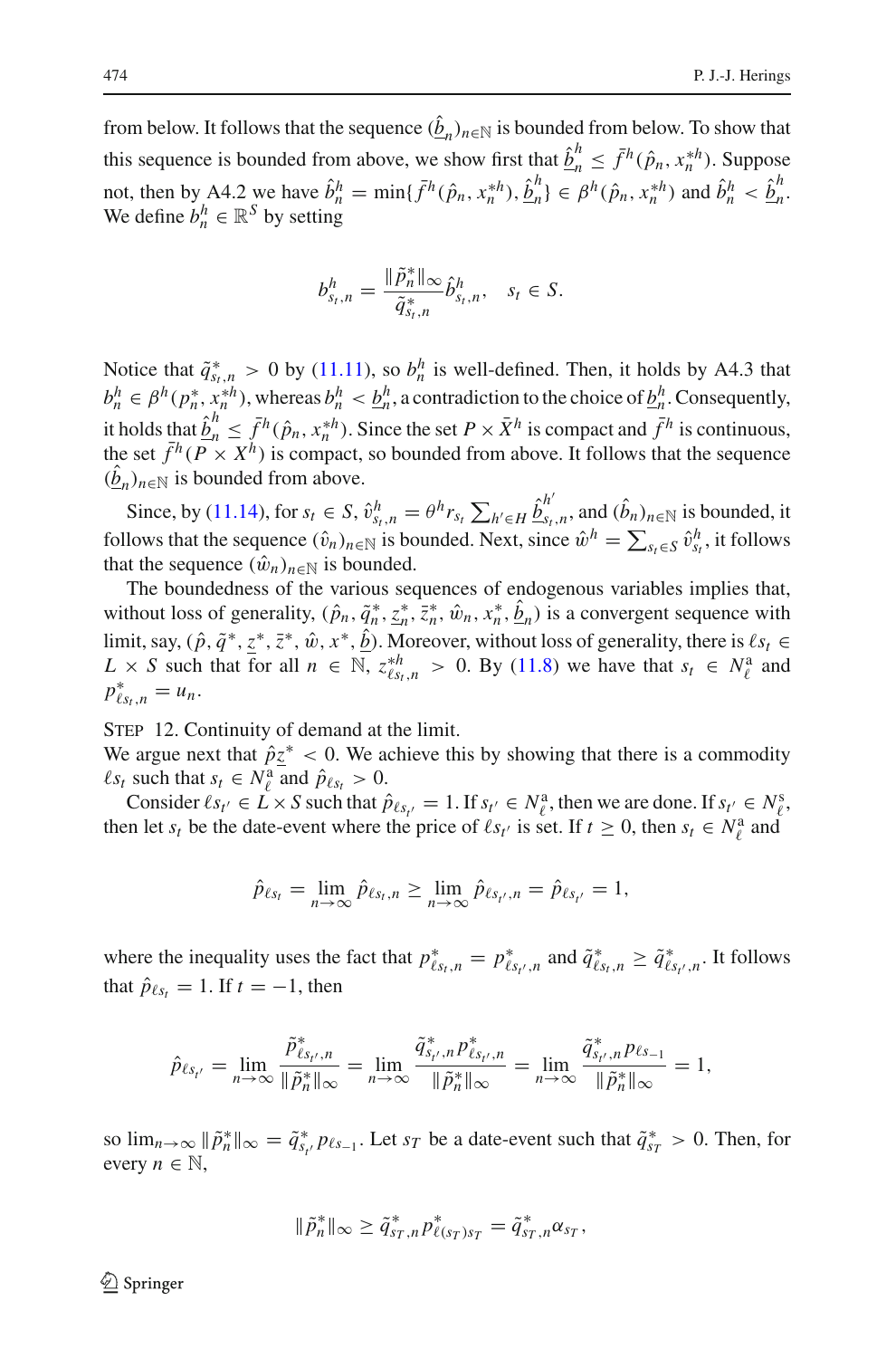so  $\tilde{q}_{s_{t'}}^* p_{\ell s_{-1}} = \lim_{n \to \infty} ||\tilde{p}_n^*||_{\infty} \ge \tilde{q}_{s_T}^* \alpha_{s_T} > 0$  and

$$
\hat{p}_{\ell(s_T)s_T} = \frac{\tilde{q}_{s_T}^* \alpha_{s_T}}{\tilde{q}_{s_{t'}}^* p_{\ell s_{-1}}} > 0.
$$

Since  $s_T \in N^a_{\ell(s_T)}$ , we have shown that  $\hat{p}z^* < 0$ .

Let  $\Xi^h$  be the set of all points in the sequence  $(\hat{p}_n, r, \underline{z}_n^*, \overline{z}_n^*, \hat{w}_n^h)_{n \in \mathbb{N}}$  and its limit  $(\hat{p}, r, \underline{z}^*, \overline{z}^*, \hat{w}^h)$ . Let  $\underline{B}^h$  be a compact set containing all the points in the sequence  $(\hat{\underline{b}}_n^h)_{n \in \mathbb{N}}$  and its limit  $(\hat{\underline{b}}^h)$  in its interior. We define  $\underline{\gamma}^h : \Xi^h \to \overline{X}^h \times \underline{B}^h$  by  $\underline{\gamma}^h(\xi^h) =$  $\overline{\tilde{\gamma}^h}(\xi^h) \cap (\overline{X}^h \cap B^h)$ . Since  $\tilde{\gamma}^h$  is lower hemi-continuous on  $\Xi^h$  by Lemma [11.1](#page-28-0) and for all  $\xi^h \in \mathbb{E}^h$ ,  $\overline{\text{int}}(\tilde{\gamma}^h(\xi^h)) \cap \text{int}(\bar{X}^h \cap B^h) \neq \emptyset$ , it follows from [Hildenbrand](#page-41-25) [\(1974](#page-41-25)), Problem 6, p. 35, that  $\gamma^h$  is lower hemi-continuous. Since  $\bar{X}^h \times B^h$  is compact and  $\tilde{\gamma}^h$  is closed by Lemma [11.1,](#page-28-0) we have that  $\gamma^h$  has a closed graph, so is upper hemicontinuous. We define  $\underline{\delta}^h$  :  $\Xi^h \to \overline{X}^h \times \overline{B}^h$  by defining  $\underline{\delta}^h(\xi^h)$  as the set of  $\preceq^h$ maximal elements on  $\gamma^h(\xi^h)$ . An application of the maximum theorem demonstrates that  $\delta^h$  is an upper hemi-continuous correspondence.

STEP 13. Deriving a contradiction.

Since for  $n \in \mathbb{N}$ ,  $(x_n^{*h}, \hat{b}_n^h) \in \underline{\delta}^h(\hat{p}_n, r, \underline{z}_n^*, \overline{z}_n^*, \hat{w}_n^h)_{n \in \mathbb{N}}$ , it follows by upper hemicontinuity of <u> $\delta^h$ </u> that  $(x^{*h}, \hat{b}^h) \in \underline{\delta}^h(\hat{p}, r, z^*, \bar{z}^*, \hat{w}^h)$ .

Consider  $\ell s_t \in L \times S$  such that for all  $n \in \mathbb{N}$ ,  $p_{\ell s_t,n}^* = u_n$  and let  $s_T$  be a successor of  $s_t$  in period *T* or equal to  $s_t$  in case  $t = T$ . We show that  $\hat{p}_{\ell(s_T)s_T} = 0$ . First, consider the case where  $\tilde{q}^*_{s_t} = 0$ . Then, it holds that  $\tilde{q}^*_{s_T} = 0$  and  $p_{\ell(s_T)s_T} = \alpha_{s_T}$ . Moreover,  $\|\tilde{p}_n^*\|_{\infty}$  is bounded away from zero, since  $\|\tilde{p}_n^*\|_{\infty} \geq \tilde{q}_{\bar{s}_T,n}^* \alpha_{\bar{s}_T} \to \tilde{q}_{\bar{s}_T}^* \alpha_{\bar{s}_T} > 0$ , where  $\bar{s}_T$  is chosen such that  $\tilde{q}^*_{\bar{s}_T} > 0$ . We therefore have that

$$
\hat{p}_{\ell(s_T)s_T} = \lim_{n \to \infty} \hat{p}_{\ell(s_T)s_T,n} = \lim_{n \to \infty} \frac{\tilde{q}_{s_T,n}^* p_{\ell(s_T)s_T,n}^*}{\|\tilde{p}_n^*\|_{\infty}} = 0.
$$

Second, consider the case where  $\tilde{q}^*_{s_t} > 0$ . Since  $p^*_{\ell s_t,n} = u_n$ , it follows that  $\tilde{p}^*_{\ell s_t,n} =$  $\tilde{q}^*_{s_t,n} p^*_{\ell s_t,n} \to \infty$  as  $n \to \infty$ , so  $\|\tilde{p}^*_n\|_{\infty} \to \infty$  as  $n \to \infty$ . We therefore have that

$$
\hat{p}_{\ell(s_T)s_T} = \lim_{n \to \infty} \hat{p}_{\ell(s_T)s_T, n} = \lim_{n \to \infty} \frac{\tilde{q}_{s_T,n}^* p_{\ell(s_T)s_T, n}^*}{\|\tilde{p}_n^*\|_{\infty}} = \frac{\tilde{q}_{s_T}^* \alpha_{s_T}}{\lim_{n \to \infty} \|\tilde{p}_n^*\|_{\infty}} = 0.
$$

Consider  $(x^h, b^h) \in \underline{\delta}^h(\hat{p}, r, \underline{z}^*, \overline{z}^*, \hat{w}^h)$ . Since  $\hat{p}_{\ell(s_T)s_T} = 0$ , we have that

$$
x_{\ell(s_T)s_T}^h = e_{\ell(s_T)s_T}^h + \bar{z}_{\ell(s_T)s_T}^* = e_{\ell(s_T)s_T}^h + c_{\ell(s_T)s_T}.
$$

Since  $\underline{\delta}^h$  is upper hemi-continuous at  $(\hat{p}, r, z^*, \overline{z}^*, \hat{w}^h)$ , we have that

$$
\sum_{h\in H} z_{\ell(s_T)s_T,n}^{*h} \to \sum_{h\in H} c_{\ell(s_T)s_T} > 0,
$$

a contradiction to [\(11.10\)](#page-36-1).

 $\mathcal{L}$  Springer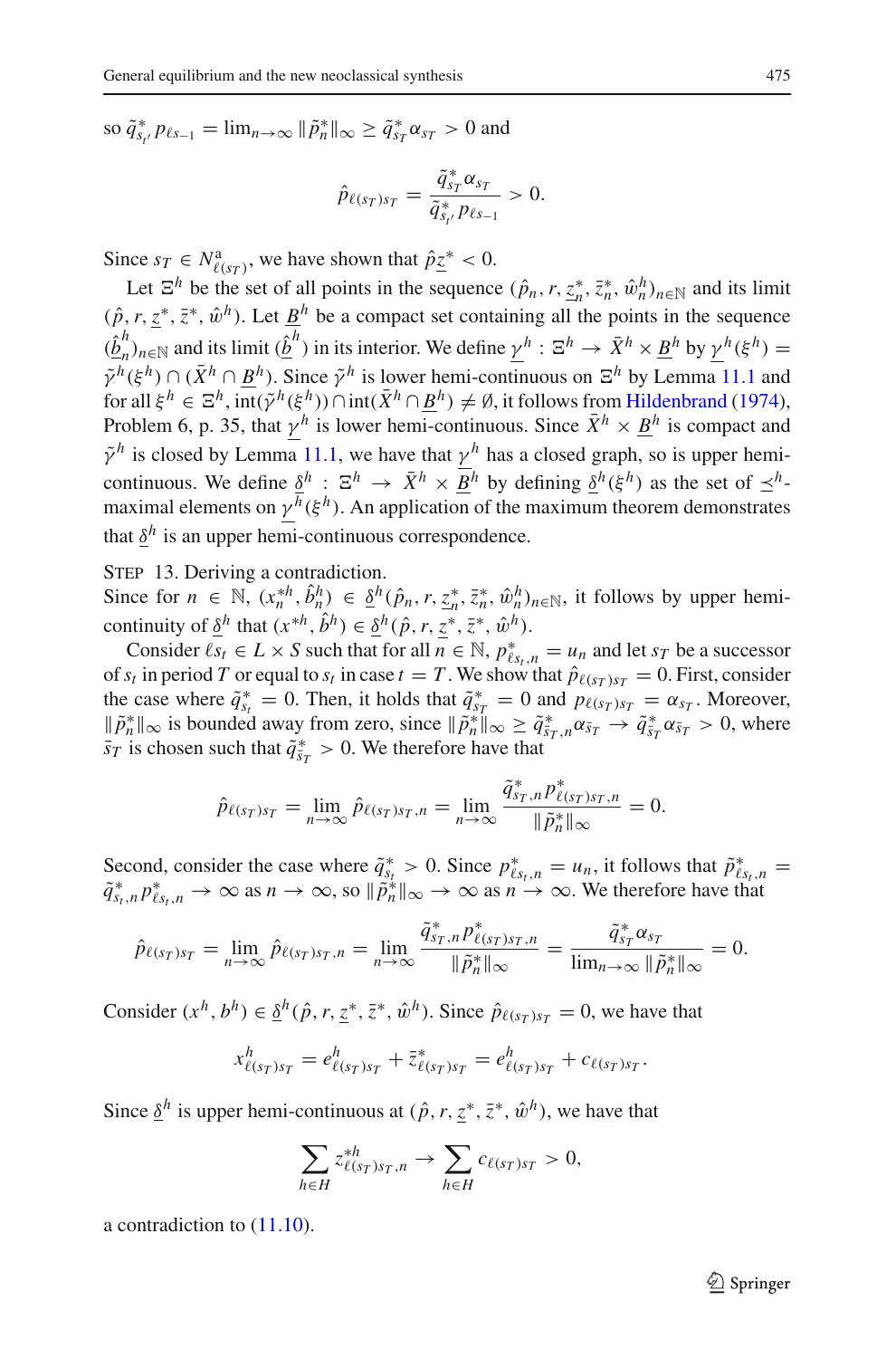STEP 14. Market clearing for commodities.

We have shown that there is  $n \in \mathbb{N}$  such that for every  $\ell s_t \in L \times S$ ,  $\sum_{h \in H} z_{\ell s_t,n}^{*h} \leq 0$ . We fix such an *n* and omit it from the notation. Suppose  $\sum_{h \in H} z^{*h} < 0$ . It holds that

$$
\tilde{p}^* \sum_{h \in H} z^{*h} < 0,
$$

where the inequality uses  $(11.9)$  and  $(11.11)$ . At the same time, we have by  $(11.13)$ and  $(11.5)$  that

$$
\tilde{p}^* \sum_{h \in H} z^{*h} = r^* \sum_{h \in H} \tilde{b}^{*h} - \tilde{w}^{*h}
$$
  
= 
$$
\sum_{s_t \in S} \tilde{q}^*_{s_t} (r_{s_t} \sum_{h \in H} b^{*h} - \sum_{h \in H} v^{*h}) = 0.
$$

We have derived a contradiction. Consequently, it holds that  $\sum_{h \in H} x^{*h} = \sum_{h \in H} e^h$ and we have shown (b) of Definition [6.1.](#page-19-0)

STEP 15. Market clearing for assets.

We use induction to show (c) of Definition [6.1.](#page-19-0) For every  $s_{T+1} \in S_{T+1}$ , by definition of  $\gamma^h$ ,  $h \in H$ ,

$$
\sum_{h \in H} a_{sT+1}^{*h} = p_{sT+1}^{*} \sum_{h \in H} \left( x_{sT+1}^{*h} - e_{sT+1}^{h} \right) + r_{sT+1} \sum_{h \in H} b_{sT+1}^{*h} - \sum_{h \in H} v_{sT+1}^{*h} = 0,
$$

where the last equality uses (b) of Definition [6.1](#page-19-0) and [\(11.5\)](#page-34-0).

 $\sum_{h \in H} a_{s_{t+1}}^{*h} = 0$ . For every  $s_t \in S_t$ , by definition of  $\gamma^h, h \in H$ , Assume, for some  $t \in \{0, \ldots, T\}$ , we have shown that for every  $s_{t+1} \in S_{t+1}$ ,

$$
\sum_{h \in H} a_{s_t}^{*h} = p_{s_t}^* \sum_{h \in H} \left( x_{s_t}^{*h} - e_{s_t}^h \right) + r_{s_t} \sum_{h \in H} b_{s_t}^{*h} - \sum_{h \in H} v_{s_t}^{*h}
$$

$$
+ \sum_{s_{t+1} \in s_t^+} q_{s_{t+1}}^* \sum_{h \in H} a_{s_{t+1}}^{*h} = 0,
$$

where the last equality uses (b) of Definition  $6.1$ ,  $(11.5)$ , and the induction hypothesis. This completes the proof of Theorem [7.1.](#page-21-1)

#### **References**

<span id="page-40-0"></span>Arrow, K.J.: Le Rôle des Valeurs Boursières pour la Répartition la Meilleure des Risques. Econométrie, Colloques Internationaux du Centre National de la Recherche Scientifique, **40**, 41–47; English version:

<span id="page-40-5"></span>(1964) The role of securities in the optimal allocation of risk-bearing. Rev. Econ. Stud. **31**, 91–96 (1953) Baumol, W.J.: The transactions demand for cash: an inventory theoretic approach. Q. J. Econ. **66**, 545–556 (1952)

<span id="page-40-4"></span>Benhabib, J., Schmitt-Grohé, S., Uribe, M.: The perils of Taylor rules. J. Econ. Theory **96**, 40–69 (2001)

<span id="page-40-2"></span>Calvo, G.A.: Staggered prices in a utility-maximizing framework. J. Monet. Econ. **12**, 383–398 (1983)

<span id="page-40-3"></span>Citanna, A., Crès, H., Drèze, J., Herings, P.J.J., Villanacci, A.: Continua of underemployment equilibria reflecting coordination failures also at Walrasian prices. J. Math. Econ. **36**, 169–200 (2001)

<span id="page-40-1"></span>Clower, R.W.: A reconsideration of the microfoundations of monetary theory. West. Econ. J. **6**, 1–9 (1967)